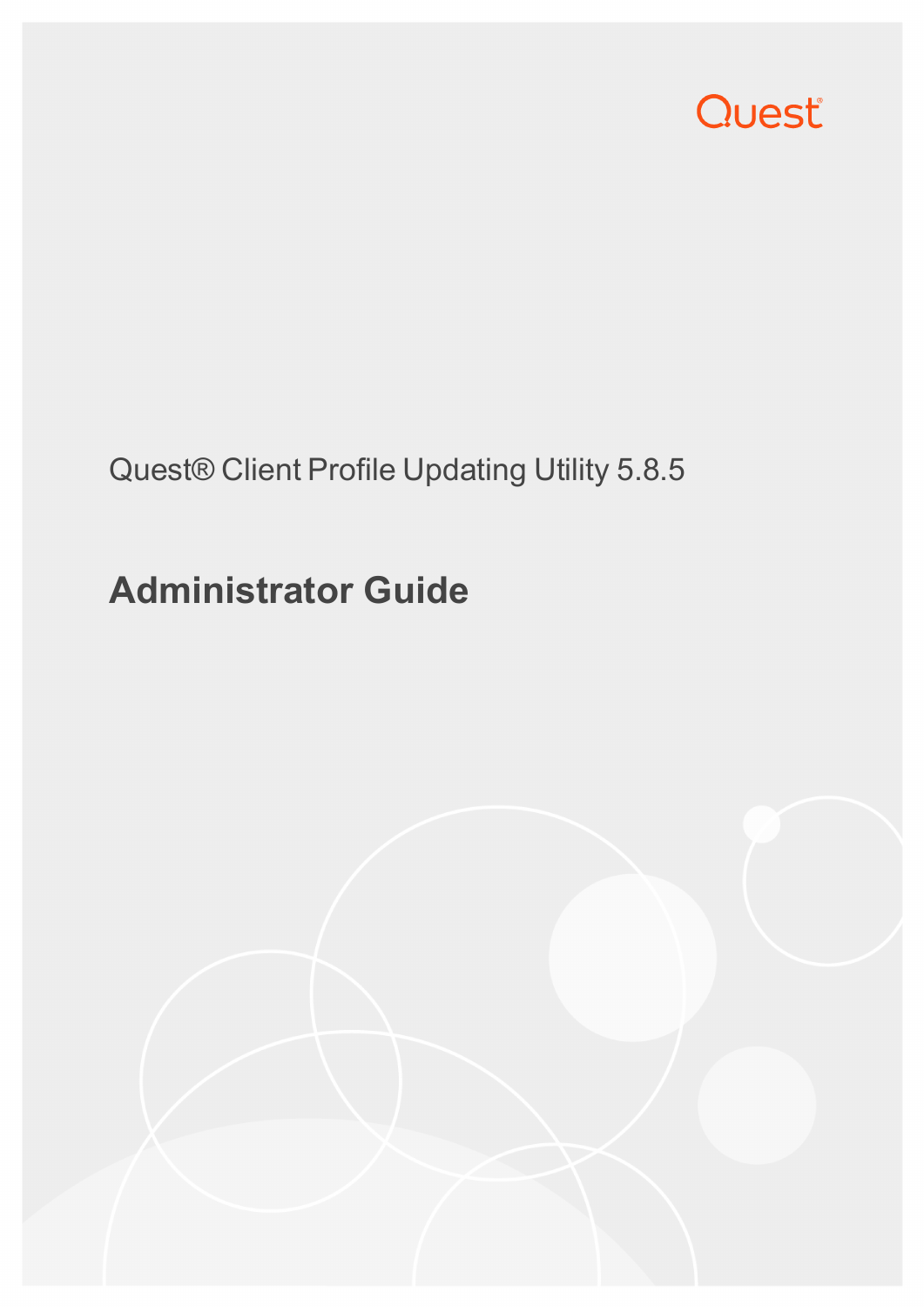#### **© 2022 Quest Software Inc. ALL RIGHTS RESERVED.**

This guide contains proprietary information protected by copyright. The software described in this guide is furnished under a software license or nondisclosure agreement. This software may be used or copied only in accordance with the terms of the applicable agreement. No part of this guide may be reproduced or transmitted in any form or by any means, electronic or mechanical, including photocopying and recording for any purpose other than the purchaser's personal use without the written permission of Quest Software Inc.

The information in this document is provided in connection with Quest Software products. No license, express or implied, by estoppel or otherwise, to any intellectual property right is granted by this document or in connection with the sale of Quest Software products. EXCEPT AS SET FORTH IN THE TERMS AND CONDITIONS AS SPECIFIED IN THE LICENSE AGREEMENT FOR THIS PRODUCT, QUEST SOFTWARE ASSUMES NO LIABILITY WHATSOEVER AND DISCLAIMS ANY EXPRESS, IMPLIED OR STATUTORY WARRANTY RELATING TO ITS PRODUCTS INCLUDING, BUT NOT LIMITED TO, THE IMPLIED WARRANTY OF MERCHANTABILITY, FITNESS FOR A PARTICULAR PURPOSE, OR NON-INFRINGEMENT. IN NO EVENT SHALL QUEST SOFTWARE BE LIABLE FOR ANY DIRECT, INDIRECT, CONSEQUENTIAL, PUNITIVE, SPECIAL OR INCIDENTAL DAMAGES (INCLUDING, WITHOUT LIMITATION, DAMAGES FOR LOSS OF PROFITS, BUSINESS INTERRUPTION OR LOSS OF INFORMATION) ARISING OUT OF THE USE OR INABILITY TO USE THIS DOCUMENT, EVEN IF QUEST SOFTWARE HAS BEEN ADVISED OF THE POSSIBILITY OF SUCH DAMAGES. Quest Software makes no representations or warranties with respect to the accuracy or completeness of the contents of this document and reserves the right to make changes to specifications and product descriptions at any time without notice. Quest Software does not make any commitment to update the information contained in this document.

If you have any questions regarding your potential use of this material, contact:

Quest Software Inc.

Attn: LEGAL Dept

4 Polaris Way

Aliso Viejo, CA 92656

Refer to our Web site [\(https://www.quest.com\)](https://www.quest.com/) for regional and international office information.

#### **Patents**

Quest Software is proud of our advanced technology. Patents and pending patents may apply to this product. For the most current information about applicable patents for this product, please visit our website at <https://www.quest.com/legal>.

#### **Trademarks**

Quest, the Quest logo, and Join the Innovation are trademarks and registered trademarks of Quest Software Inc. For a complete list of Quest marks, visit [https://www.quest.com/legal/trademark-information.aspx.](https://www.quest.com/legal/trademark-information.aspx) All other trademarks and registered trademarks are property of their respective owners.

#### **Legend**

**CAUTION: A CAUTION icon indicates potential damage to hardware or loss of data if instructions are not followed.**

**IMPORTANT**, **NOTE**, **TIP**, **MOBILE**, or **VIDEO:** An information icon indicates supporting information. i

Client Profile Updating Utility Administrator Guide Updated - March 2022 Version - 5.8.5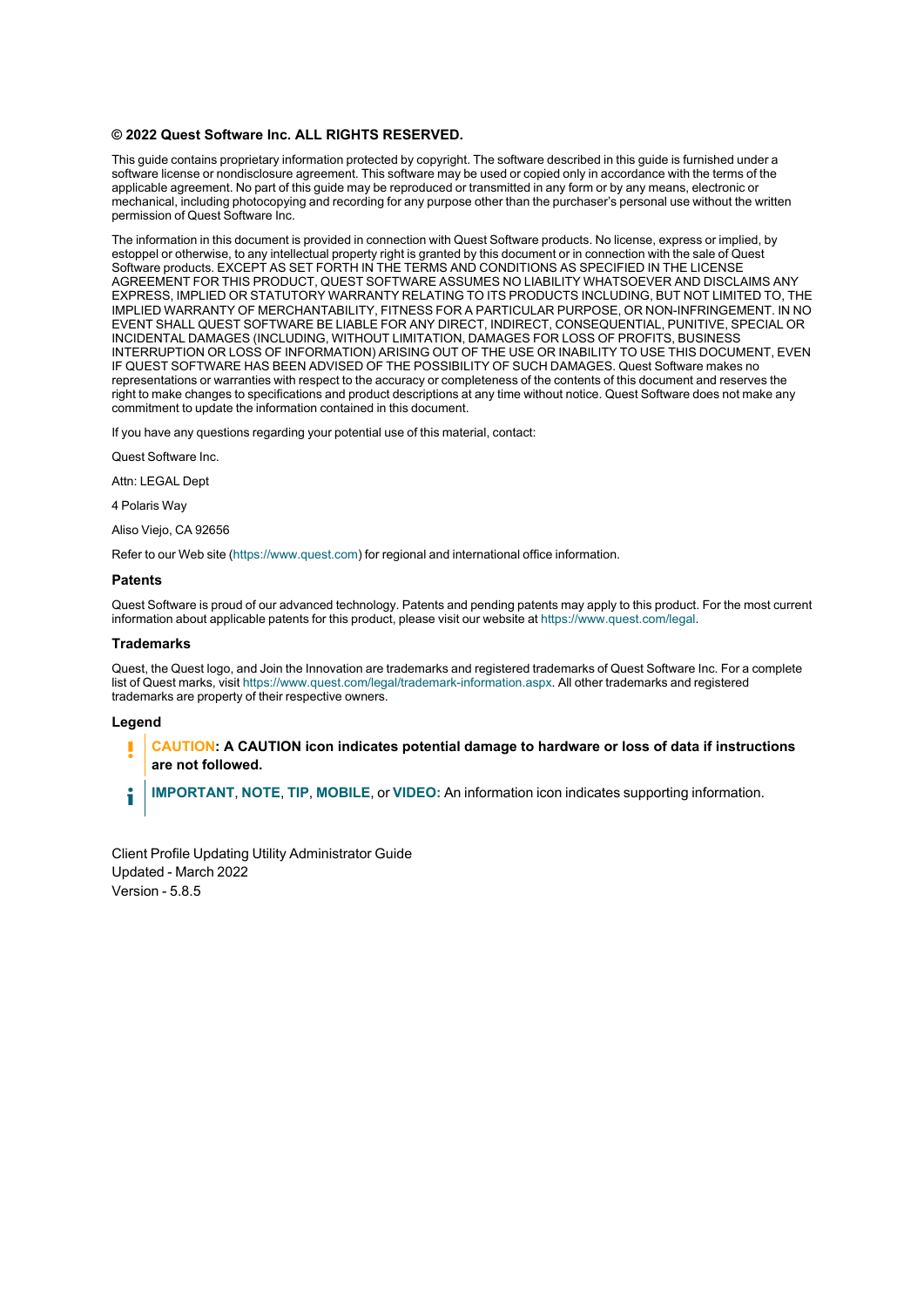### **Contents**

| Technical support resources measures the control of the control of the control of the control of the control of the control of the control of the control of the control of the control of the control of the control of the c |  |
|--------------------------------------------------------------------------------------------------------------------------------------------------------------------------------------------------------------------------------|--|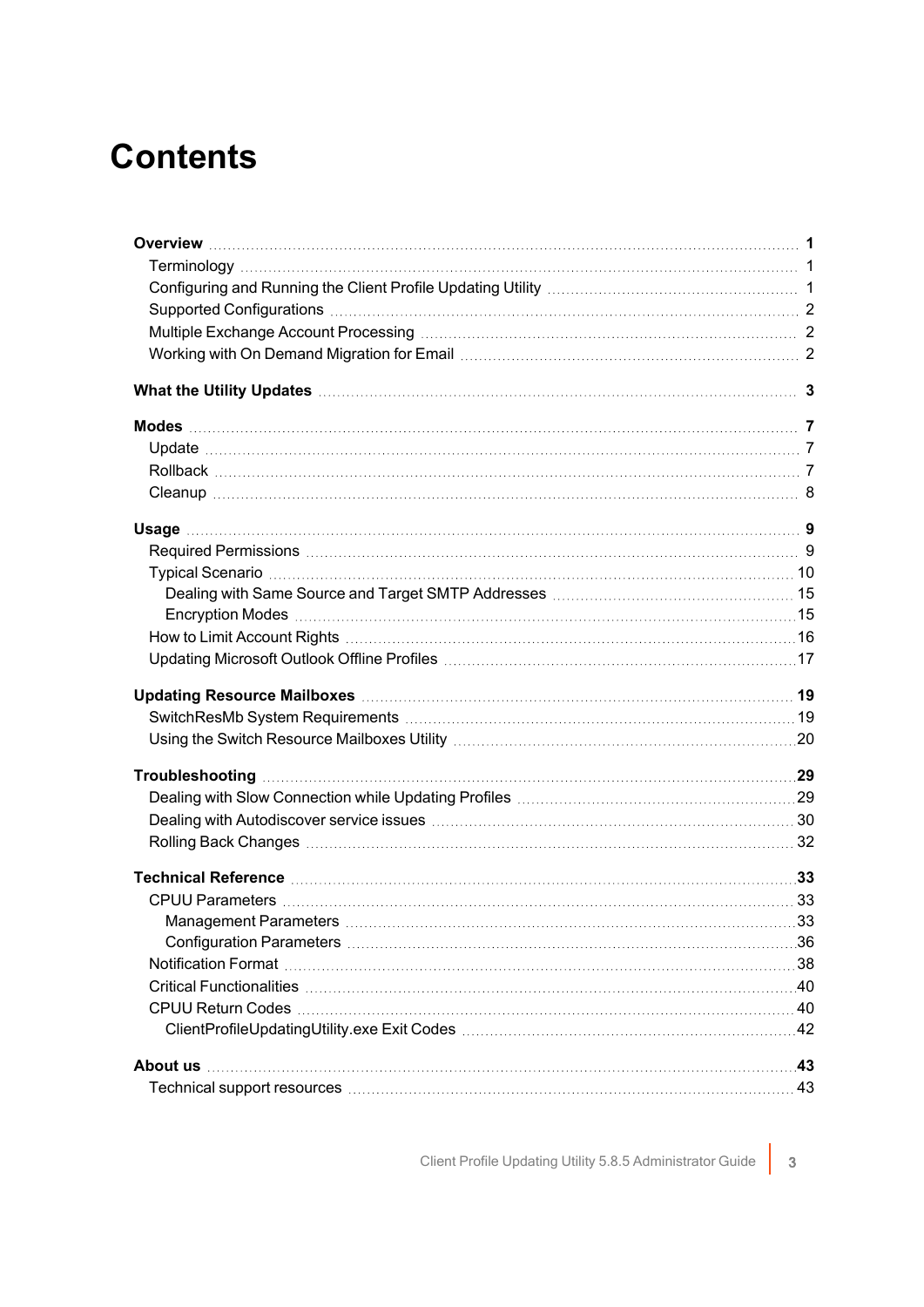### **Overview**

<span id="page-3-0"></span>During migration, Migration Manager for Exchange moves mailboxes from the source Microsoft Exchange server to the target Microsoft Exchange server. Before users can start working with the new target mailbox, their Microsoft Outlook profiles must also be updated.

The **Client Profile Updating Utility (CPUU; legacy name: EMWProf) 5.8.5** allows you to update these profiles automatically and transparently. The utility is used to update end-user Microsoft Outlook profiles settings, migrate additional features of user mailboxes and finally switch the profiles from the source to the target Exchange server once the user's mailbox is migrated and switched either manually or by the Migration Manager's Mail Agent.

CPUU supports Microsoft Outlook 2010/2013/2016/2019 and Outlook for Office 365. It can be used in conjunction only with the following products:

- Migration Manager 8.15 or later
- On Demand Migration for Email
- **TIP:** For details how to use CPUU with ODME, see Working with On Demand [Migration](#page-4-2) for Email i

### <span id="page-3-1"></span>**Terminology**

Throughout this document, the following terms are used:

- **Source servers**: the Exchange servers from which the email data is migrated
- **Target servers**: the servers to which the email data is migrated
- **Console**: the computer on which Migration Manager for Exchange is installed

<span id="page-3-2"></span>Hereafter, unless a specific Exchange version is meant, "Exchange" denotes Exchange 2003, Exchange 2007, Exchange 2010, Exchange 2013, Exchange 2016 organizations, servers, mailboxes, etc.

### **Configuring and Running the Client Profile Updating Utility**

To configure CPUU, create one configuration file (.INI) and three batch files for it using the **Client Profile Updating Utility Configuration** wizard. Include the resulting files in the logon script for the domain users. When a user logs on to the network, CPUU starts automatically on his or her workstation with the configuration saved in these files.

**NOTE:** If the target is Microsoft Office 365, you have to provide all users with their Office 365 passwords before CPUU switches Outlook profiles. Otherwise, the user cannot log on to his/her mailbox and get an access to his/her emails after the switch.

1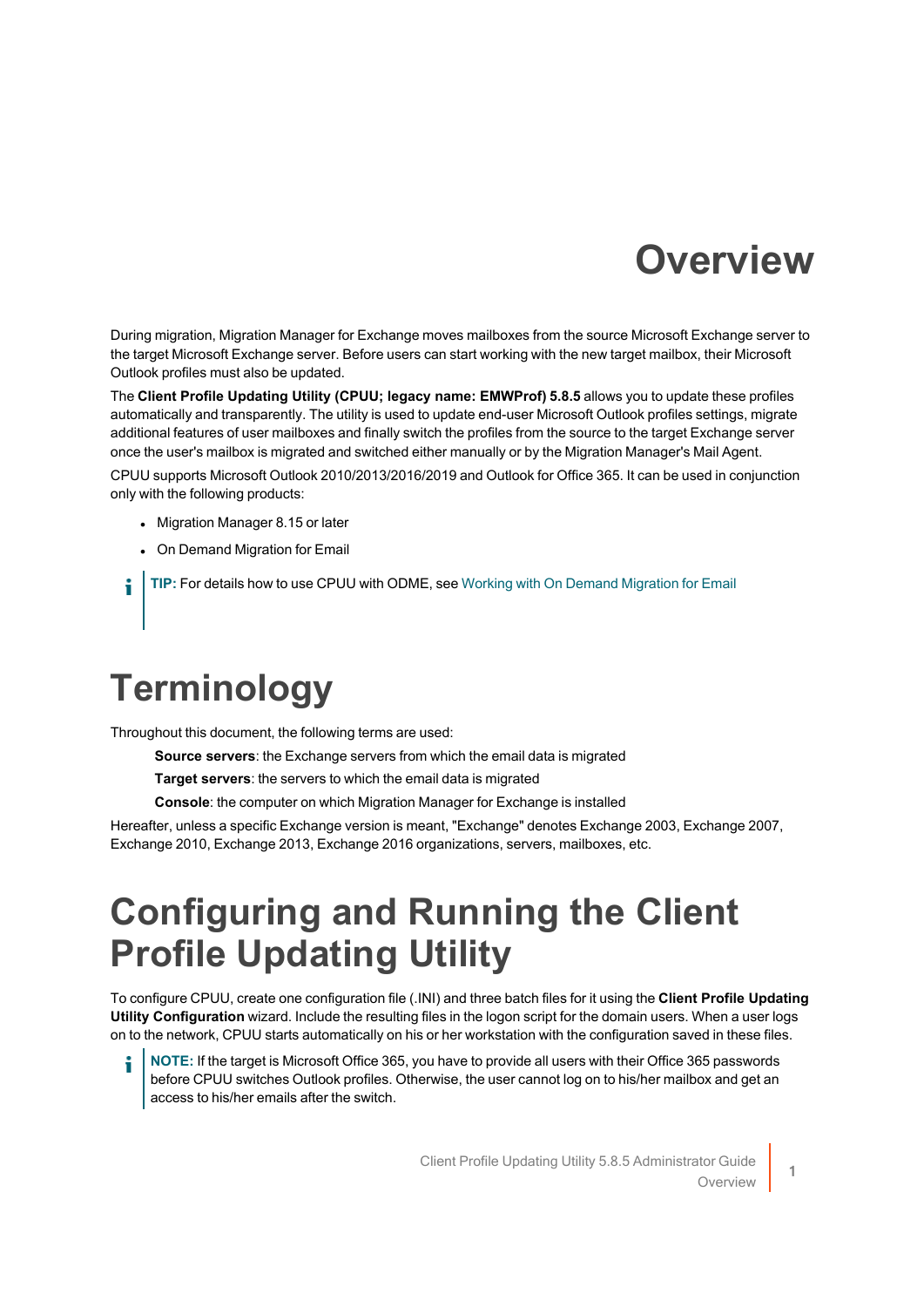On a workstation, CPUU processes all the Microsoft Outlook user profiles that you selected to be processed when you set up your configuration files. A profile is processed whether or not it is set as the default for Microsoft Outlook. When updating Microsoft Outlook profiles, CPUU looks for a correspondence between the source and target recipients, using the custom attribute populated by the Directory Synchronization Agent.

### **CAUTION: CPUU stops Microsoft Outlook or other MAPI clients if these applications are running.**

Offline Microsoft Outlook profiles are also updated in accordance with the settings you made when you specified in the INI file. CPUU can process either all offline profiles or only the profiles for the remote users whose mailboxes were added to Remote Users Collections. For information about Remote Users Collections, refer to the Migration Manager for Exchange documentation.

Take into account, the following conditions must be met for CPUU to work properly:

- <sup>l</sup> CPUU **must** have an ability to connect to source and target Exchange server in Online mode. Therefore the online mode profile usage by users must not be disabled. Refer to [Microsoft](https://technet.microsoft.com/en-us/library/dd439383(v=exchg.80).aspx) article on how to turn on Cached [Exchange](https://technet.microsoft.com/en-us/library/dd439383(v=exchg.80).aspx) Mode for details.
- CPUU requires the Exchange Autodiscover service to be properly configured and run in your Exchange organization.

# <span id="page-4-0"></span>**Supported Configurations**

The Client Profile Updating Utility supports the vast majority of client computer configurations. Specifically, all mail clients and operating systems listed below are supported in any valid combinations.

However, only those Exchange Server and Outlook combinations are supported that are also supported by Microsoft. For a list of Outlook versions compatible with your Exchange Server, refer to the Exchange system requirements.

<span id="page-4-1"></span>See Client Profile [Updating](https://support.quest.com/technical-documents/client-profile-updating-utility/5.8.5/release-notes/release-notes/supported-configurations) Utility Release Notes document for a complete list of supported configurations.

# **Multiple Exchange Account Processing**

CPUU can switch profiles that contain multiple Exchange accounts, but only the primary Exchange accounts are always switched. The primary Exchange account is an account that was first added to the profile (the primary account is not the same as the default account). See Advanced Tuning step of Typical [Scenario](https://support.quest.com/technical-documents/client-profile-updating-utility/5.8.5/release-notes/typical-scenario).

### <span id="page-4-2"></span>**Working with On Demand Migration for Email**

CPUU supports updating Outlook profiles for users whose mailboxes have been migrated using On Demand Migration for Email. For detailed information how to configure and use CPUU for this scenario and which limitations apply, see [Updating](https://support.quest.com/technical-documents/on-demand-migration-for-email/user-guide/configuring-and-running-migrations/selecting-migration-options/updating-outlook-client-profiles) Outlook Client Profiles in the *On Demand Migration for Email User Guide*.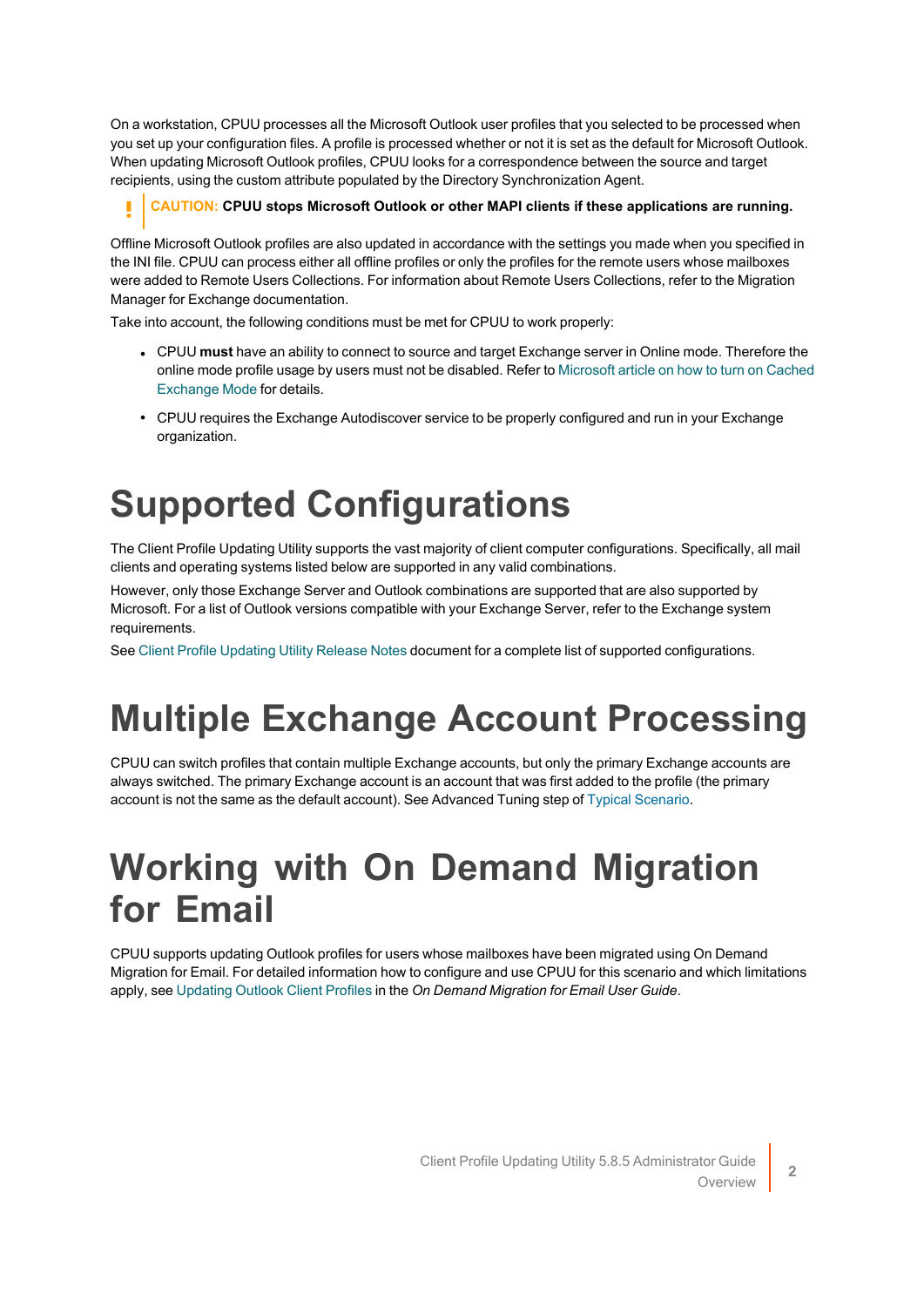# **What the Utility Updates**

<span id="page-5-0"></span>The Client Profile Updating Utility updates the profile settings, and also finalizes the mailbox migration by migrating additional features of user mailboxes.

i **IMPORTANT:** If you use CPUU with On Demand Migration for Email, review Working with On [Demand](#page-4-2) [Migration](#page-4-2) for Email for the list of supported features and other information.

Additional features are specific custom settings of a particular user mailbox and its environment. Additional features include sets of services, groups of settings, Microsoft Outlook controls, and links to the mailbox objects, public folders, Global Address List, and so on.

Specifically, while updating a profile, the utility also updates the following additional features:

| <b>Feature</b>                        | <b>Details</b>                                                                                                                                                                                                                                                                                                                                                                                                                                                                                   |
|---------------------------------------|--------------------------------------------------------------------------------------------------------------------------------------------------------------------------------------------------------------------------------------------------------------------------------------------------------------------------------------------------------------------------------------------------------------------------------------------------------------------------------------------------|
| <b>Additional</b><br><b>Mailboxes</b> | Shared Exchange mailboxes added in the user's <b>Account Settings</b> as additional mailboxes.<br>When processed: CPUU updates links to additional mailboxes according to the location of<br>additional mailbox owner (source or target Exchange).<br>When skipped: The list of additional mailboxes will be empty.<br>INI parameter name: AddBoxes                                                                                                                                              |
| <b>CONTAB</b>                         | The Outlook Address Book is created automatically and contains the main <b>Contacts</b> folder<br>and other added folders. These contacts are displayed in the Address Book dialog box when<br>clicking <b>Contacts</b> in the Address Book list.<br>When processed: CPUU updates links to all contact folders in Outlook Address Book<br>When skipped: Outlook Address Book will become empty.<br>INI parameter name: CONTAB                                                                    |
| Contact<br><b>Members</b>             | User's contacts and group contacts in all contact folders or groups.<br>When processed: CPUU updates links to GAL users and distribution lists in personal<br>contacts and personal distribution lists for all contact folders located in the mailbox and<br>personal folders (.pst) file.<br>When skipped: All contacts in contact folders will be source and some of distribution lists'<br>members may be corrupted and lose links to existing objects.<br>INI parameter name: ContactMembers |
| <b>Delegates</b>                      | Users granted permissions to receive items and respond on user's behalf specified in<br><b>Account Settings   Delegate Access.</b><br>When processed: CPUU updates list of delegates and delegation settings.<br>When skipped: Some of delegation settings may be lost.<br>INI parameter name: Delegates                                                                                                                                                                                         |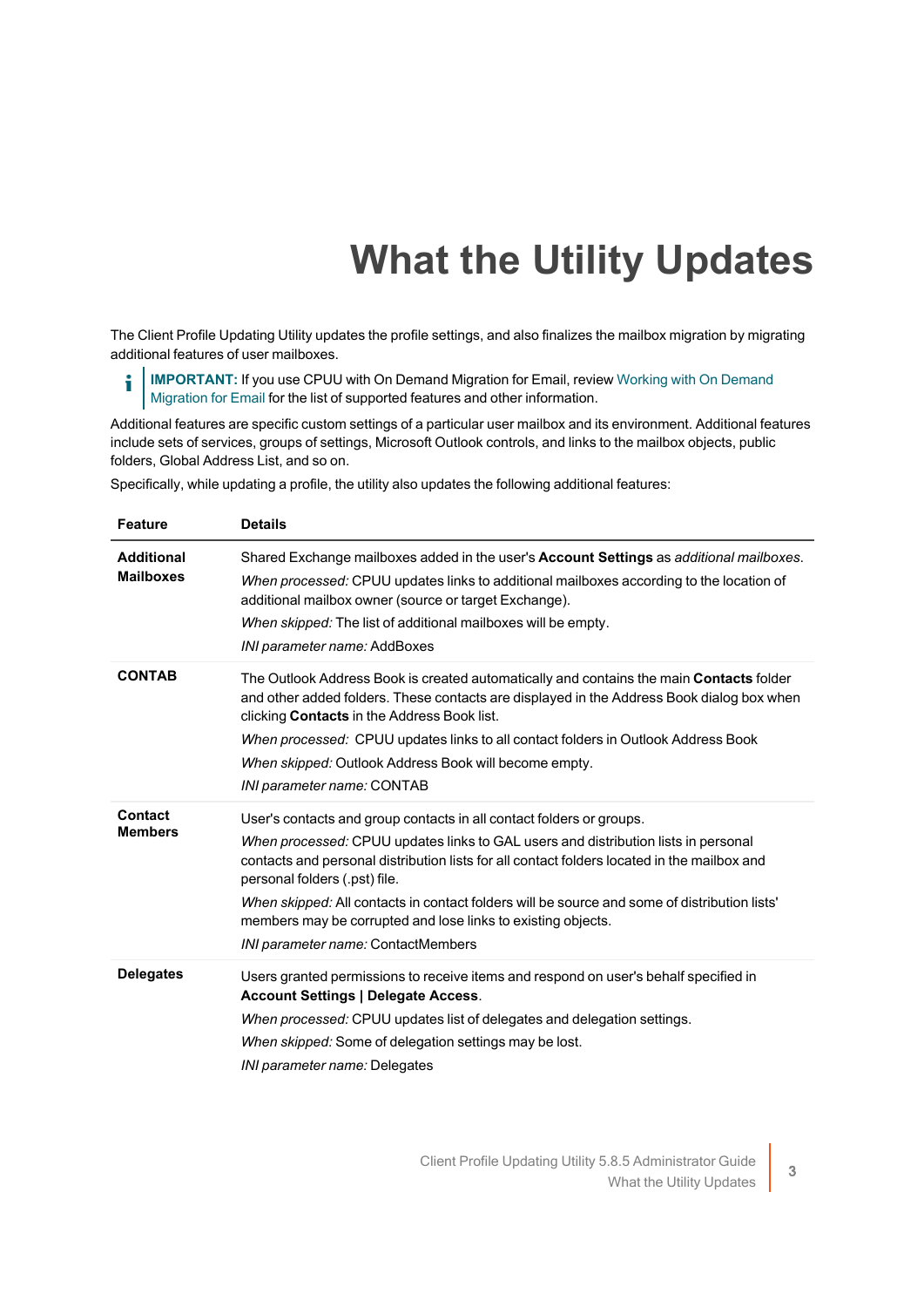| <b>Feature</b>                            | <b>Details</b>                                                                                                                                                                                                                                                                                                                                                                                                                                                                                           |
|-------------------------------------------|----------------------------------------------------------------------------------------------------------------------------------------------------------------------------------------------------------------------------------------------------------------------------------------------------------------------------------------------------------------------------------------------------------------------------------------------------------------------------------------------------------|
|                                           | NOTE: If a user granted delegate access to other users or shared some folders with them,<br>processing of the user's mailbox as well as mailboxes of users that are granted access need<br>to be completed to re-establish access to the shared resources such as delegated calendars<br>or shared folders.                                                                                                                                                                                              |
| <b>Folder Lists</b>                       | A list of recent folders where messages have been previously moved displayed when a<br>message is about to be moved to a folder.<br>When processed: CPUU updates links to folders according to their location (source or target<br>Exchange).<br>When skipped: The folders list will be empty.<br>INI parameter name: MoveToFolder                                                                                                                                                                       |
| <b>AutoComplete</b><br>list (Nicks) files | Contact nicknames displayed when typing into the To, CC or BCC fields.<br>When processed: CPUU updates all links to users according to their location (source or<br>target Exchange).<br>When skipped: The list will contain links to source users.<br>INI parameter name: Nicks                                                                                                                                                                                                                         |
| <b>Other User's</b><br><b>Folders</b>     | List of folders owned by other users that have been opened by the current user.<br>When processed: CPUU updates links to other users' folders according to the location of<br>those users (source or target Exchange).<br>When skipped: The list of folders will be empty.<br>INI parameter name: OtherUsersFolders                                                                                                                                                                                      |
| <b>Public FAV</b>                         | Public folders selected as favorite by the user and displayed in the Favorites folder of the<br><b>Public Folders</b> tree in Outlook.<br>When processed: CPUU updates links to public folders in the Favorites folder of the Public<br>Folders tree. CPUU will not preserve public folder favorites if the mailbox was migrated in a<br>Remote Users Collection and the Outlook profile uses an OST file.<br>When skipped: The list of favorite folders will be empty.<br>INI parameter name: PublicFav |
| <b>Rules</b>                              | User-defined rules that are run by Outlook or Exchange when receiving mail. Note that only<br>enabled rules are processed.<br>When processed: CPUU updates all links to users and folders found in enabled rules<br>according to their location (source or target Exchange).<br>When skipped: Rules may become corrupted and no longer working.<br>INI parameter name: Rules                                                                                                                             |
| Send/Receive<br><b>Settings</b>           | Message send and receive settings for accounts from the Outlook profile.<br>When processed: CPUU updates all send and receive settings.<br>When skipped: Some settings may be lost after switch.<br>INI parameter name: SRS                                                                                                                                                                                                                                                                              |
| <b>Search Folders</b>                     | Search Folders created in Outlook.                                                                                                                                                                                                                                                                                                                                                                                                                                                                       |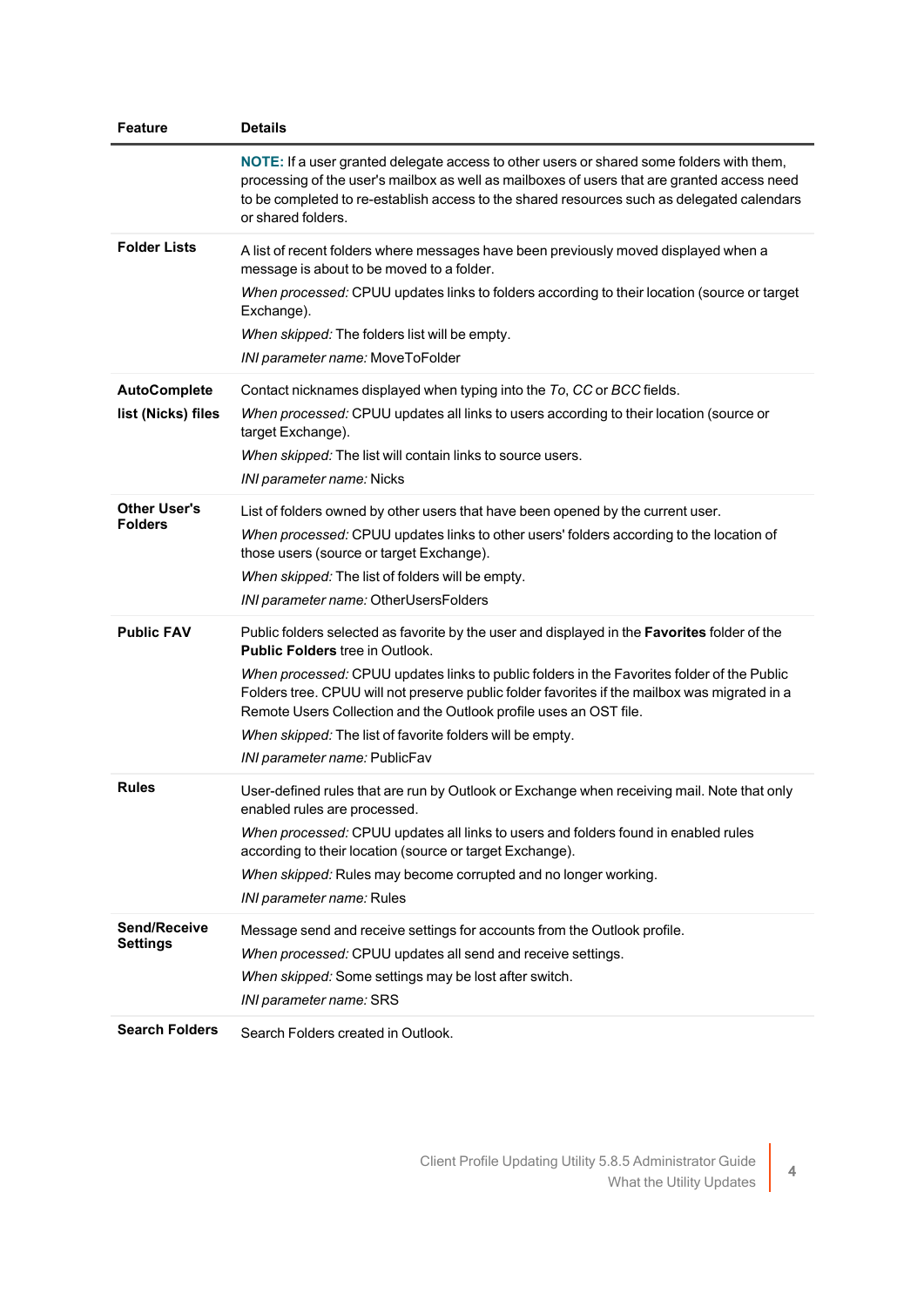| Feature              | <b>Details</b>                                                                                                                                                                                                                                                                                                                                                                                                                                                   |
|----------------------|------------------------------------------------------------------------------------------------------------------------------------------------------------------------------------------------------------------------------------------------------------------------------------------------------------------------------------------------------------------------------------------------------------------------------------------------------------------|
|                      | When processed: Search folders are copied to the target mailbox with all their settings. Note<br>that the target search folders are created as not active. To activate a folder, simply click it.<br>When skipped: All search folders will become corrupted and no longer working.<br>INI parameter name: SearchFolders                                                                                                                                          |
| <b>Services</b>      | Various profile properties including address book settings, folder for the most recently<br>created message moving rule, and folder specified in the "After updating tracking information,<br>move receipt to" option.<br>When processed: CPUU updates all links to folders and address books in the address book<br>settings and other settings from source to target ones.<br>When skipped: Settings will be reset to default.<br>INI parameter name: Services |
| <b>Shortcuts</b>     | Items on the Shortcuts pane.<br>When processed: CPUU updates links to folders from source to target ones.<br>When skipped: The list of shortcuts will be empty.<br><i>INI parameter name:</i> Shortcuts                                                                                                                                                                                                                                                          |
| <b>User Names</b>    | User-defined names for PST stores, additional mailboxes and specific folders like the<br>Favorites folder and the All Public Folders folder.<br>When processed: CPUU updates names of folders with modified names.<br>When skipped: Folder names will be reset to default.<br>INI parameter name: UserNames                                                                                                                                                      |
| <b>Favorites</b>     | The Favorites group located on the Mail pane.<br>When processed: CPUU preserves order of links to folders, and updates the links from<br>source to target ones. Note that search folders and public folders favorites added to Favorites<br>are not processed. Therefore, they will not appear after the switch.<br>When skipped: Most of links available on source will disappear after switch.<br>INI parameter name: Favorites                                |
| <b>Calendar Pane</b> | Items on the Calendar pane.<br>When processed: CPUU preserves calendar groups, order of links to calendars, selection of<br>check boxes, and updates links to shared calendars according to the location of calendar<br>owner (source or target Exchange).<br>When skipped: Most of links available on source will disappear after switch.<br>INI parameter name: Calendar                                                                                       |
| <b>Contacts Pane</b> | Items on the Contacts pane.<br>When processed: CPUU preserves folder groups, order of links to contacts, and updates the<br>links from source to target ones.<br>When skipped: Most of links available on source will disappear after switch.<br>INI parameter name: Contacts                                                                                                                                                                                    |
| <b>Tasks Pane</b>    | Items on the Tasks pane.                                                                                                                                                                                                                                                                                                                                                                                                                                         |

5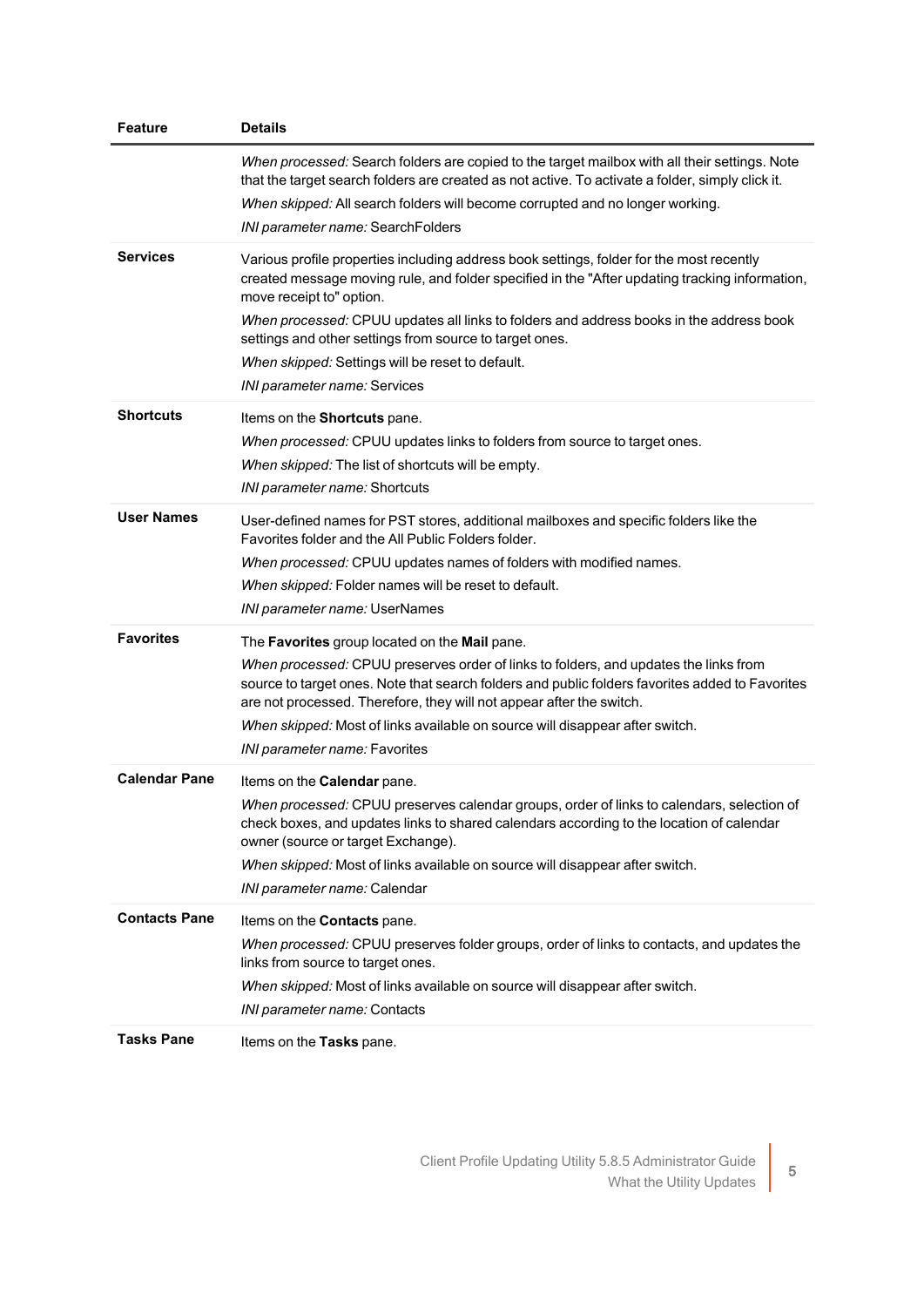| <b>Feature</b>    | <b>Details</b>                                                                                                                 |
|-------------------|--------------------------------------------------------------------------------------------------------------------------------|
|                   | When processed: CPUU preserves folder groups, order of links to tasks, and updates the<br>links from source to target ones.    |
|                   | When skipped: Most of links available on source will disappear after switch.                                                   |
|                   | <i>INI parameter name:</i> Tasks                                                                                               |
| <b>Notes Pane</b> | Items on the <b>Notes</b> pane.                                                                                                |
|                   | When processed: CPUU preserves folder groups, order of links to notes, and updates the<br>links from source to target ones.    |
|                   | When skipped: Most of links available on source will disappear after switch.                                                   |
|                   | <i>INI parameter name:</i> Notes                                                                                               |
| Journal Pane      | Items on the <b>Journal</b> pane.                                                                                              |
|                   | When processed: CPUU preserves folder groups, order of links to journals, and updates the<br>links from source to target ones. |
|                   | When skipped: Most of links available on source will disappear after switch.                                                   |
|                   | INI parameter name: Journal                                                                                                    |

CPUU also clears the junk e-mail settings if the **Reset Outlook junk e-mail options for target mailbox** option is selected in the Configuration wizard. Otherwise, the settings will remain unchanged and may not work properly for the target mailbox.

#### **IMPORTANT:** ÷.

For the Favorites, Calendar, Contacts, Tasks, Notes and Journal features note the following:

- To process shared folders of other users in a profile, accounts under which CPUU connects to source and target mailboxes must have the **Full Access** permission on every mailbox in the source and target organizations, respectively.
- To have shared folder contents available after switch, ensure that Autodiscover is configured for the target user.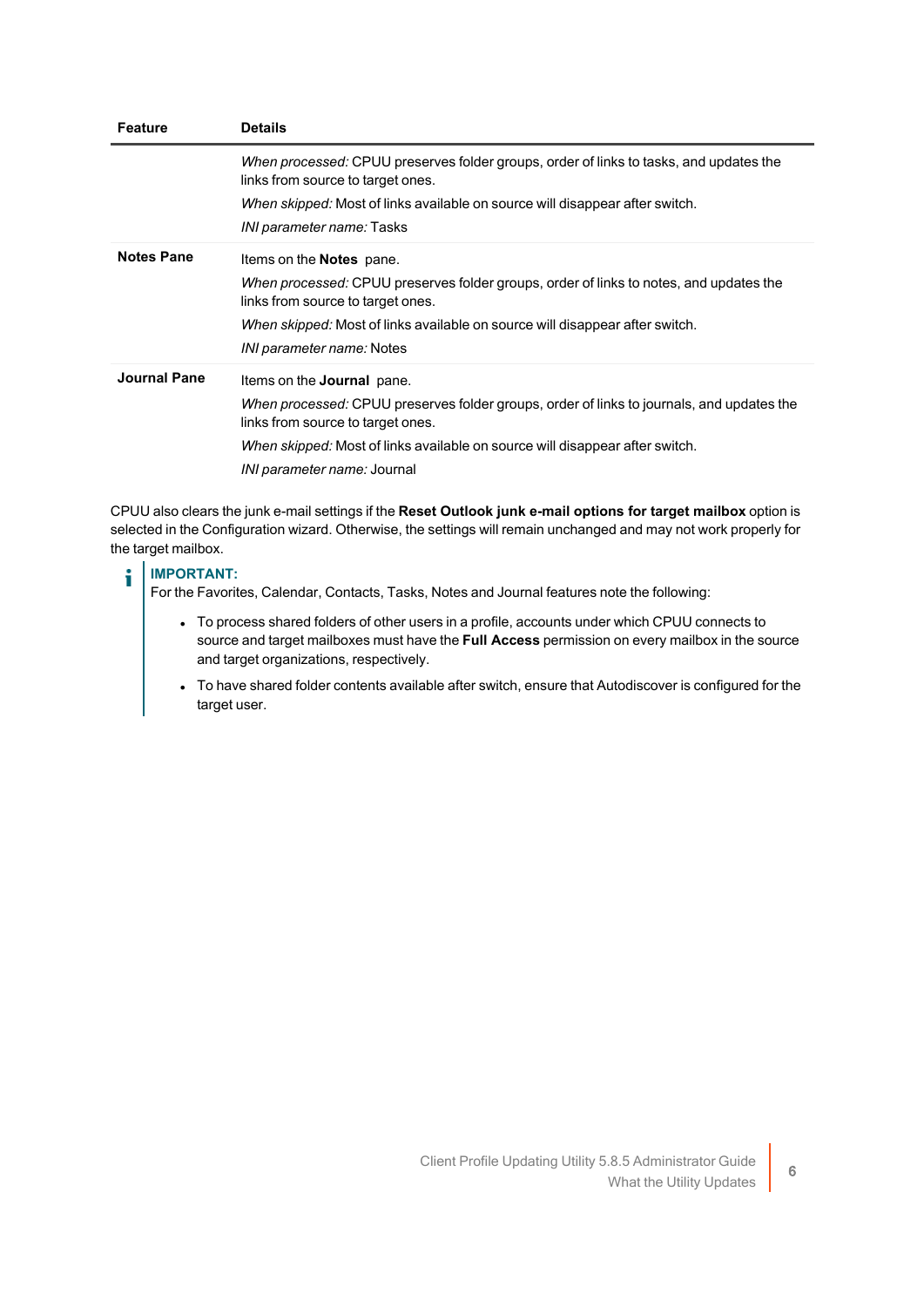### **Modes**

<span id="page-9-0"></span>The Client Profile Updating Utility can work in the following modes:

- [Update](#page-9-1) Microsoft Outlook profiles
- Roll [back](#Roll%20back) changes made by CPUU to the Microsoft Outlook profiles
- [Clean](../../../../../Content/Cleanup.htm) up information saved by CPUU during update

The **Client Profile Updating Utility Configuration** wizard can create three batch files and one configuration file:

- <sup>l</sup> **CPUU\_Update.bat** to update all or specified Microsoft Outlook profiles
- <sup>l</sup> **CPUU\_Rollback.bat** to roll back changes made by CPUU for all or specified Microsoft Outlook profiles
- **.** CPUU\_Cleanup.bat to clean up information saved by CPUU during update
- <sup>l</sup> **CPUU.ini**

All batch files contain commands that launch Client Profile Updating Utility in corresponding mode, and a specific script that detects whether Microsoft Outlook is 32-bit or 64-bit.

#### *Running CPUU from the command line*

<span id="page-9-1"></span>You can run CPUU in particular mode from the command line using the appropriate command-line parameters. For details, see the CPUU [Parameters](../../../../../Content/CPUU Parameters.htm) topic.

### **Update**

This option allows you to perform the direct profile switch without using a cache file. CPUU updates all the profile settings associated with the Exchange server. When updating Microsoft Outlook profiles, the utility looks for correspondence between the source and target recipients.

# <span id="page-9-2"></span>**Rollback**

The changes made by CPUU to the Microsoft Outlook profiles can be rolled back. This mode should be used for advanced troubleshooting in the following situations:

- If any issues occurred while processing the profiles by CPUU.
- If a user experiences problems while working with the new Exchange mailbox after the switch. In this case, first switch the mailbox back to the source Exchange server, and then roll back the changes made to its profiles.

7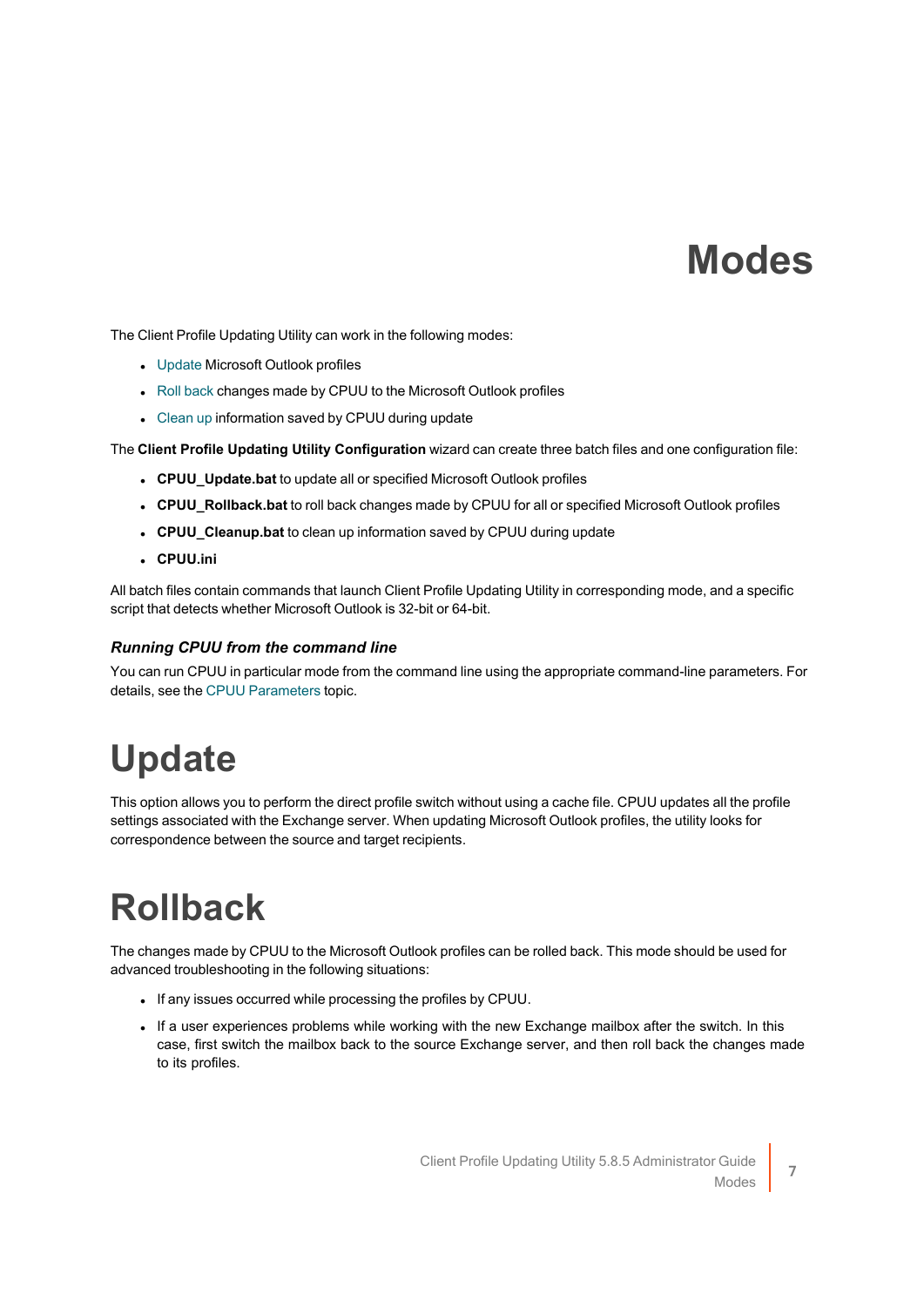# <span id="page-10-0"></span>**Cleanup**

All the auxiliary and backup information saved by CPUU during update can be cleaned up. This mode should be selected only after all the profiles have been successfully updated and no rollback is required. The rollback operation will be impossible after CPUU cleans up the backup information.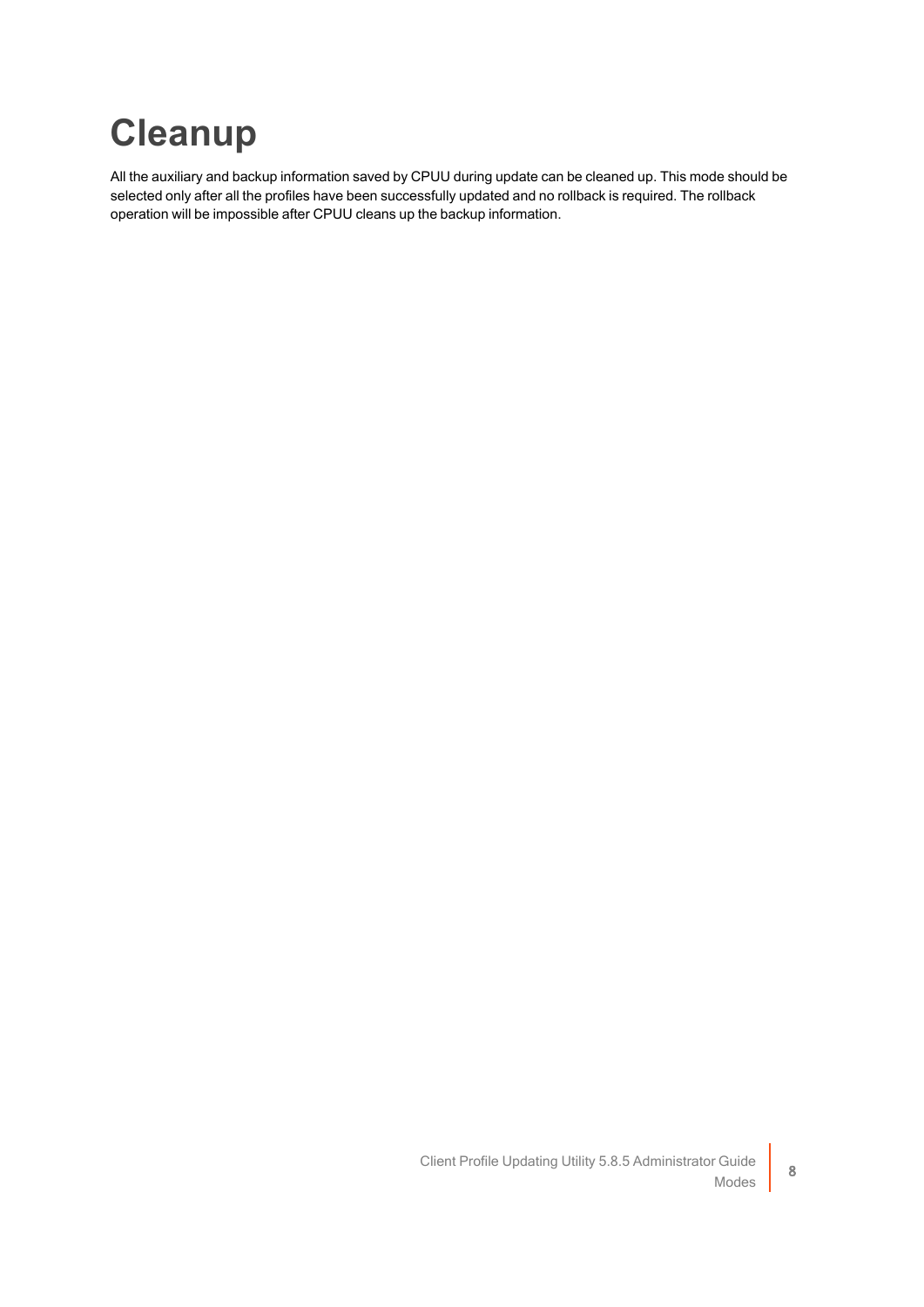### **Usage**

<span id="page-11-0"></span>By default, the utility is installed in the **%Program Files%\Quest\Client Profile Updating Utility** folder. The **Client Profile Updating Utility Configuration** wizard is always installed in the same folder as Client Profile Updating Utility.

It is recommended that all the preparations needed for updating client mailbox profiles be made before the mailboxes are switched to the target Exchange server by the Mail Agent.

For more details, see the related topics:

- Typical [Scenario](../../../../../Content/Typical Scenario.htm)
- Office 365 to Office 365 [migration](../../../../../Content/T2T_domain_name_transfer.htm) scenario with domain name transfer
- <span id="page-11-1"></span>• Updating [Microsoft](../../../../../Content/Updating_MS_Outlook_Offline_Profiles.htm) Outlook Offline Profiles (legacy agents only)

### **Required Permissions**

The following permissions are required for accounts used to perform typical Client Profile Updating Utility tasks:

- **Full Access** on every mailbox in the source and target organizations to process profiles. See [Specific](#page-12-1) case [considerations](#page-12-1) for linked mailbox, shared folders, and for migration to Microsoft Office 365.
- **Send As** on every mailbox for administrative account in case you are planning to configure [notifications](../../../../../Content/Notification Format.htm).

### **Office 365**

To grant **Full Access** and **Send As** permissions to to service account "CPUUAdmin" for all mailboxes on your Office 365 tenant you can use Add-MailboxPermission and Add-RecipientPermission PowerShell cmdlets:

\$credential = Get-Credential

\$exchangeSession = New-PSSession -ConfigurationName Microsoft.Exchange - ConnectionUri "https://outlook.office365.com/powershell-liveid/" -Credential \$credential -Authentication "Basic" -AllowRedirection

Import-PSSession \$exchangeSession -DisableNameChecking

Get-Mailbox | Add-MailboxPermission -User "CPUUAdmin" -AccessRights FullAccess -InheritanceType All -AutoMapping \$false

Get-Mailbox | Add-RecipientPermission -Trustee "CPUUAdmin" -AccessRights SendAs

9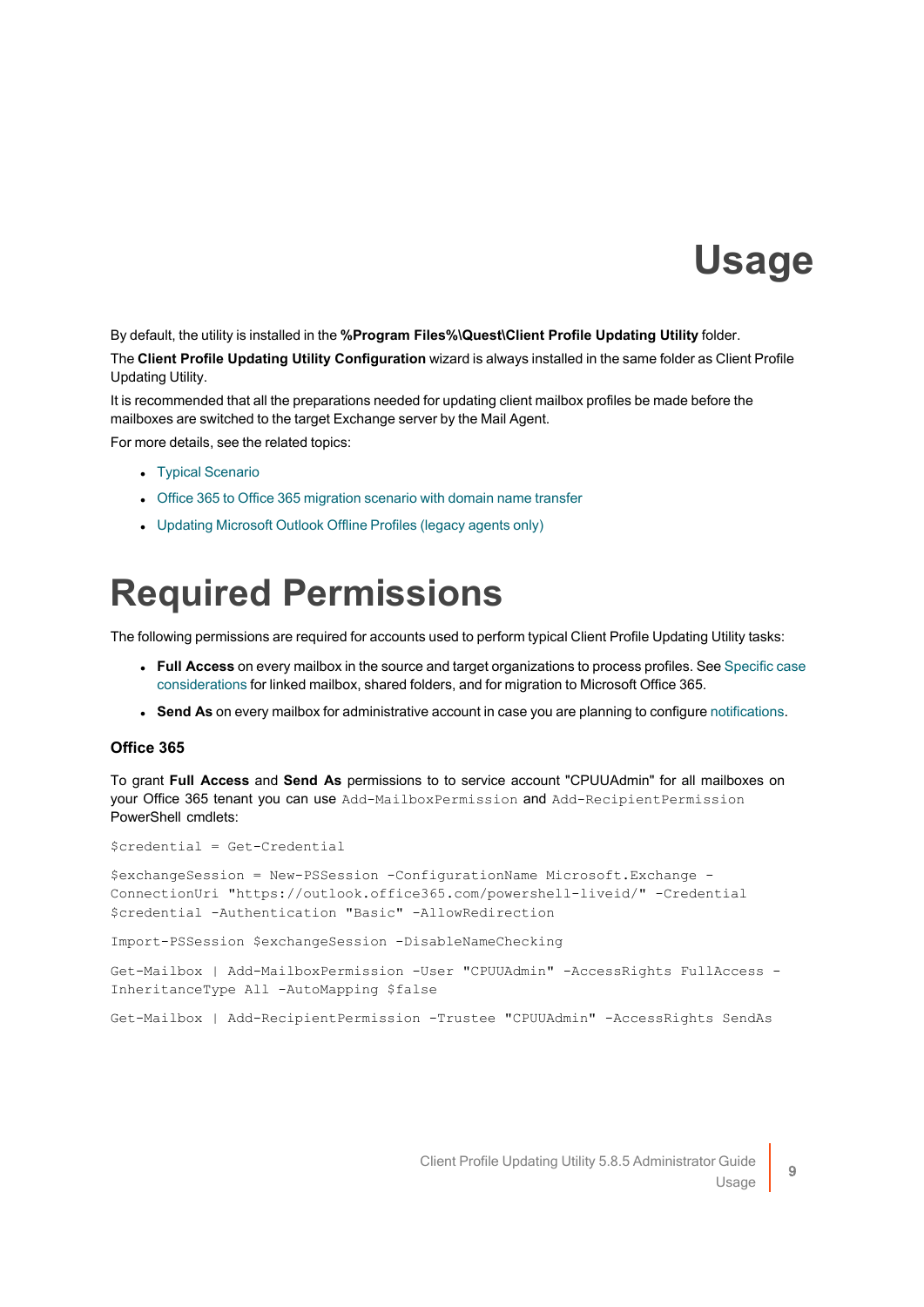### **On-premises environment**

To grant **Full Access** and **Send As** permissions to service account "CPUUAdmin" for all mailboxes in your environment you can use Add-MailboxPermission and Add-ADPermission powershell PowerShell cmdlets.

Get-Mailbox | Add-MailboxPermission -User "CPUUAdmin" -AccessRights FullAccess -InheritanceType All -AutoMapping \$false

Get-Mailbox | Add-ADPermission -User "CPUUAdmin" -ExtendedRights "Send As"

**TIP:** To avoid any access issues for specified administrative account, it is recommended to create a source ÷ and a target Outlook profile for **one** mailbox, and then, in Outlook, log on to these profiles using this administrative account. In case the selected account has not enough access permission, Client Profile Updating Utility cannot update the profiles.

**Full Access** permission allows to sign in to all mailboxes by using Outlook. For more information, see the [Manage](https://docs.microsoft.com/en-us/exchange/recipients/mailbox-permissions?view=exchserver-2019) [permissions](https://docs.microsoft.com/en-us/exchange/recipients/mailbox-permissions?view=exchserver-2019) for recipients article. However, **Full Access** permission do not let the service account to send [notifications](../../../../../Content/Notification Format.htm) from the owner of the mailbox. **Send As** permission should be granted separately in case you are planned to send notifications from the owner of the mailbox.

#### <span id="page-12-1"></span>**Specific case considerations**

#### **Shared folders**

In case **Use the currently logged in user** or **Prompt for credentials** options are selected, to process shared folders of other users in a profile shared folders, accounts under which CPUU connects to source and target mailboxes must have the **Full Access** permission on the mailboxes of other users in the source and target organizations, respectively.

#### **Linked mailboxes**

In case you have linked mailbox in target and the **Source credentials will be used for access to target mailbox** option is selected, the source account should have **Full Access** permission on the target mailbox.

#### **Migration to Microsoft Office 365**

For migration scenarios to Microsoft Office 365, the **Use the currently logged in user** option is not supported. Use the **Prompt for credentials** option to specify the user account under which CPUU will run. That also includes configurations with Single Sign-On (SSO) enabled, where sign on to Microsoft Office 365 under account of the logged-in user without prompting user credentials is not supported due to Microsoft Outlook restrictions. Microsoft Outlook cannot log on to the Office 365 mailbox without providing account credentials even if the federated user account is used. For more details, see the following article: [https://technet.microsoft.com/en-us/library/office-365](https://technet.microsoft.com/en-us/library/office-365-user-account-management.aspx) [user-account-management.aspx](https://technet.microsoft.com/en-us/library/office-365-user-account-management.aspx) .

### <span id="page-12-0"></span>**Typical Scenario**

It is recommended that all the preparations needed for updating client mailbox profiles be made before the mailboxes are switched to the target Exchange server by the Mail Agent. The basic workflow for switching the mailboxes and updating client profiles is described below: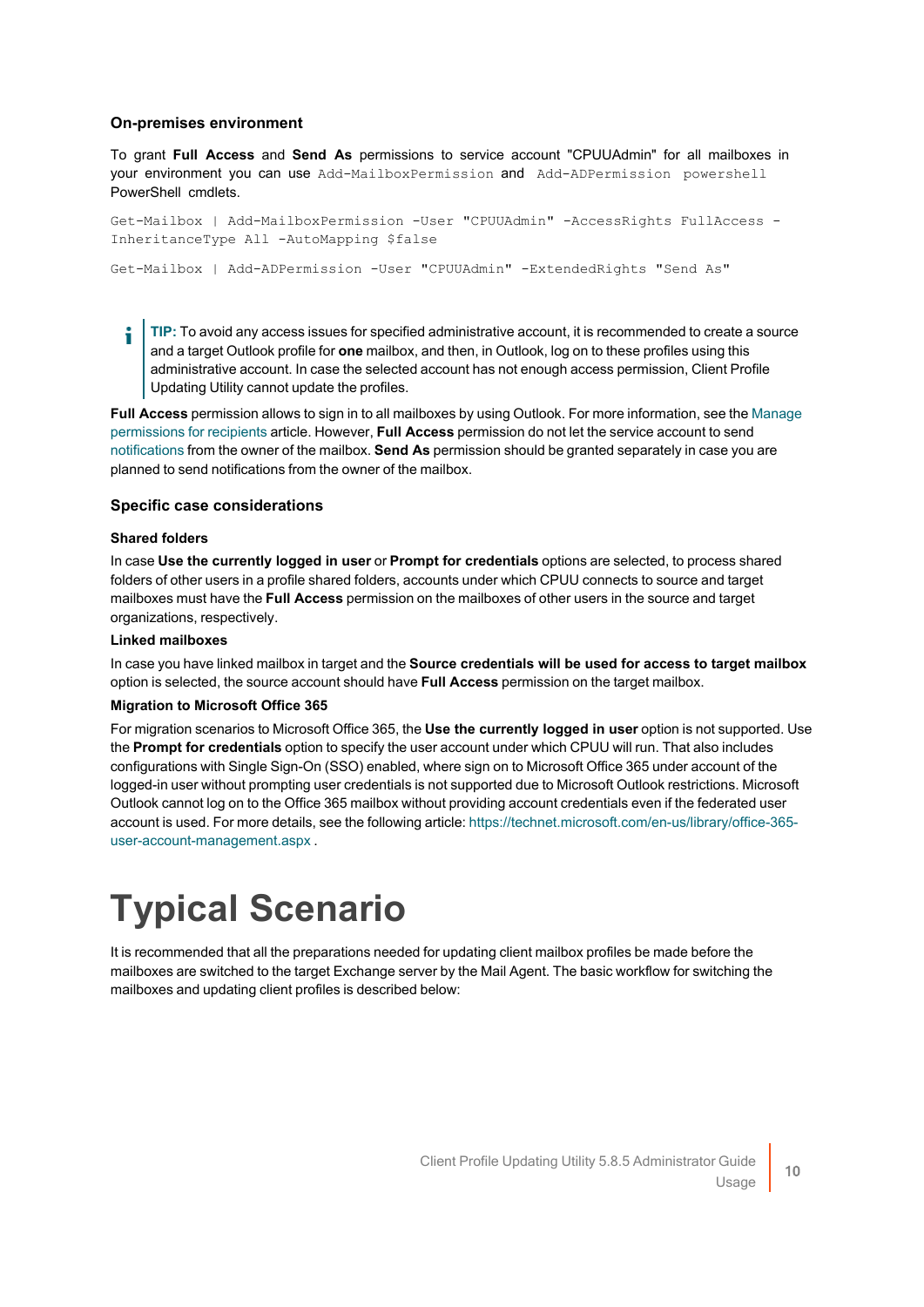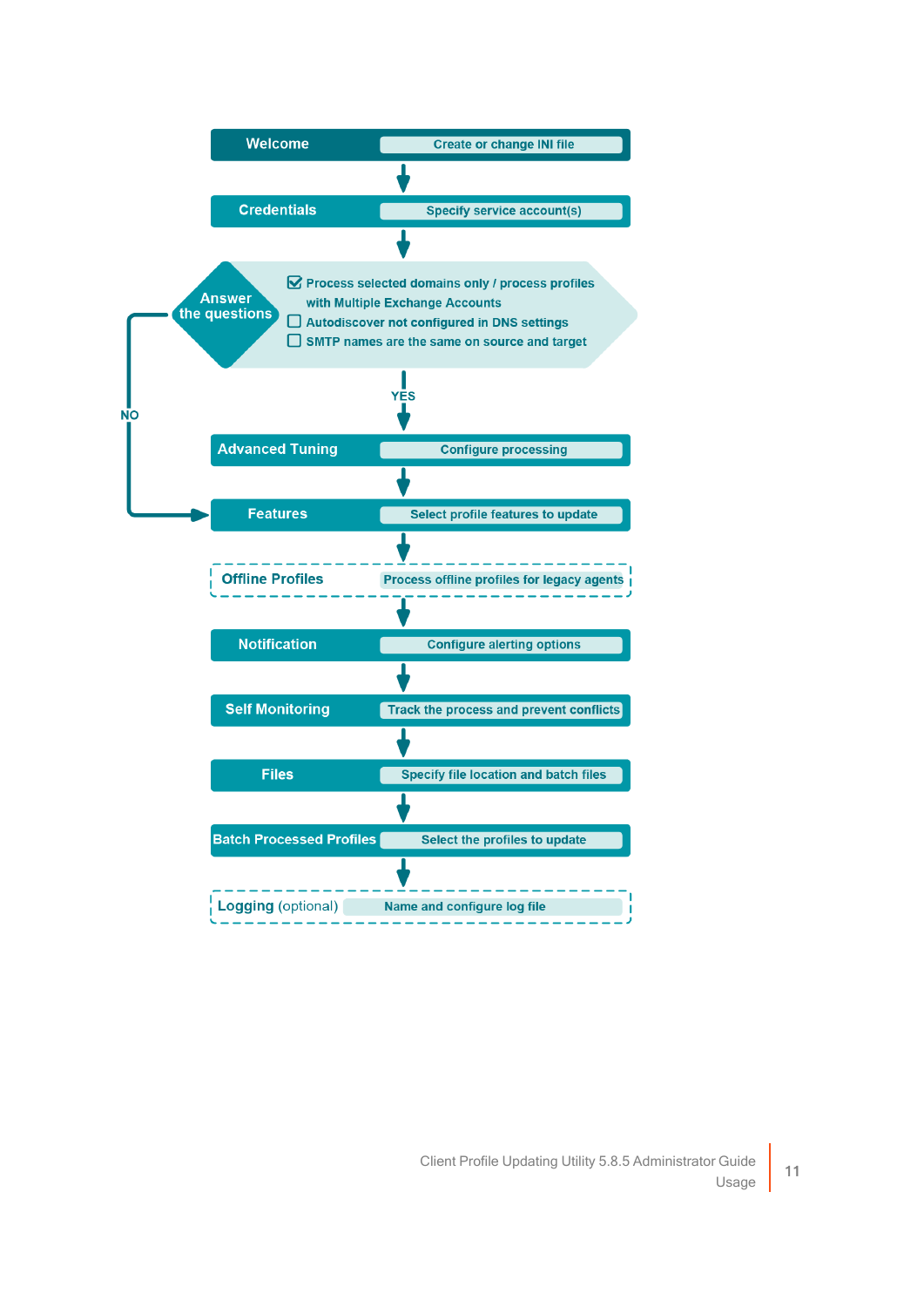### *To configure the Client Profile Updating Utility to process the Microsoft Outlook profiles, perform the following steps:*

### **Step 1. Run the Client Profile Updating Utility Configuration wizard**

- 1. On the **Welcome** step, select whether you want to create a new configuration file or load an existing one.
- 2. On the **Credentials** step, specify an account under which CPUU will log on to the source and target mailboxes. Required permissions for the account are described in Required [Permissions.](#page-11-1)The following options are available on this step:
- **IMPORTANT:** In case of Outlook 2016/2019 installed on the local computer and target mailbox in Microsoft ÷ Office 365 environment with Modern Authentication enabled, Client Profile Updating Utility will require additional workaround as described in Known Issue [CPUU-1266](http://support.quest.com/technical-documents/client-profile-updating-utility/5.8.3/release-notes/release-notes/known-issues) in Release Notes document.

#### <sup>l</sup> **Use the currently logged in user**

The account of the user that log on to the workstation where CPUU will run. Please note this option may not be supported for Office 365 environments.

#### <sup>l</sup> **Prompt for credentials**

Force CPUU to prompt the user for credentials to access the source and target mailboxes. In case you have linked mailbox in target you can select **Source credentials will be used for access to target mailbox** check box to avoid multiple CPUU credential requests.

#### <sup>l</sup> **Manually provide credentials**

This option lets you specify credential to access the source and target mailboxes, or two different credential: one for the source mailbox and another for the target mailbox (if trust relationships are not established between the source and target domains) in the INI file. It is recommended to select safe restricted options here. For more details refer to [Encryption](#page-17-1) Modes.

- 3. On the **Advanced Tuning** step, you provide information that is necessary for the successful profile processing in any of the following specific cases:
	- a. In case you want to limit processing scope or there are profiles with multiple Exchange accounts, **Process profiles from specified domains only (required for profiles with multiple Exchange accounts)** option should be selected. In this case you should provide list of SMTP domain names for all user and public folder SMTP names that should be processed. For example, domain. local.
	- b. To ensure Autodiscover service access in environments, where DNS is not configured, it is recommended to select **Manually configure Autodiscover service URL(s) in case it is not properly configured in DNS settings**. In this case you should provide Autodiscover service URL for source, for target, or both.
	- c. To process environments where domain part of SMTP addresses match, select **Process profiles in case of same source and target domain parts of SMTP addresses**. In this case you should provide list of SMTP domain names for all user and public folder SMTP names that should be processed and both Autodiscover Service URLs.

In case **Test Autodiscover service availability when Next is clicked** option is selected, the wizard verify that the specified Autodiscover services are available on the provided URLs. Wizard does not check the credentials are valid to use these services. This option is optional. Do not select this option for the case the Autodiscover services are not available at the moment.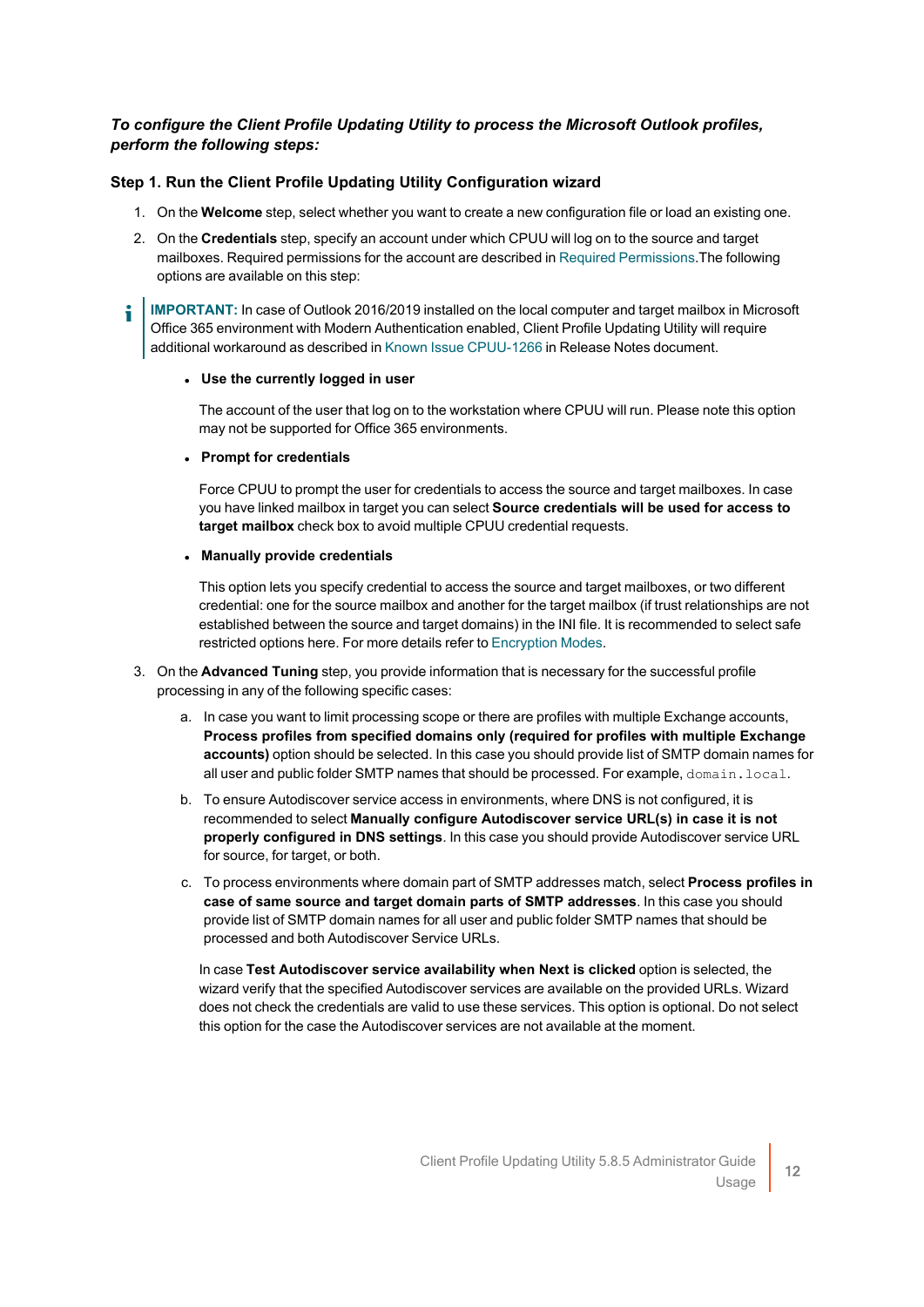- 4. On the **Features** step, select the profile features you want to be updated.
- 5. Use the **Offline Profiles** step if you want CPUU to process offline Outlook profile. This step is required for legacy agents only. Select whether the offline profiles should be processed always or only when the OST file can be kept. For more information about processing offline profiles, please refer to the Updating [Microsoft](../../../../../Content/Updating_MS_Outlook_Offline_Profiles.htm) [Outlook](../../../../../Content/Updating_MS_Outlook_Offline_Profiles.htm) Offline Profiles topic.
- 6. If you want CPUU to display a verbose progress bar to user, select the **Display progress bar and warnings to users** check box on the **Notification** step. Note that the most critical warnings will be displayed even if the check box is not selected. For example, if you force CPUU to prompt for credentials, the dialog box for entering credentials will be displayed. On the **Notification** step, you also can specify whether you want to receive e-mail notifications about the profile updating progress.:
	- Select whether a notification should be send each time a profile is updated or only when CPUU could not update a profile.
	- Specify an e-mail address or addresses to which the notifications should be sent.
	- Select what information should be attached to the notification. You can select to attach a summary or a full log file. If you choose not to include any attachments, the minimum necessary information will still be included in the subject and body of the notification message (if you do not change their default templates). By default the subject and the body of the notification message contain the following information:

Subject: %R: Profile %P on computer %H Body: The mail client profile %P for user %U on computer %H has been processed by Client Profile Updating Utility (CPUU), and was %R. The profile was processed at %T, %D. See the CPUU log file for details.

| Variable | <b>Meaning</b>                                     |
|----------|----------------------------------------------------|
| %R       | UPDATED or NOT UPDATED                             |
| %P       | Name of the profile                                |
| %H       | Name of the computer where the profile was updated |
| %U       | Name of the user whose profile was updated         |
| %T       | Time of the profile update                         |
| %D       | Date of the profile update                         |

#### Variables stand for the following information:

For more information about the notification message format, refer to the Technical [Reference](../../../../../Content/Technical_Reference.htm) topic.

- 7. On the **Self Monitoring** step, you can specify troubleshooting and conflict prevention options.
- 8. On the **Files** step, you can select the batch files you want to create (**CPUU\_Update.bat, CPUU\_ Rollback.bat, CPUU\_Cleanup.bat**) and specify the location of the configuration file (**CPUU.ini**) with the parameters you have supplied. These files will be used to start CPUU in order to update profiles, roll back changes made by CPUU and clean up information saved by CPUU.
- 9. On the **Batch Processed Profiles** step, select the profiles to be updated by CPUU using specified batch files. You can choose to process all profiles, select particular profiles or update only the default profile. This step is disabled if **CPUU\_Update.bat** and **CPUU\_Rollback.bat** are not created on the **Files** step.
- 10. On the **Logging** step, you can specify a name for the CPUU log file that will help you to find required information during troubleshooting.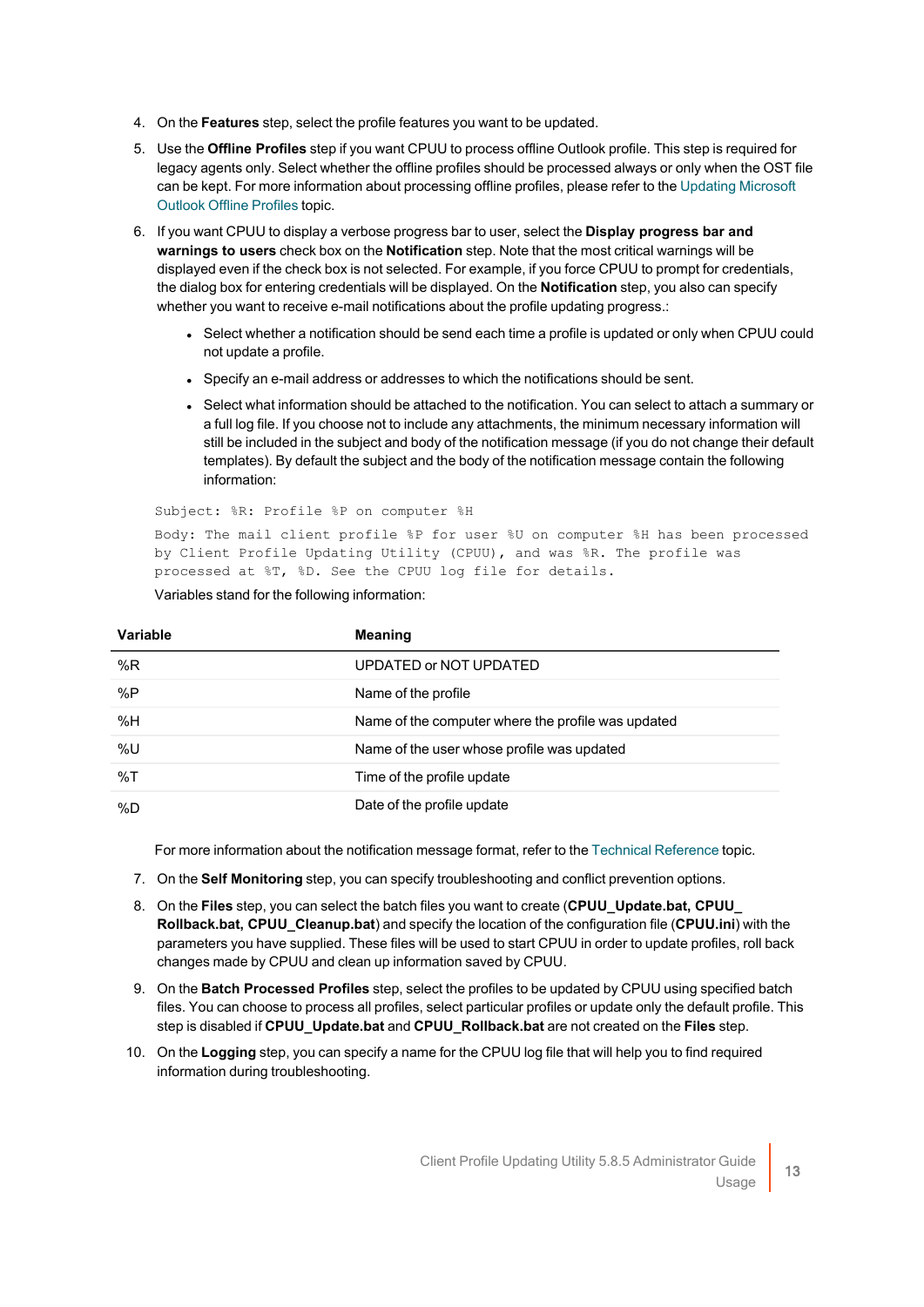This step is disabled if you do not create batch files for the utility on the **Files** step.

The default name of the log file is **CPUU\_#h\_#d\_#t.log**, where:

- <sup>l</sup> **#h** name of a computer
- **.** #d date when the file was created
- **.** #t time when the file was created

Alternatively, you can use the existing environment variable values to form the CPUU log file name. For example, you can add the logged-in username to the name of the log file by typing the following expression in the Log file box:

#### **%username%\_CPUU.log**

The %username% parameter will be substituted with the real user name in whose security context CPUU starts.

It is also recommended that you configure CPUU to put log files to a network share where these files can be reached by administrators. In this case, use the UNC path syntax to specify the log file name, for example:

#### **\\Servername\Sharename\%username%\_CPUU.log**

Note that users must be granted at least Write permission to put CPUU log files to the share.

**IMPORTANT:** If a connection between user computer and network share is slow, then that can significantly increase profile processing time. For more details, see Dealing with Slow [Connection](#page-31-1) while Updating Profiles

### **Adding Files to the Logon Script**

- Add all the Client Profile Updating Utility files to the folder that is used by the logon script. All the files are located in the **%Program Files%\Quest\Client Profile Updating Utility** folder by default, as follows:
	- <sup>l</sup> **ClientProfileUpdatingUtility.exe**
	- <sup>l</sup> **ClientProfileUpdatingUtility\_x64.exe**
	- <sup>l</sup> **DlgHookHandler.dll**
	- **DigHookHandler x64.dll**
	- **.** An INI file created by the wizard (CPUU.ini by default)
	- **A BAT file created by the wizard for updating profiles (CPUU\_Update.bat by default)**
- **.** Include **CPUU** Update.bat in the logon script.

Then, as soon as the mailboxes are switched and the users log on to their network, the Client Profile Updating Utility will start processing their profiles.

#### **Step 2. Switch Mailboxes**

As soon as CPUU is configured and ready to be started, you can start switching the source mailboxes to the target Exchange servers. For more information, please refer to the relevant Migration Manager for Exchange documentation.

### **Step 3. Update Profiles**

As soon as the mailboxes are switched, CPUU will start updating user profiles. Wait while all profiles are updated.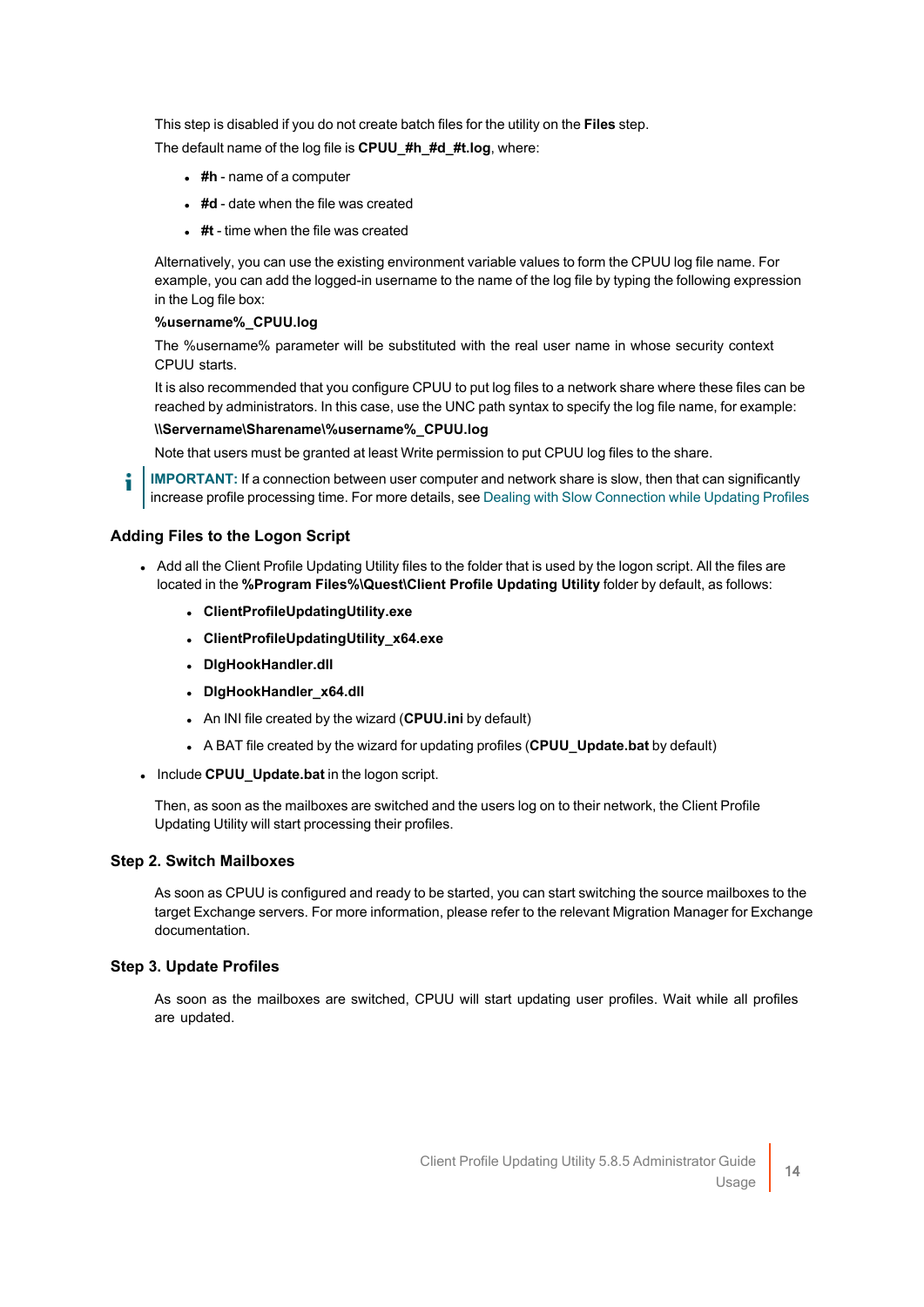### **Step 4. Perform Cleanup**

After the migration has been completed, all profiles have been successfully updated, and you are absolutely sure that no rollback is required, you can run **CPUU\_Cleanup.bat** that was created together with **CPUU\_ Update.bat**.

### <span id="page-17-0"></span>**Dealing with Same Source and Target SMTP Addresses**

If users or public folders have the same source and target SMTP addresses, Autodiscover may return wrong mailbox configuration. To process the profile, CPUU requires additional configuration. Select **Process profiles in case of same source and target domain parts of SMTP addresses** option on **Advanced Tuning** step of the configuration wizard to provide required data. See Typical [Scenariof](#page-12-0)or details.

After CPUU successfully finishes profile processing, Outlook configuration will point to target Autodiscover service URL. Otherwise, it will point to source Autodiscover service URL.

**IMPORTANT:** If the user has multiple Exchange profiles for the same mailbox, processing a single profile i with CPUU might result in other ones to be automatically reconfigured by Outlook Autodiscover. The reconfiguration only happens when an unprocessed profile is opened in Outlook. For further details on Outlook Autodiscover, refer to [outlook-2016-implementation-of-autodiscover.](https://support.microsoft.com/en-us/help/3211279/outlook-2016-implementation-of-autodiscover)

### <span id="page-17-1"></span>**Encryption Modes**

If you manually specify an account for profile update, the credentials are encrypted and stored in CPUU configuration file (**CPUU.ini**). To ensure that the stored credentials are not compromised, you can specify the conditions under which they can be decrypted:

<sup>l</sup> **Restricted to the current user and host** (intended for SwitchResMb)

Credentials can only be decrypted for profile processing only under logon sessions of the user who ran Configuration Wizard and created CPUU configuration file and only on the host where CPUU configuration file has been created.

**NOTE:** The only exception is a roaming user profile – in this case, the credentials can be decrypted for profile processing on all hosts where the roaming profile is valid.

<sup>l</sup> **Restricted to the current host** (intended for SwitchResMb)

Credentials can be decrypted for profile processing under logon session of any users but only on the host where CPUU configuration file has been created.

<sup>l</sup> **Unrestricted (not recommended, security risks should be reviewed)**

Credentials can be decrypted for profile processing without any restrictions by user or by host where CPUU configuration file has been created. While we have implemented the reliable encryption algorithm, it is theoretically possible to reverse-engineer CPUU code and use the knowledge to decrypt credentials data.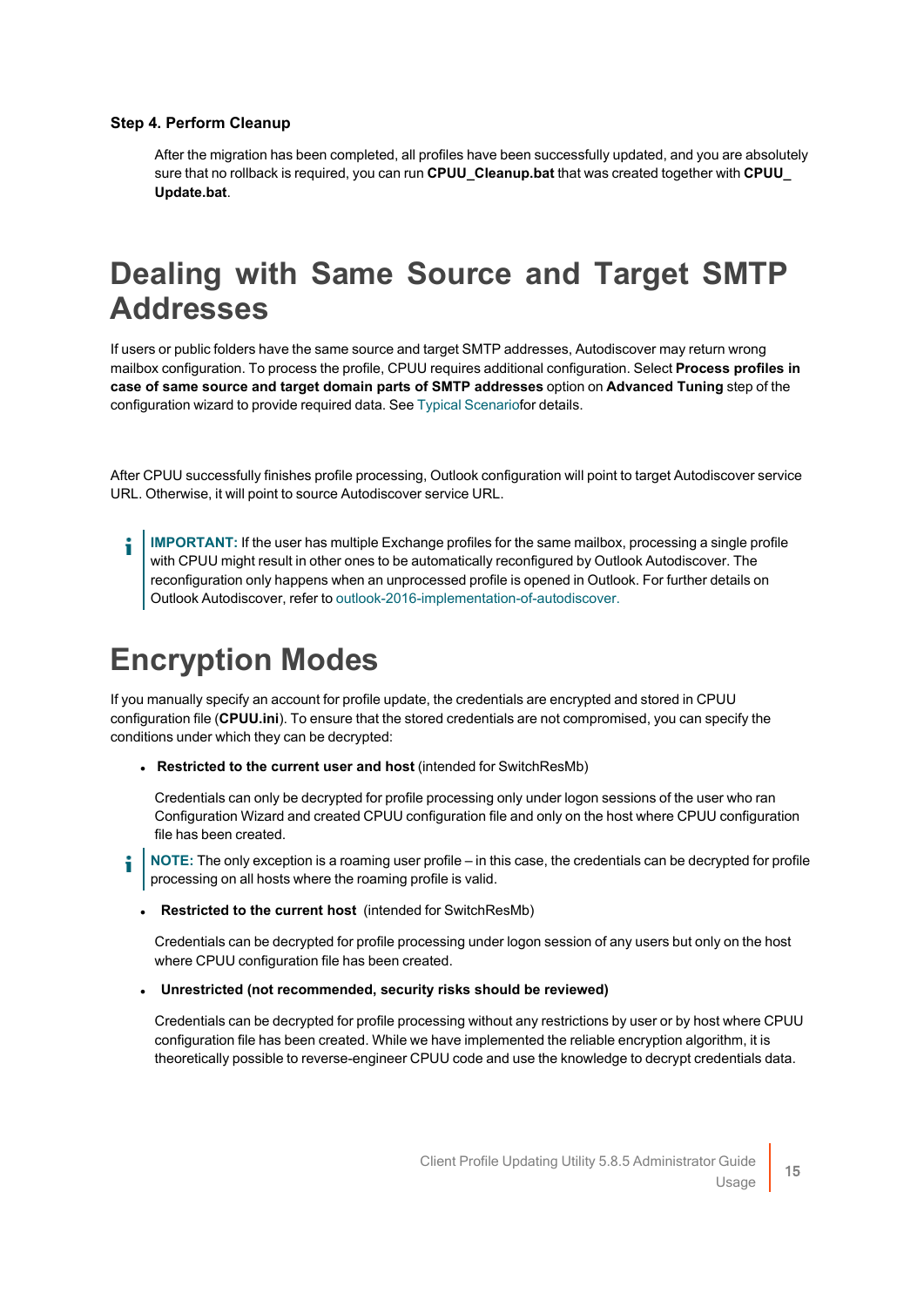- **CAUTION: Never use this mode in production environment and never use it in conjunction with** ī **administrative credentials! It is recommended for isolated test lab.**
- **TIP: Restricted to the current host is the most suitable encryption mode for simultaneous mailbox** i **processing with SwitchResMB on same host under different logon sessions.**

### <span id="page-18-0"></span>**How to Limit Account Rights**

Accounts for temporary service mailboxes does not require many access rights for CPUU to function properly. We recommend limiting the account rights using the following PowerShell commands.

**NOTE:** Redefine **\$user** variable with the account's user name or email address.

```
$credential = Get-Credential
```

```
$exchangeSession = New-PSSession -ConfigurationName Microsoft.Exchange -
ConnectionUri "https://outlook.office365.com/powershell-liveid/" -Credential
$credential -Authentication "Basic" -AllowRedirection
```
Import-PSSession \$exchangeSession -DisableNameChecking

\$user = "UserName"

i

#### **Table 1: Limiting account rights**

| Limitation                                                               | Command                                                    |
|--------------------------------------------------------------------------|------------------------------------------------------------|
| Disable access to remote PowerShell                                      | Set-User \$user -<br>RemotePowerShellEnabled \$false       |
| Disable Exchange ActiveSync for the mailbox                              | Set-CASMailbox \$user -<br>ActiveSyncEnabled \$false       |
| Disable access to the mailbox by using Outlook on the<br>web             | Set-CASMailbox \$user -OWAEnabled<br><i><b>\$false</b></i> |
| Disable access to the mailbox by using Outlook on the<br>web for devices | Set-CASMailbox \$user -<br>OWAforDevicesEnabled \$false    |
| Disable access to the mailbox by using POP3 clients                      | Set-CASMailbox \$user -PopEnabled<br><i><b>Sfalse</b></i>  |
| Disable access to the mailbox by using IMAP4 clients                     | Set-CASMailbox \$user -ImapEnabled<br>\$false              |
| Disable access to the mailbox by using MAPI clients                      | Set-CASMailbox \$user -MAPIEnabled<br>\$false              |

For more information see *Client access cmdlets in Exchange Online* article in Microsoft TechNet.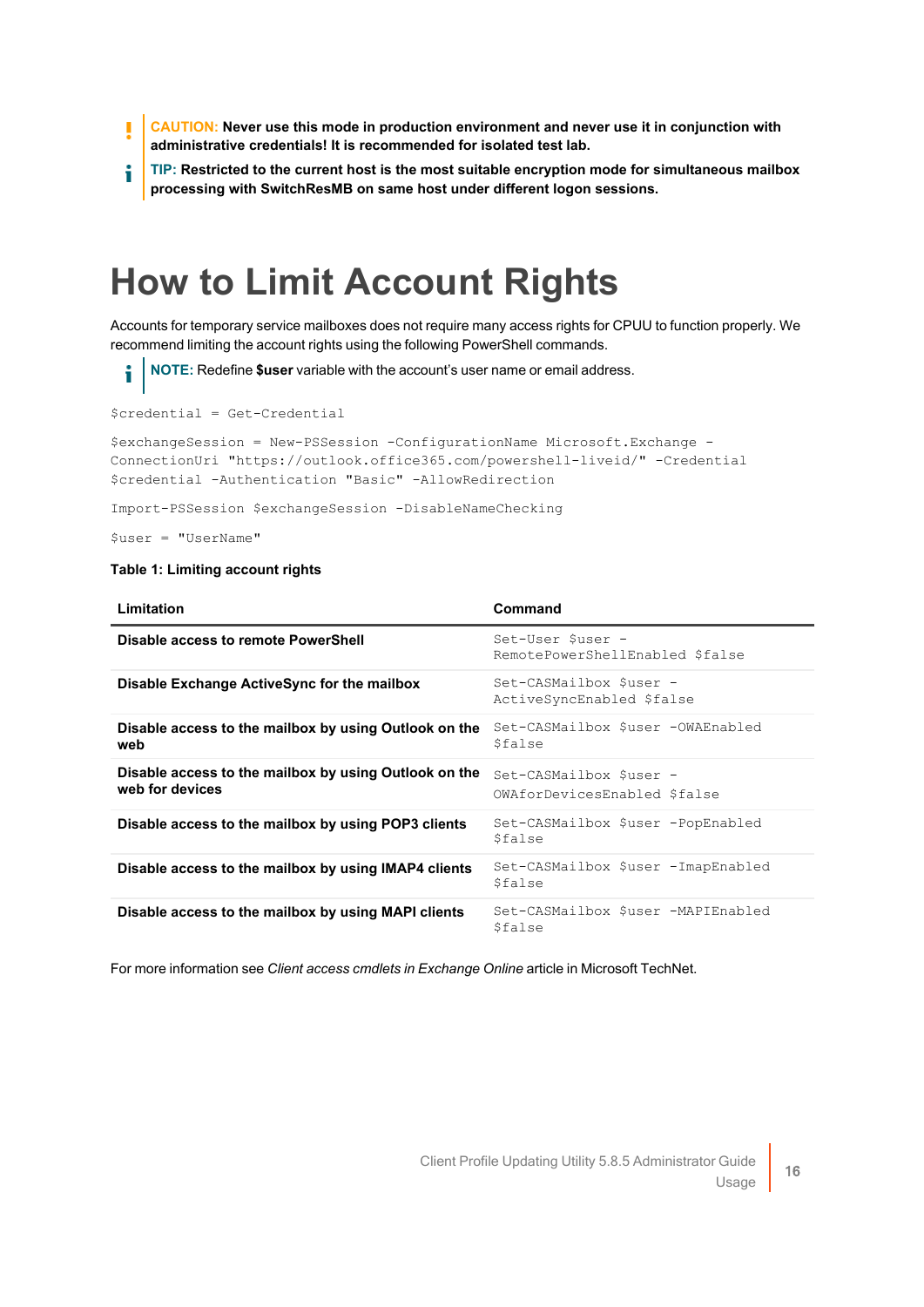### <span id="page-19-0"></span>**Updating Microsoft Outlook Offline Profiles**

**IMPORTANT:** The information in this section is relevant only for migrations performed using legacy agents in Migration Manager for Exchange. For mailboxes, migrated in ODME or using MAgE in Migration Manager for Exchange, OST files cannot be preserved.

A widely-used Microsoft Outlook feature is offline access to a user's mailbox folders. The offline folders (OST) file is stored on a user's computer and keeps a local replica of the corresponding folders in the user's Exchange mailbox. In this document, users with offline folder (OST) files are referred to as remote users.

Because each OST file is associated with only one Exchange mailbox and cannot be used with any other mailbox, a remote user cannot continue to use the same OST file with the new mailbox after the migration. Therefore, the Migration Manager for Exchange Mail Agent recreates the target Exchange mailboxes so that the CPUU can keep the source mailbox OST file and assign it to the target mailbox profile.

### *The typical and recommended procedure for updating Microsoft Outlook offline profiles is as follows*

- 1. Decide for which remote users the Microsoft Outlook offline profiles should be updated.
- 2. Group the mailboxes of those remote users into one or more Remote Users Collections.
- **NOTE:** For more information about Remote Users Collections, refer to Migration Manager for Exchange i User Guide.
- 3. Schedule the Remote Users Collection to be processed during the night or some other time when the users do not use their mailboxes.
- 4. Wait until the Mail Agent switches the Remote Users Collections. While processing a Remote Users Collection, the Mail Agent recreates the target Exchange mailboxes corresponding to the source mailboxes included in the collection and puts a hidden recreate message into each of the source mailboxes. This message will be then used by CPUU.
- 5. Run the **Client Profile Updating Utility Configuration** wizard.
- 6. Select the **Create a new configuration file** option on the **Welcome** page of the wizard to create a configuration batch file.
- 7. Specify the account under which CPUU will run.
- 8. Instruct CPUU to update offline profiles when possible to keep the OST files.
- 9. Supply other settings required for running CPUU. For more information, refer to the Typical [Scenario](../../../../../Content/Typical Scenario.htm) topic.
- 10. Click **Finish**.
- 11. The wizard will create the BAT and INI files with the parameters you specified. These files will be used to start CPUU in order to update profiles. Include these files in the remote users' logon scripts.
- 12. CPUU will start updating offline profiles as soon as the mailboxes of the Remote Users Collection are switched to the target Exchange. To determine that the mailboxes are switched, CPUU uses the Switch Message. To determine that the mailboxes were successfully recreated and the OST file can be kept, CPUU uses the recreate message. Both messages are put to the mailbox by the Mail Agent.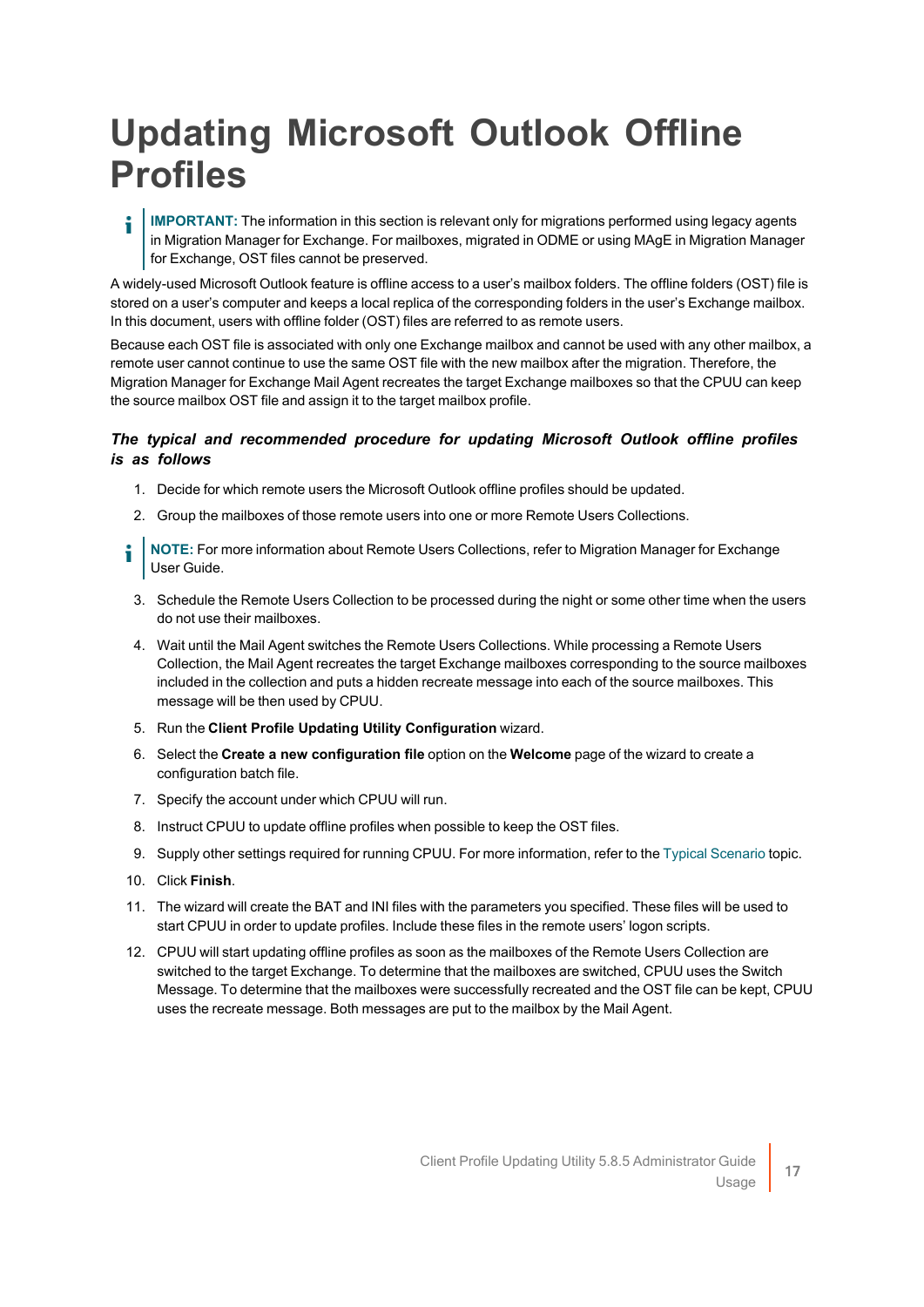- i **NOTE:** The Switch Message is a hidden message that contains the information, CPUU needs for profile processing:
	- Version of the Switch Message
	- Target mailbox Exchange DN
	- Target mailbox SMTP address
	- Parameter that specified whether the target server is the Office 365 server

If there is no Switch Message in the mailbox, CPUU will log off from the mailbox and will stop processing the profile.

When configuring CPUU, you can also select the following options for updating offline profiles:

- 1. **Never update offline profiles** The offline profiles will be skipped and the users will have to recreate their profiles manually.
- 2. **Always update offline profiles** If you select this option, you should be aware of the risk of data loss for those remote users whose target mailboxes were not prepared for migration by the Mail Agent when it processed them within the Remote Users Collections.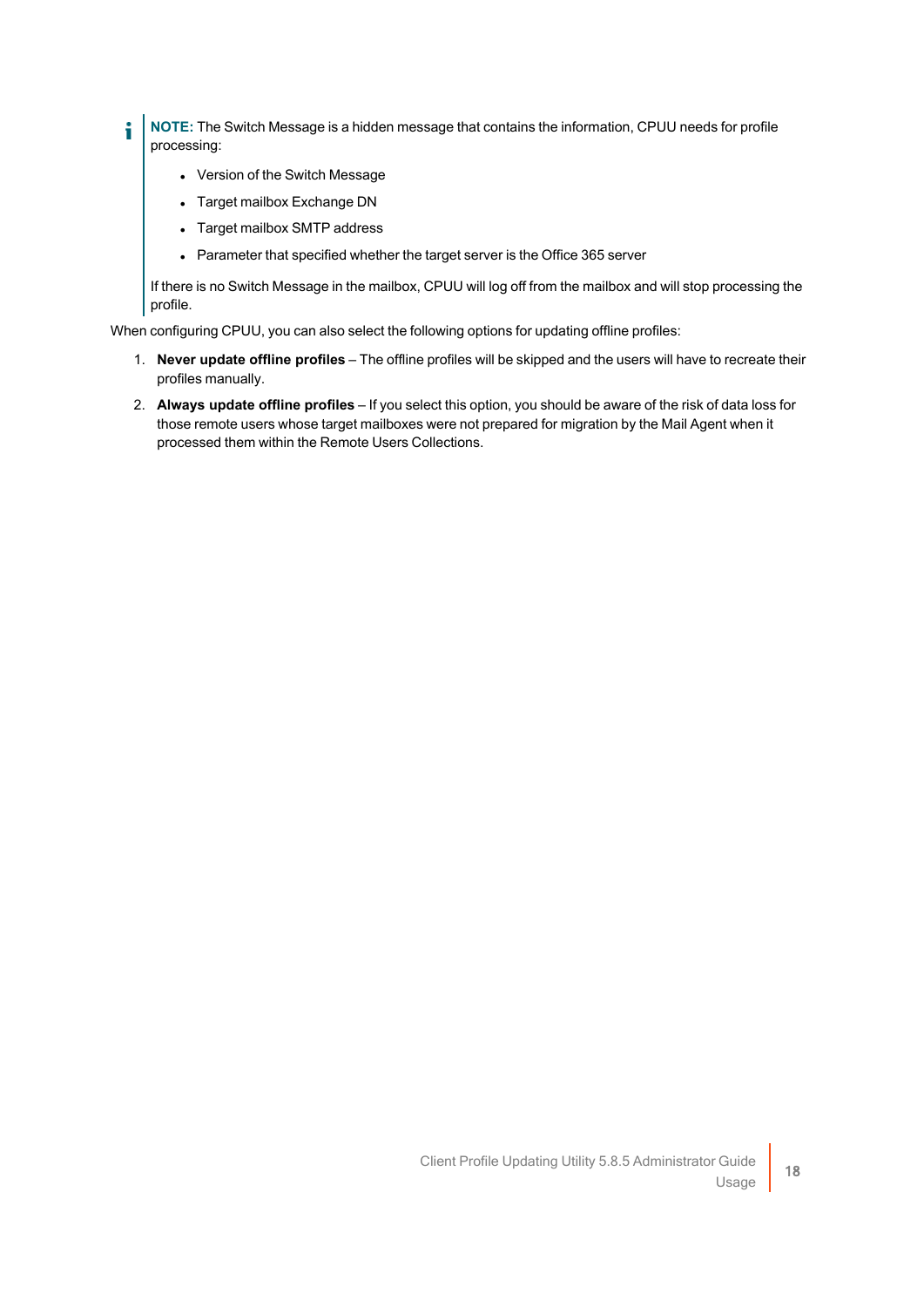# **Updating Resource Mailboxes**

<span id="page-21-0"></span>Resource mailboxes are mailboxes that represent company resources you can book (such as conference rooms and equipment).

Since resource mailboxes are used only to book resources, normally no one logs on to them and therefore no Outlook profiles are created for them.

However, when migrating resource mailboxes, not all settings you configured in the source environment are migrated to the target by the agents. These settings can be updated by CPUU only after the mailbox is migrated. CPUU, however, requires Outlook profile to exist in order to update mailbox settings. If the number of resource mailboxes is large, it can be a challenge to create an Outlook profile for each resource mailbox manually.

The **Switch Resource Mailboxes** utility (**SwitchResMb.exe**) is a complementary utility to CPUU designed to help update resource mailboxes. With the help of **SwitchResMb.exe** you can update resource mailboxes in bulk without manually creating Outlook profiles. The **SwitchResMB.exe** utility creates temporary MAPI profiles for CPUU and then deletes them.

- **CAUTION: It is recommended to switch and process the resource mailboxes after the user mailboxes are already switched (that is, when the users log on to the target mailboxes).**
- **TIP:** In some cases Switch Resource Mailboxes can be also used for processing user mailboxes. For more information, see *Processing User Mailboxes with SwitchResMB and CPUU* in Dealing with Slow [Connection](#page-31-1) while [Updating](#page-31-1) Profiles.

SwitchResMb System [Requirements](#page-21-1) Using the Switch Resource [Mailboxes](#page-22-0) Utility

### <span id="page-21-1"></span>**SwitchResMb System Requirements**

SwitchResMb.exe is installed along with CPUU and located in the CPUU installation folder.

**IMPORTANT:** SwitchResMb utility does not support profile processing in case of Office 365 tenant as a source.

The account used to run the utility must have permissions to log on to the source mailboxes that are being switched. The following files are required for SwitchResMb.exe to run:

- **.** ClientProfileUpdatingUtility.exe main CPUU executable file for 32-bit platforms.
- **CAUTION: The Switch Resource Mailboxes utility cannot run together with 64-bit editions of Microsoft Outlook, so it does not work with ClientProfileUpdatingUtility\_x64.exe.**
- <sup>l</sup> **CPUU.ini** A file that contains configuration parameters for **ClientProfileUpdatingUtility.exe**.
- **.** DigHookHandler.dll DLL file that is installed by the CPUU setup.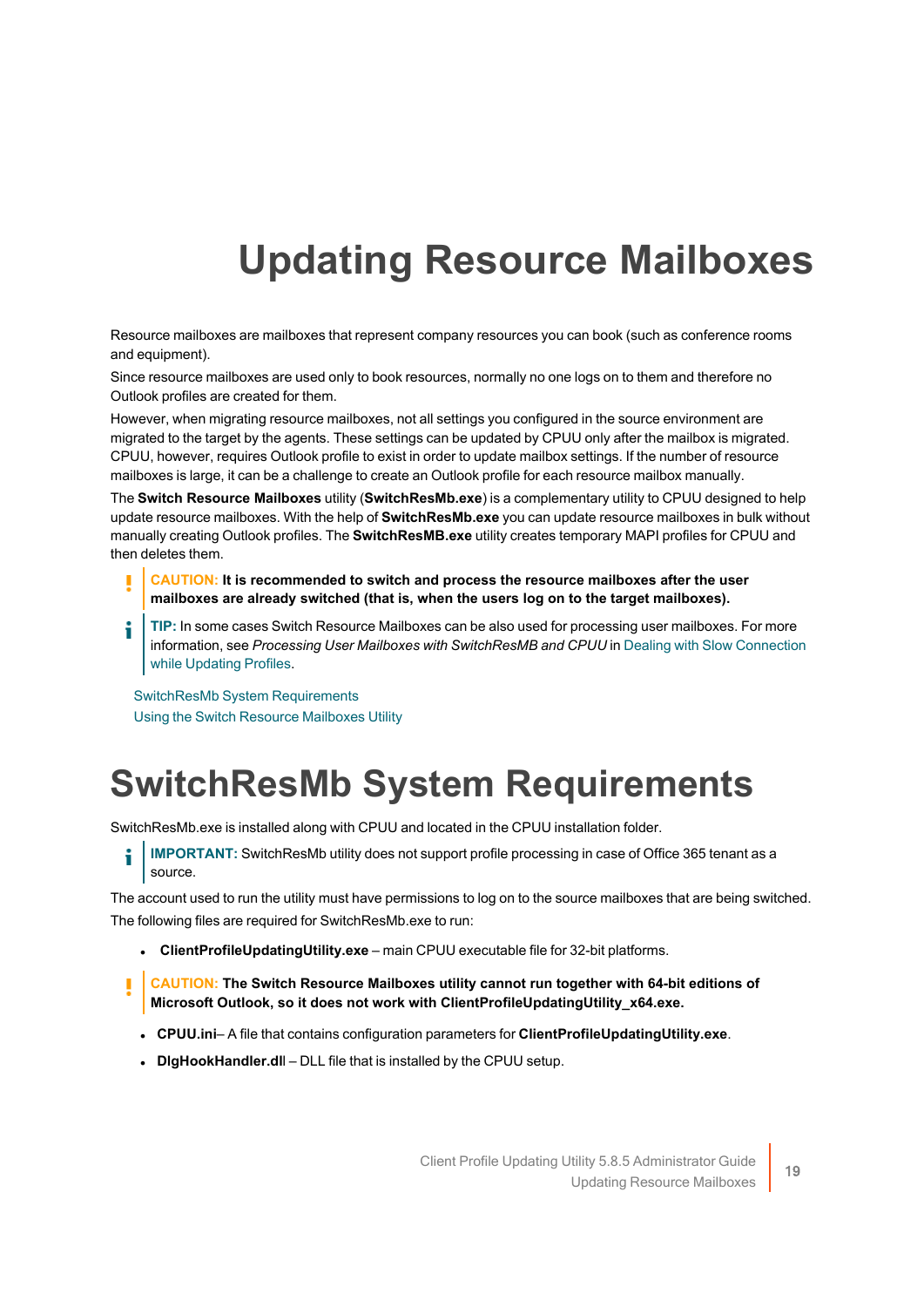<sup>l</sup> A file that contains configuration parameters for **SwitchResMb.exe** and the list of resource mailboxes to be updated. This file must be created manually, as described in the [Using](../../../../../Content/Using_Utility.htm) the Utility topic.

# <span id="page-22-0"></span>**Using the Switch Resource Mailboxes Utility**

### *Before starting the Switch Resource Mailboxes utility, you should take the following steps:*

- 1. Create the configuration file according to your source and target environment. The format of the configuration file is described in [SwitchResMB.ini](#page-22-1) Parameters
	- **TIP:** To create or change Switch Message for mailboxes perform the following:

In case Microsoft Outlook 2010 / 2013 and in case Microsoft Outlook 2016/2019 the section TargetMailboxesSMTP is empty or not specified, you need to create a new configuration file in the CPUU installation folder and to verify that the account specified by DCAccount parameter in the configuration file has permission to read source Active Directory information. To encrypt the password that this account use to connect to the source domain controller, run the following command line in the CPUU installation folder:

SwitchResMB.exe <configuration file name> <password for domain controller account>

The encrypted password will be saved to the DCPassword parameter of configuration file.

**CAUTION:** Password encryption is necessary in Microsoft Outlook environment and should be completed before starting the utility.

- 2. Create a configuration file for Client Profile Updating Utility (CPUU.ini) in the CPUU installation folder. It is recommended to edit **CPUU.ini** as described in the [Recommended](#page-29-0) Values for the CPUU.ini [Parameters](#page-29-0) topic.
- 3. Run the Switch Resource Mailboxes utility using the following command-line:

```
SwitchResMB.exe SwitchResMB.ini > PathToSwitchResMB.log
```
Parameters:

- **SwitchResMB.ini** the path to the configuration file
- **PathToSwitchResMB.log** The path to the log file that the utility will create. If this parameter is not specified, no log file will be created.

<span id="page-22-1"></span>Only the configuration file parameter is required.

### **SwitchResMB.ini Parameters**

The configuration file should contain the following sections and parameters:

### **Section [Settings]**

This section is mandatory.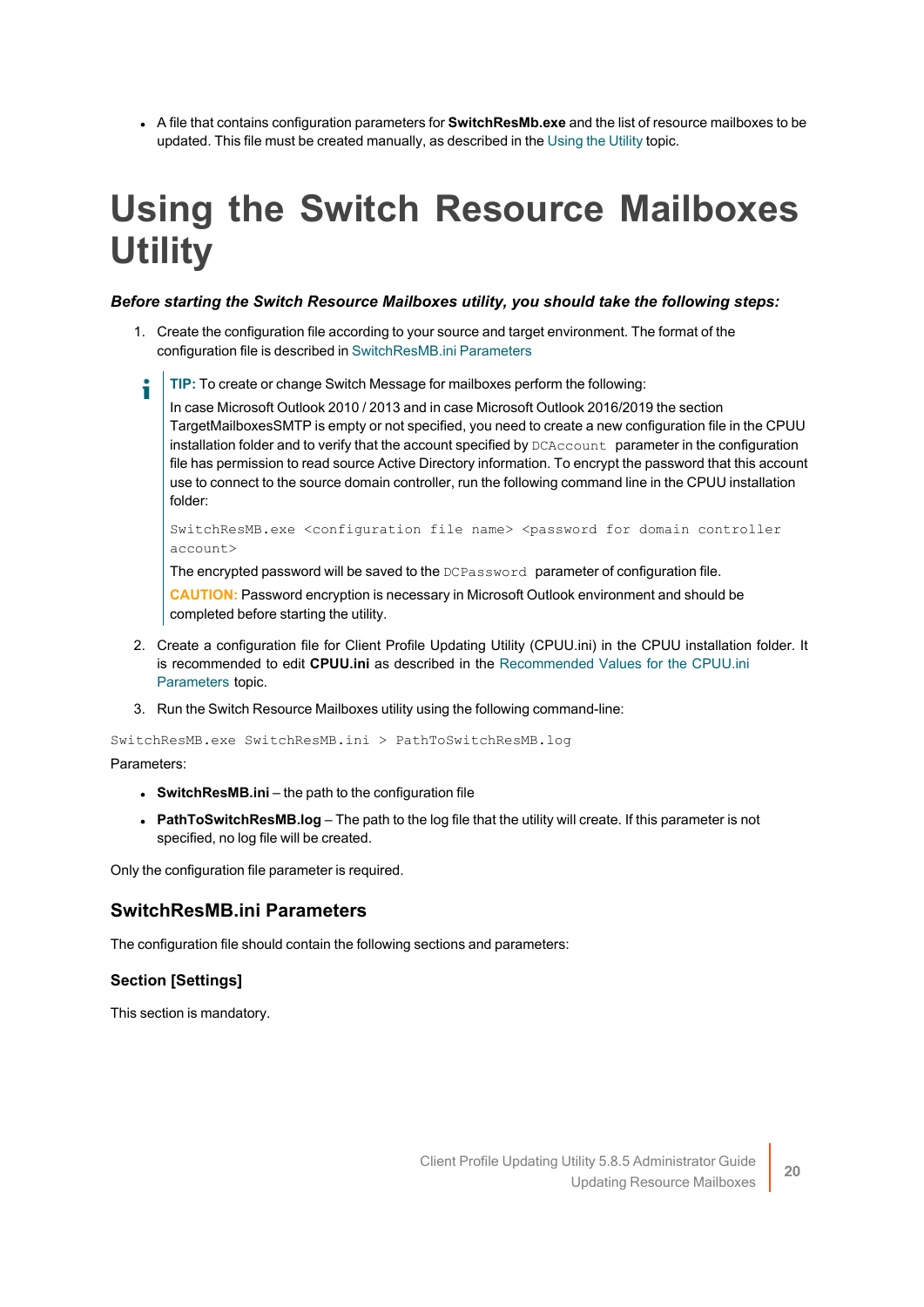| <b>Parameter</b>              | <b>Details</b>                                                                                                                                                                                                                                  |
|-------------------------------|-------------------------------------------------------------------------------------------------------------------------------------------------------------------------------------------------------------------------------------------------|
| CPUUCmdLine                   | Command line for ClientProfileUpdatingUtility.exe.<br>Required: Yes<br>Value: string (can be empty)                                                                                                                                             |
| SrcExchServer                 | The source Exchange server name. The server name that is specified in<br>Microsoft Outlook during a profile creation. Its format depends on source<br>Exchange Server version:                                                                  |
|                               | • Exchange 2010 or lower: FQDN format                                                                                                                                                                                                           |
|                               | Exchange 2013: Mailbox GUID, @ symbol, and the domain part of<br>the user's primary SMTP address ( <mailbox guid="">@<domain<br>Part&gt;)</domain<br></mailbox>                                                                                 |
|                               | Required: Yes                                                                                                                                                                                                                                   |
|                               | Value: string (cannot be empty for Microsoft Outlook 2010/2013, but for<br>Outlook 2016/2019 should be empty)                                                                                                                                   |
| LogonNetworkSecurityNegotiate | Specifies whether source mailboxes use the Negotiate authentication<br>method as a logon network security. The authentication method is<br>specified in Microsoft Outlook during a profile creation.<br>Required: No<br>Value: 1 or 0           |
| LogonNetworkSecurityWinnt     | Specifies whether source mailboxes use the Password authentication<br>(NTLM) method as a logon network security. The authentication method<br>is specified in Microsoft Outlook during a profile creation.<br>Required: No<br>Value: 1 or 0     |
| LogonNetworkSecurityAnonymous | Specifies whether source mailboxes use the Anonymous<br>Authentication method as a logon network security. The authentication<br>method is specified in Microsoft Outlook during a profile creation.<br>Required: No<br>Value: 1 or 0           |
| LogonNetworkSecurityKerberos  | Specifies whether source mailboxes use the Kerberos Password<br>authentication method as a logon network security. The authentication<br>method is specified in Microsoft Outlook during a profile creation.<br>Required: No<br>Value: 1 or 0   |
| LogonNetworkSecuritySmartCard | Specifies whether source mailboxes use the Insert a smart card<br>authentication method as a logon network security. The authentication<br>method is specified in Microsoft Outlook during a profile creation.<br>Required: No<br>Value: 1 or 0 |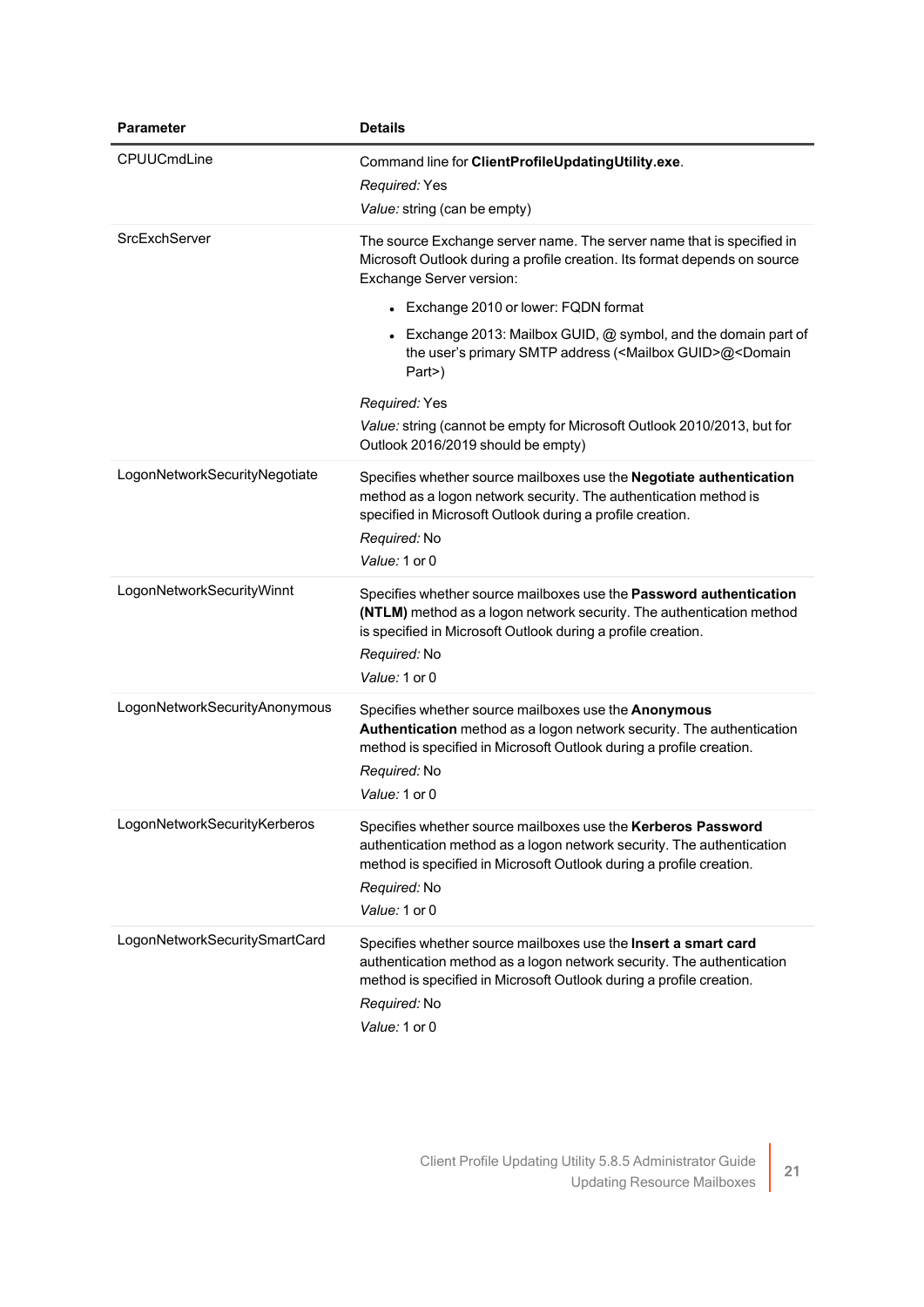| <b>Parameter</b><br><b>Details</b> |                                                                                                                                                                                                                                                                                                                                                                                                                                                                                                                                                                                                                                                                                                             |
|------------------------------------|-------------------------------------------------------------------------------------------------------------------------------------------------------------------------------------------------------------------------------------------------------------------------------------------------------------------------------------------------------------------------------------------------------------------------------------------------------------------------------------------------------------------------------------------------------------------------------------------------------------------------------------------------------------------------------------------------------------|
| LeaveTemporaryProfiles             | Specifies whether temporary MAPI profiles created by SwitchResMB<br>utility for CPUU are deleted after processing. By default, the temporary<br>profiles will be deleted after processing. If LeaveTemporaryProfiles is<br>specified, temporary profiles will remain and can be used for<br>troubleshooting purposes. Temporary profile name is like the following:<br>{ <random guid="" value="">}. To troubleshoot, open relevant temporary target<br/>profile in the Mail Control Panel applet, check profile settings to determine<br/>which prevent proper mailbox content updating, and change CPUU.ini or<br/><b>SwitchResMB.ini</b> to avoid the issue.<br/>Required: No<br/>Value: 1 or 0</random> |

### **Section [AD]**

This section is optional and can be used in case of Switch Message creating or changing to retrieve additional information.

| <b>Parameter</b>  | <b>Details</b>                                                                                                    |
|-------------------|-------------------------------------------------------------------------------------------------------------------|
| <b>DCName</b>     | The source domain controller name.                                                                                |
|                   | Required: Yes                                                                                                     |
|                   | Value: String (cannot be empty)                                                                                   |
| <b>DCAccount</b>  | The account used to connect to the source domain controller.<br>Required: Yes                                     |
|                   | Value: String (cannot be empty)                                                                                   |
| <b>DCPassword</b> | The password used to connect to the source domain controller.<br>Required: Yes<br>Value: String (cannot be empty) |

### **Section [RPCOverHTTP]**

.

This section is mandatory in case of migration from Exchange 2013 or higher with Microsoft Outlook 2010 (earlier than 14.0.7159.5000, October 13, 2015, update for Outlook 2010 ([KB3085604\)](https://support.microsoft.com/en-us/help/3085604/october-13-2015-update-for-outlook-2010-kb3085604)), or with Microsoft Outlook 2013 (earlier than 15.0.4779.1001, December 8, 2015, update for Outlook 2013 [\(KB3114349](https://support.microsoft.com/en-us/help/3114349/december-8-2015-update-for-outlook-2013-kb3114349)))

| <b>Parameter</b> | <b>Details</b>                                                                                               |
|------------------|--------------------------------------------------------------------------------------------------------------|
| ConnectUsingHTTP | Specifies whether to use the RPC over HTTP setting for creation of source<br>mailboxes                       |
|                  | Required: Yes                                                                                                |
|                  | Value: 1 or 0                                                                                                |
| ProxyServer      | Specifies source RPC proxy server which is specified in s in Microsoft<br>Outlook during a profile creation. |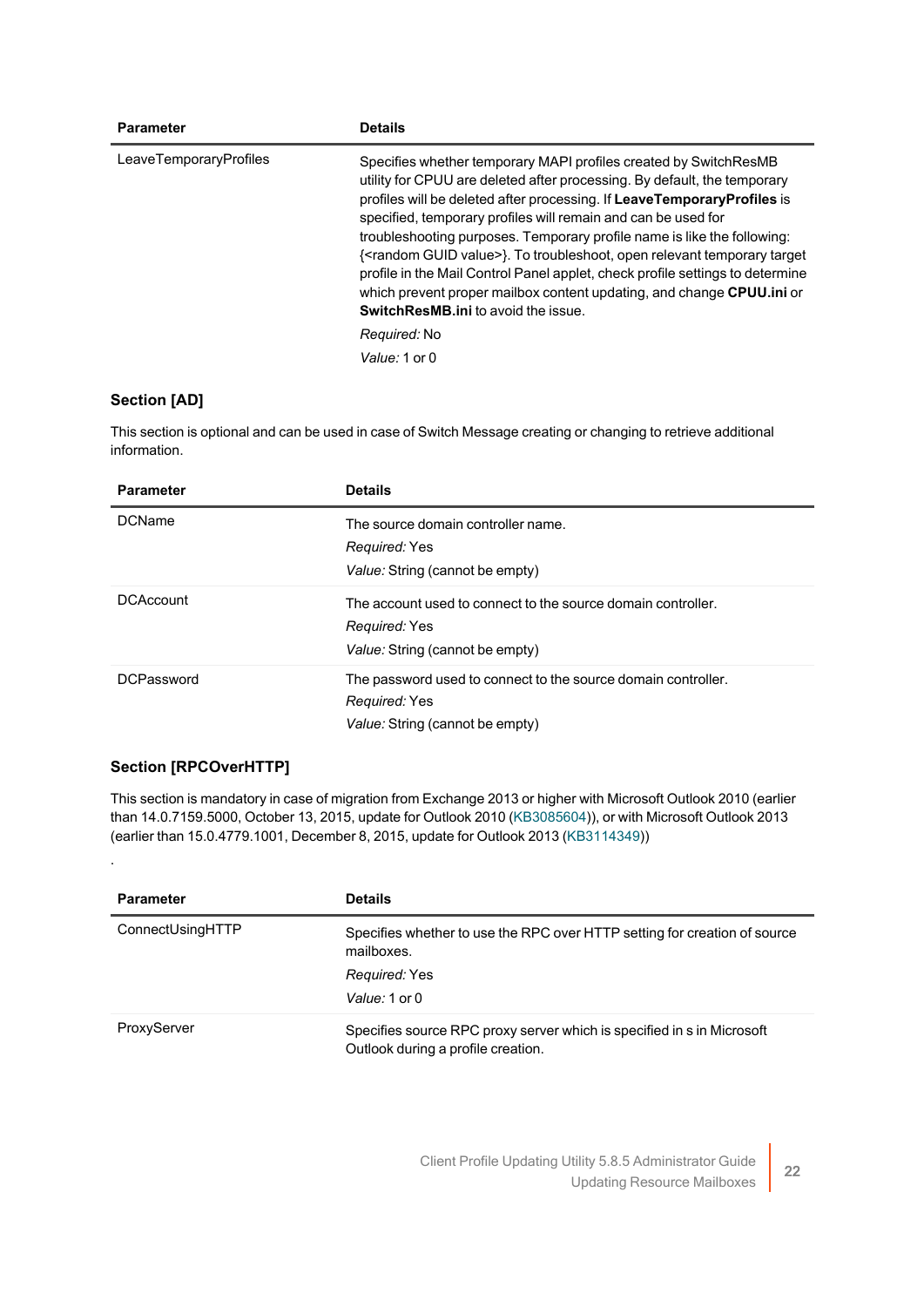| Parameter              | <b>Details</b>                                                                                                                                                                                                                                                                              |
|------------------------|---------------------------------------------------------------------------------------------------------------------------------------------------------------------------------------------------------------------------------------------------------------------------------------------|
|                        | Required: Yes<br>Value: String (cannot be empty)                                                                                                                                                                                                                                            |
| PrincipalName          | The principal name for proxy server which is specified in Exchange Proxy<br>Settings in Microsoft Outlook during a profile creation.<br>Required: Yes<br>Value: String (can be empty)                                                                                                       |
| SSLOnly                | Specifies whether to use the Connect using SSL only option which is<br>specified in Exchange Proxy Settings in Microsoft Outlook during a profile<br>creation.<br>Required: Yes<br>Value: 1 or 0                                                                                            |
| MutualAuth             | Specifies whether to use the Mutually authenticate the session when<br>connecting with SSL option which is specified in Exchange Proxy<br>Settings in Microsoft Outlook during a profile creation.<br>Required: Yes<br>Value: 1 or 0                                                        |
| <b>HTTPFirstOnFast</b> | Specifies whether to use the On fast networks, connect using HTTP<br>first, then connect using TCP/IP option which is specified in Exchange<br>Proxy Settings in Microsoft Outlook during a profile creation.<br>Required: Yes<br>Value: 1 or 0                                             |
| <b>HTTPFirstOnSlow</b> | Specifies whether to use the On slow networks, connect using HTTP<br>first, then connect using TCP/IP option which is specified in Exchange<br>Proxy Settings in Microsoft Outlook during a profile creation.<br>Required: Yes<br>Value: 1 or 0                                             |
| AuthNtlm               | Specifies whether to use the NTLM Authentication method for connecting<br>to proxy server. It is specified in the page Exchange Proxy Settings in<br>Microsoft Outlook during a profile creation.<br>Required: No (by default the utility uses NTLM authentication method)<br>Value: 1 or 0 |
| AuthBasic              | Specifies whether to use the Basic Authentication method for connecting<br>to proxy server. It is specified in Exchange Proxy Settings in Microsoft<br>Outlook during a profile creation.<br>Required: No (by default the utility uses NTLM authentication method)<br>Value: 1 or 0         |
| AuthNegotiate          | Specifies whether to use the Negotiate Authentication method for<br>connecting to proxy server. It is specified in Exchange Proxy Settings in<br>Microsoft Outlook during a profile creation.                                                                                               |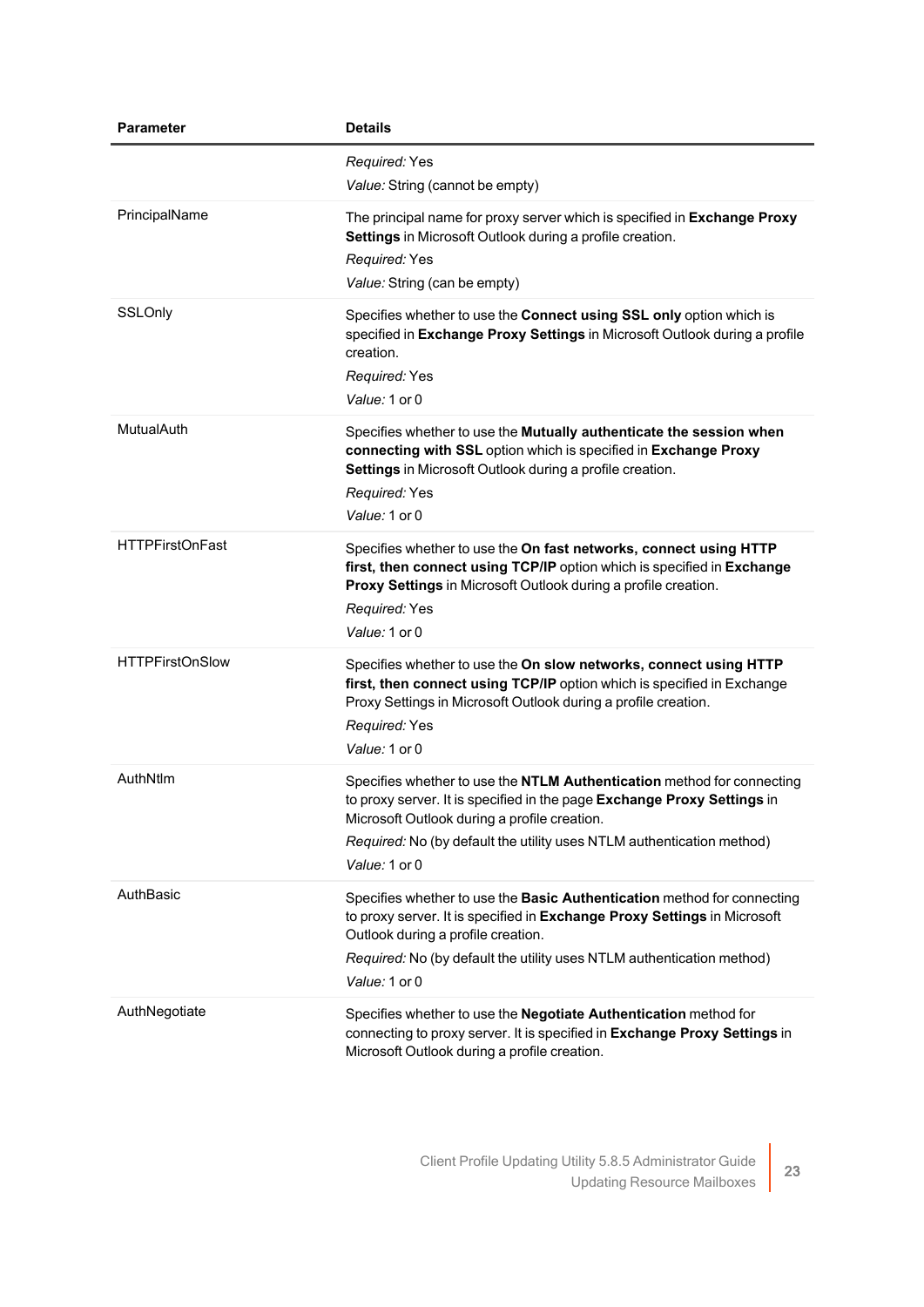#### **Parameter Details**

*Required:* No (by default the utility uses NTLM authentication method ) *Value:* 1 or 0

### **Section [SwitchMessage]**

This section is optional. It is used for creating or recreating Switch Message for mailboxes.

| <b>Parameter</b>   | <b>Details</b>                                                                                                                                                                                                                                                                                                                  |
|--------------------|---------------------------------------------------------------------------------------------------------------------------------------------------------------------------------------------------------------------------------------------------------------------------------------------------------------------------------|
| RecreateSwitchMsg  | Specifies whether a Switch Message needs to be recreated for each<br>mailbox.<br>Required: No                                                                                                                                                                                                                                   |
|                    | Value: 1 or 0                                                                                                                                                                                                                                                                                                                   |
| MigrationAgentType | Indicates what version of Switch Message should be created.<br>Required: Yes<br>Value: one of the following (cannot be empty)<br>• Legacy — If mailboxes are migrated by Migration Manager for<br>Exchange Legacy agents.<br><b>Contemporary</b> — if mailboxes are migrated by ODME or Migration<br>Manager for Exchange MAgE. |
| Target             | Indicates type of target Exchange server.<br>Required: Yes if MigrationAgentType=Contemporary. Otherwise, no.<br>Value: one of the following (cannot be empty):<br><b>Exchange</b> — if target server is Microsoft Exchange On-Premises<br>• 0365— if migration target is Microsoft Office 365 tenant                           |

In case the configuration file is created using previous versions of CPUU it can contain more parameters, but only the parameters specified above are used.

### **Section [Mailboxes]**

This section is mandatory for Microsoft Outlook 2010 and Microsoft Outlook 2013. It should contain a list of **legacyExchangeDN** attribute of source resource mailboxes which should be updated.

### **Section [MailboxesSMTP]**

This section is mandatory for processing Microsoft Outlook 2016 and Microsoft Outlook 2019 profiles. It should contain a list of SMTP addresses of source resource mailboxes to be updated. In case of Microsoft Outlook 2010 and Microsoft Outlook 2013 profiles, the Switch Resource Mailboxes utility looks for SMTP addresses for a list of mailboxes from section **[Mailboxes]**.

### **Section [TargetMailboxesSMTP]**

This section is used for creating or recreating Switch Message for mailboxes only. It is optional for processing Microsoft Outlook 2010/2013 and should only be specified for processing Microsoft Outlook 2016 and Microsoft Outlook 2019 profiles. It should contain a list of SMTP addresses of target mailboxes to be updated. If this section is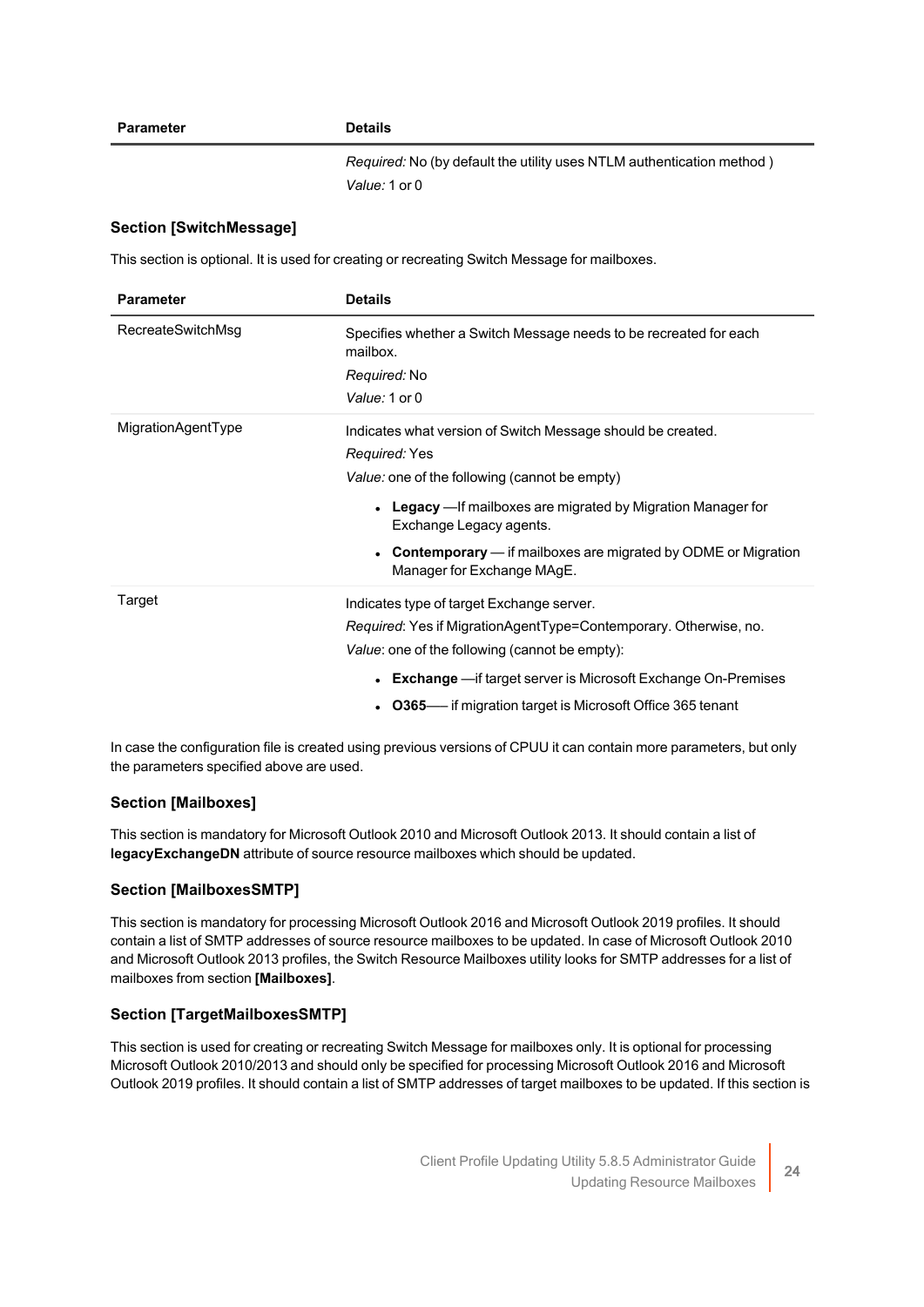empty or not specified, the Switch Resource Mailboxes utility looks for target SMTP address AD property for each mailbox from a list of mailboxes in section **[MailboxesSMTP]** by querying Active Directory.

### **SwitchResMB.ini Example**

### **Below is an example of the INI file for Switch Resource Mailboxes utility if your source is Exchange Server 2010 or earlier and Microsoft Outlook 2010/2013 is used:**

```
[Settings]
CPUUCmdLine=
SrcExchServer=Source
LogonNetworkSecurityNegotiate=1
[Mailboxes]
/o=SourceOrg/ou=Exchange Administrative Group
(FYDIBOHF23SPDLT)/cn=Recipients/cn=Room-1
/o=SourceOrg/ou=Exchange Administrative Group
(FYDIBOHF23SPDLT)/cn=Recipients/cn=Room-2
/o=SourceOrg/ou=Exchange Administrative Group
(FYDIBOHF23SPDLT)/cn=Recipients/cn=Room-3
```
**If no switch message exists in the source resource mailbox, СPUU (SwitchResMB) will create switch messages, and to do this, you need to add the following two sections:**

[AD] DCName=DC.source.domain DCAccount=source\administrator DCPassword=7F3A62CD00FC1DDDCD [SwitchMessage] MigrationAgentType=Legacy

### **Below is an example of the INI file for Switch Resource Mailboxes utility if your source is Exchange Server 2013 or higher and Microsoft Outlook 2010/2013 is used:**

[Settings] CPUUCmdLine= SrcExchServer=Source LogonNetworkSecurityNegotiate=1 [RPCOverHTTP] ConnectUsingHTTP=1 ProxyServer=proxy.source.domain SSLOnly=0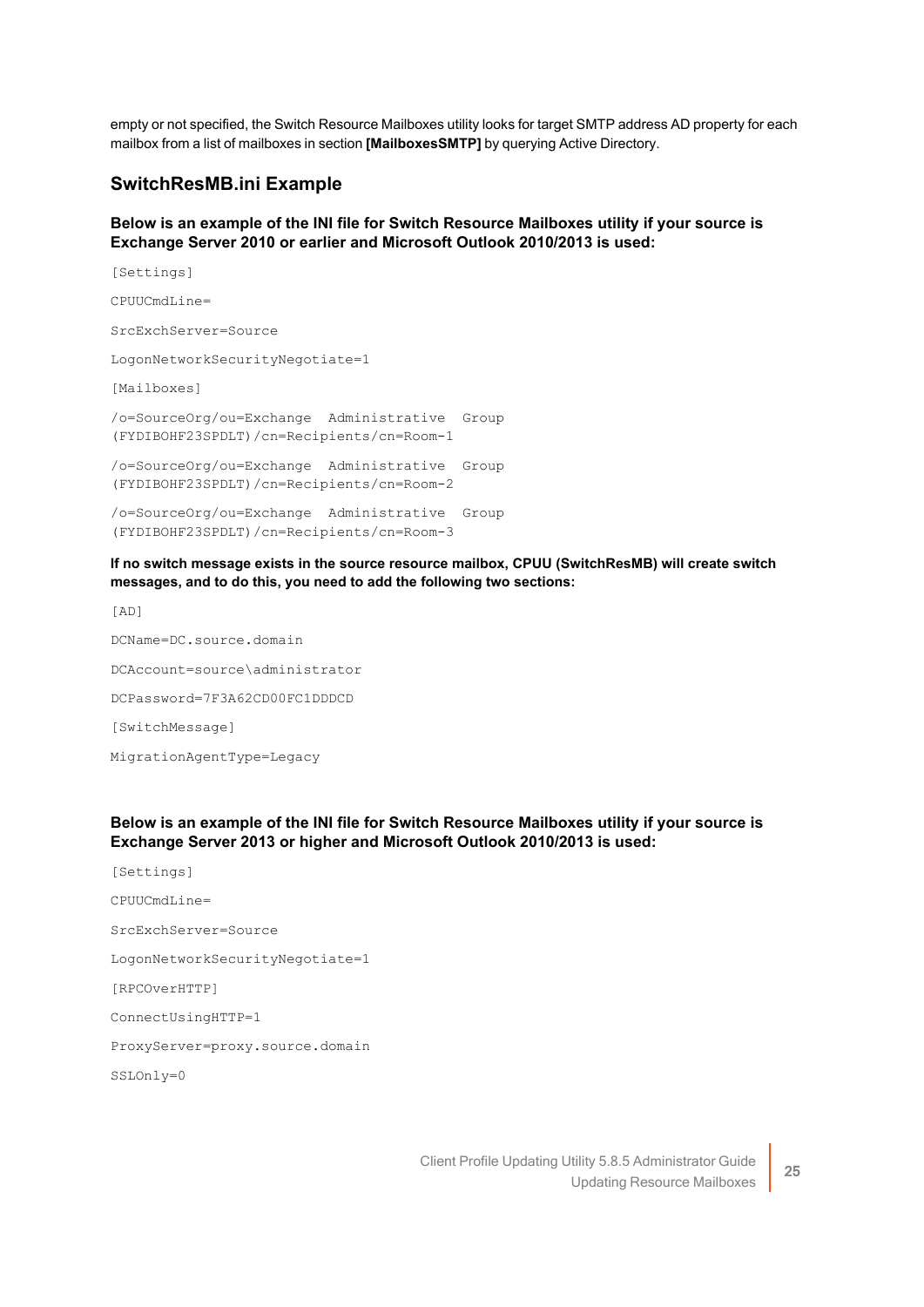MutualAuth=0 PrincipalName= HTTPFirstOnFast=1 HTTPFirstOnSlow=0 AuthNtlm=1 [Mailboxes] /o=SourceOrg/ou=Exchange Administrative Group (FYDIBOHF23SPDLT)/cn=Recipients/cn=Room-1 /o=SourceOrg/ou=Exchange Administrative Group (FYDIBOHF23SPDLT)/cn=Recipients/cn=Room-2 /o=SourceOrg/ou=Exchange Administrative Group (FYDIBOHF23SPDLT)/cn=Recipients/cn=Room-3

### **If no switch message exists in the source resource mailbox, СPUU (SwitchResMB) will create switch messages, and to do this, you need to add the following two sections:**

[AD] DCName=DC.source.domain DCAccount=source\administrator DCPassword=7F3A62CD00FC1DDDCD [SwitchMessage] MigrationAgentType=Contemporary Target=Exchange

### **Below is an example of the INI file for Switch Resource Mailboxes utility if Microsoft Outlook 2016/2019 is used:**

[Settings] CPUUCmdLine= SrcExchServer= [MailboxesSMTP] Room-1@source.domain Room-2@source.domain Room-3@source.domain

**If no switch message exists in the source resource mailbox, СPUU (SwitchResMB) will create switch messages, and to do this, you need to add the following two sections:**

[AD]

DCName=DC.source.domain

DCAccount=source\administrator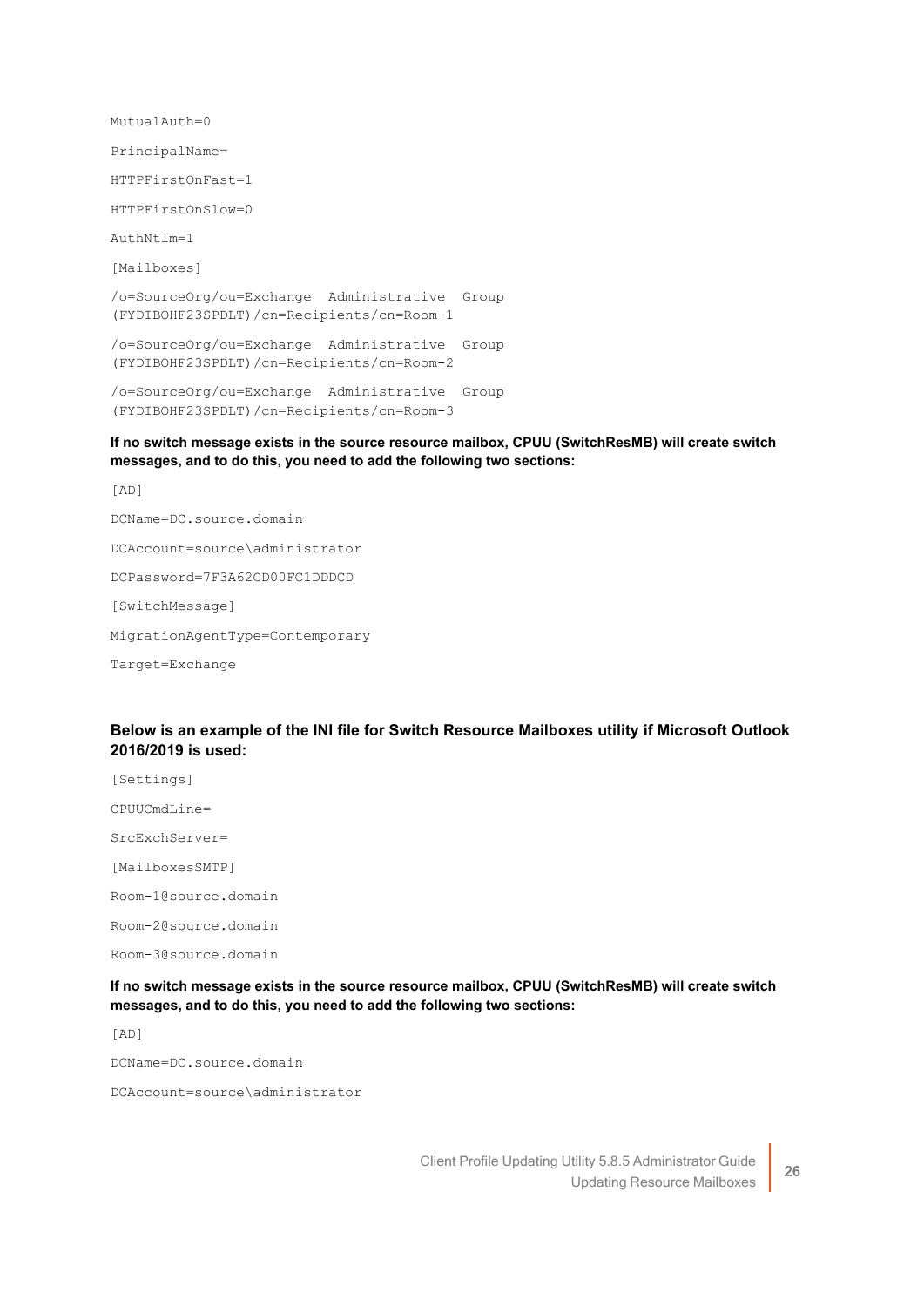DCPassword=7F3A62CD00FC1DDDCD [SwitchMessage] MigrationAgentType=Contemporary Target=Exchange **OR add the following two sections:** [TargetMailboxesSMTP] Room-1@target.domain Room-2@target.domain Room-3@target.domain [SwitchMessage] MigrationAgentType=Contemporary Target=O365

### <span id="page-29-0"></span>**Recommended Values for the CPUU.ini Parameters**

It is recommended to edit the CPUU configuration file (**CPUU.ini**) before you start the Switch Resource Mailboxes utility as suggested below:

[Parameters] Features= Delegates Rules

Silent=1

**IMPORTANT:** When using CPUU in conjunction with Migration Manager for Exchange, there is no defined ÷ limit for the maximum number of features that can be processed by CPUU. If you want to process all mailbox features, do not specify a value for the **Features** parameter. The feature list from the example above is recommended only for resource mailboxes.

However, if you use CPUU in conjunction with ODME, specify Skip=All.

It is also recommended to use the **Silent=1** switch so that CPUU does not display any dialog boxes.

### **SwitchResMB Exit Codes**

When the Switch Resource Mailboxes utility finishes, it sets the value of the errorlevel variable based on its exit status. The following bit mask can be used to retrieve Switch Resource Mailboxes utility completion status from the errorlevel code:

| Processing successfully completed                  |
|----------------------------------------------------|
| Processing failed with errors                      |
| Incorrect command line parameters                  |
| Incorrect parameters in the INI configuration file |
| Unable to create one profile                       |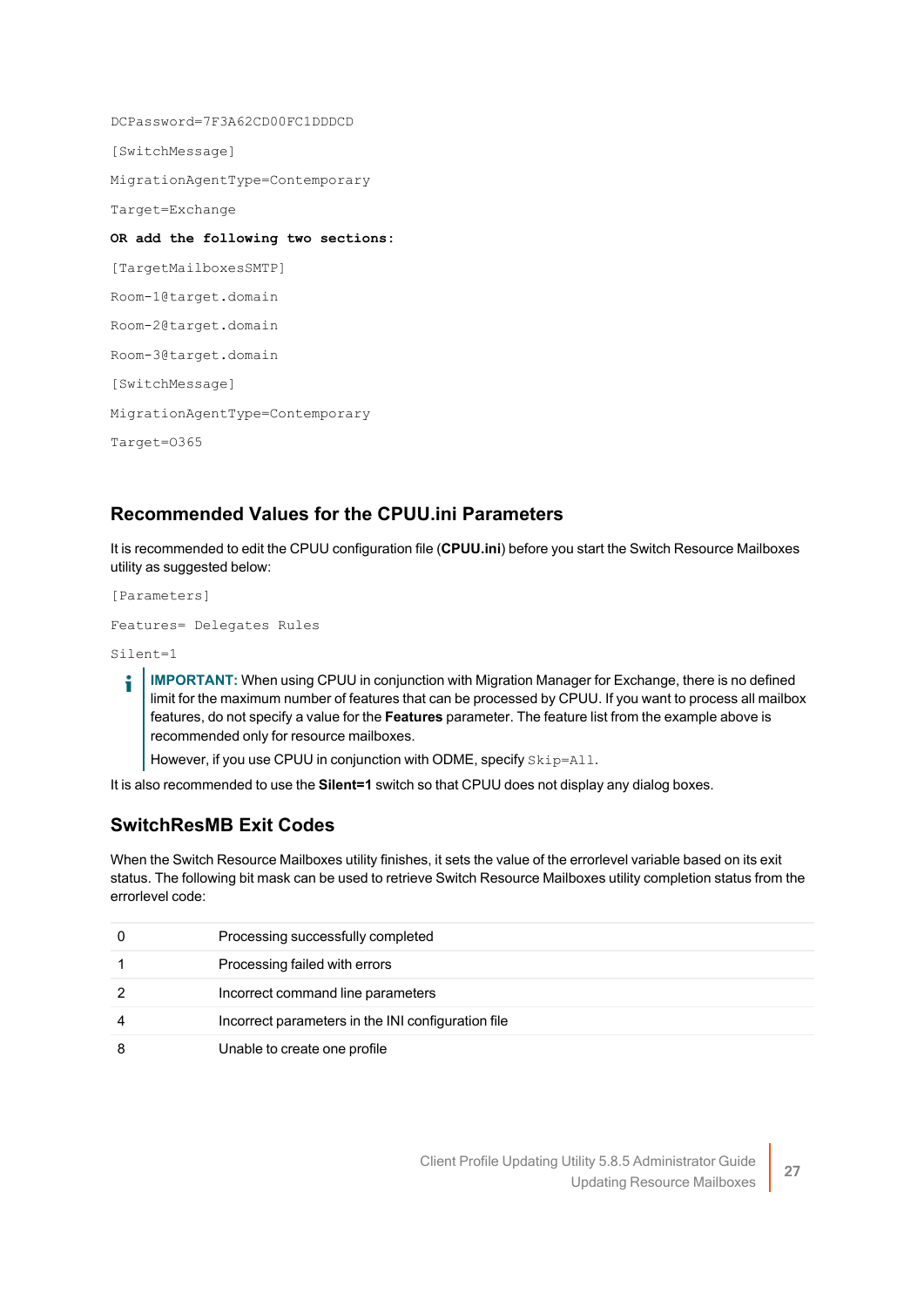| 16  | Unable to create all profiles              |
|-----|--------------------------------------------|
| -32 | Incorrect CPUU command line                |
| 64  | Unable to start CPUU for updating profiles |
| 128 | Unable to start CPUU for cleanup           |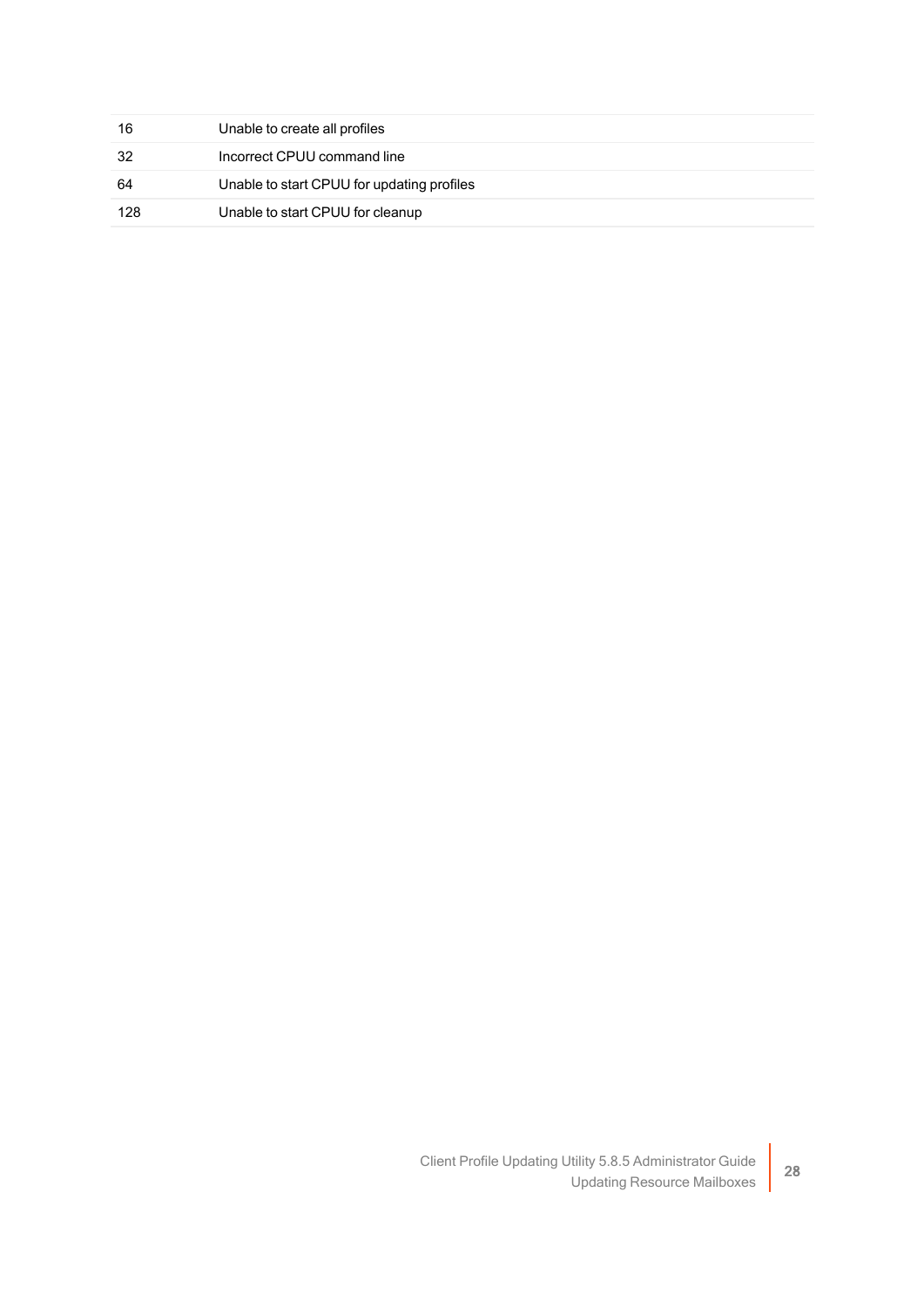# **Troubleshooting**

<span id="page-31-0"></span>The following topics describe issues that may occur when working with the Client Profile Updating Utility, and how to resolve them:

- Dealing with Slow [Connection](#page-31-1) while Updating Profiles
- Dealing with Autodiscover [service issues](#page-32-0)
- <span id="page-31-1"></span>• Rolling Back [Changes](../../../../../Content/Rolling Back Changes.htm)

# **Dealing with Slow Connection while Updating Profiles**

When CPUU updates a user profile on a computer, it establishes a connection between the computer and an Exchange server where the corresponding user mailbox resides to get necessary data from the mailbox and update it accordingly. The problem is that if the user's computer has a slow connection to networks where that Exchange server is located (for instance, computer is connected to network through VPN or dial-up connection), those tasks will be performed slowly. That, in turn, affects overall CPUU performance so it may take several hours to update the user profile.

### **What you can do**

You have the following options to achieve the best possible performance when connection between user's computer and network is slow:

#### *1. Choose to process only necessary features*

When planning to process user profiles on computers with slow connection to Exchange server, consider skipping features that are not necessary, or can be easily restored by user her- or himself.

As an example, the **Nicknames** (AutoNameCheck) feature take the longest to be updated over a slow connection. You can configure CPUU to skip it in **CPUU.ini**:

#### Remove=Nicks

**NOTE:** For detailed information on supported features, see What the Utility [Updates](#page-5-0)

*2. Use SwitchResMB to process mailbox features*

You can use SwitchResMB to process user mailbox features and then CPUU to finally switch the user profile. For details, see the topic below.

### **Processing user mailboxes with SwitchResMB and CPUU**

For slow connections you can take an option to use Switch Resource Mailboxes [\(SwitchResMB.exe\)](../../../../../Content/Updating Resource Mailboxes.htm) utility installed on a computer in the same network where the Exchange server is located to process features and settings in the user mailbox. Then the corresponding user profile can be switched by CPUU locally on the user's computer. In this case, all [features](../../../../../Content/What_Utility_Updates.htm) must be skipped when running CPUU.

This approach allows to achieve best performance, however the SwitchResMB utility has some limitations regarding supported mailbox features in comparison to CPUU.

**TIP:** For information how to use SwitchResMB, see Updating Resource [Mailboxes.](#page-21-0)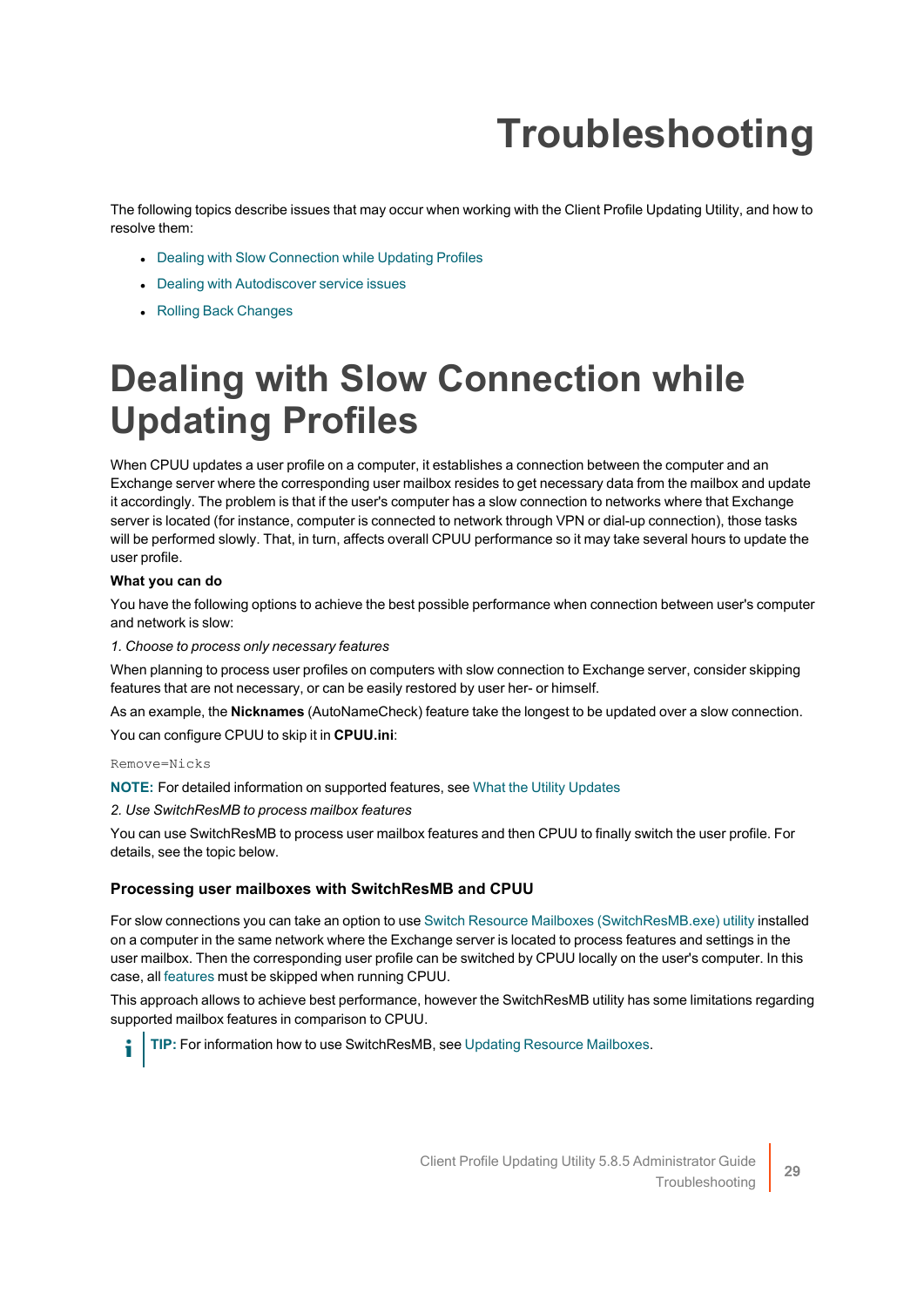The following table denotes which CPUU features can be processed by SwitchResMB. Carefully review it to decide whether this approach is appropriate for you or not.

| <b>CPUU Feature</b>         | SwitchResMb with Outlook 2010, 2013, 2016                                  |  |
|-----------------------------|----------------------------------------------------------------------------|--|
| <b>Additional Mailboxes</b> | Not supported                                                              |  |
| <b>Contact Members</b>      | Limited support: contacts stored in PST file cannot be processed           |  |
| <b>CONTAB</b>               | Not supported                                                              |  |
| Delegates                   | Supported                                                                  |  |
| <b>Folder Lists</b>         | Not supported                                                              |  |
| <b>Nick files</b>           | Supported                                                                  |  |
| <b>Other User's Folders</b> | Not supported                                                              |  |
| <b>Public FAV</b>           |                                                                            |  |
| <b>Rules</b>                | Limited support: rules with links to items in PST file cannot be processed |  |
| Send/Receive Settings       | Not supported                                                              |  |
| Search Folders              | Limited support: search folders in PST file cannot be processed            |  |
| <b>Services</b>             |                                                                            |  |
| <b>Shortcuts</b>            | Not supported                                                              |  |
| <b>User Names</b>           |                                                                            |  |
| Favorites                   |                                                                            |  |
| Calendar Pane               |                                                                            |  |
| <b>Contacts Pane</b>        | Limited support: links to items in PST file cannot be processed            |  |
| <b>Tasks Pane</b>           |                                                                            |  |
| <b>Notes Pane</b>           |                                                                            |  |
| Journal Pane                |                                                                            |  |

### <span id="page-32-0"></span>**Dealing with Autodiscover service issues**

This section will help you to look into possible root cause of Autodiscover problems by matching CPUU log messages.

| Error message in CPUU log                                                                                                                                             | Root cause                                            |
|-----------------------------------------------------------------------------------------------------------------------------------------------------------------------|-------------------------------------------------------|
| [TraceW] Failed to get Autodiscover response for email<br>'gc04@gemini.local'. Autodiscover URL:<br>$'$ https://trideca1.qemini.local/autodiscover/autodiscover.xml'. | Incorrect<br>Autodiscover<br>URL was<br>specified for |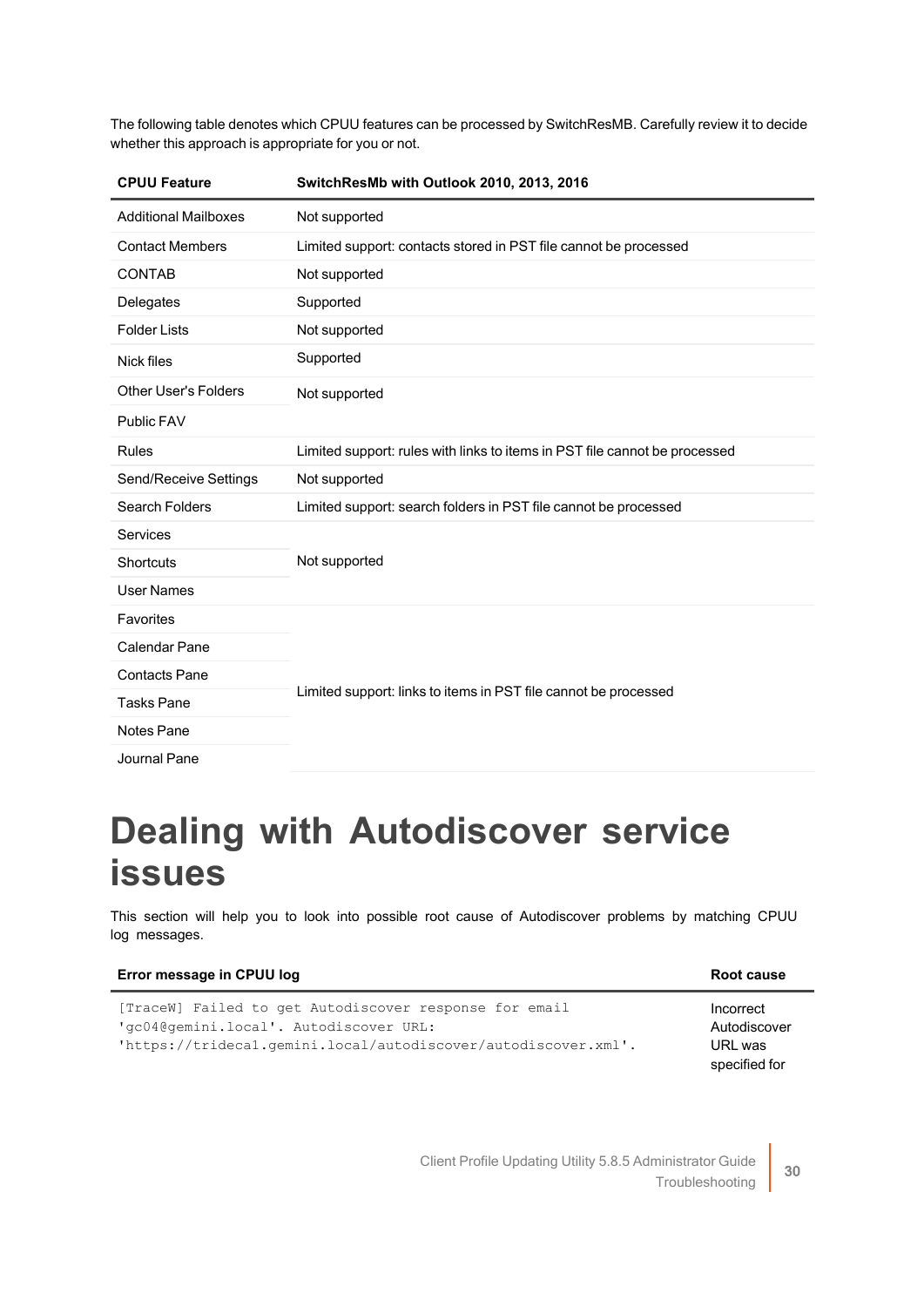#### **Error message in CPUU log Root cause**

WinHTTP result: 0x00002ee7, Description: **The server name or address could not be resolved** [Warning] Cannot get an Autodiscover response for the user **source**

'gc04@gemini.local' from the URL: 'https://trideca1.gemini.local/autodiscover/autodiscover.xml'.

[Error] Cannot get an Autodiscover response on source. See logged errors to resolve the issue. Profile will not be processed.

[TraceW] Failed to get Autodiscover response for email 'gc04@gemini.local'. Autodiscover URL: 'https://trideca.gemini.local/autodiscover/autodiscover.xml'.

Custom result: 0xc01000cf, Description: **HTTP status code 401 (Unauthorized) received. This response indicates that authorization has been refused for the account used to access destination, or specified credentials are invalid**.

[Error] Cannot get an Autodiscover response on target. See logged errors to resolve the issue. Profile will not be processed.

[Warning] **User LegacyExchangeDN properties are different: from the source Autodiscover response**: '/o=First Organization/ou=Exchange Administrative Group (FYDIBOHF23SPDLT)/cn=Recipients/cn=gc04', from the profile: '/o=Orga1/ou=Exchange Administrative Group (FYDIBOHF23SPDLT)/cn=Recipients/cn=99fd5306e4d641c6b88c597fb146402fgc04'. Autodiscover URL points to wrong Exchange server for **source**

[Error] Cannot get an Autodiscover response on source. See logged errors to resolve the issue. Profile will not be processed.

[TraceW] Failed to get Autodiscover response for email 'gc04@gemini.local'. Autodiscover URL: 'https://trideca.gemini.local/autodiscover/autodiscover.xml' WinHTTP result: 0x00002efd, Description: **A connection with the server could not be established** Or WinHTTP result: 0x00002ee7, Description: **The server name or address could not be resolved** [Warning] Cannot get an Autodiscover response for the user 'gc04@gemini.local' from the URL: 'https://trideca.gemini.local/autodiscover/autodiscover.xml'. [Error] Cannot get an Autodiscover response on source. See logged Cannot connect to the **target** Autodiscover service due to network problems, or service unavailability, or wrong URL

errors to resolve the issue. Profile will not be processed.

31

Incorrect credentials were specified for **target**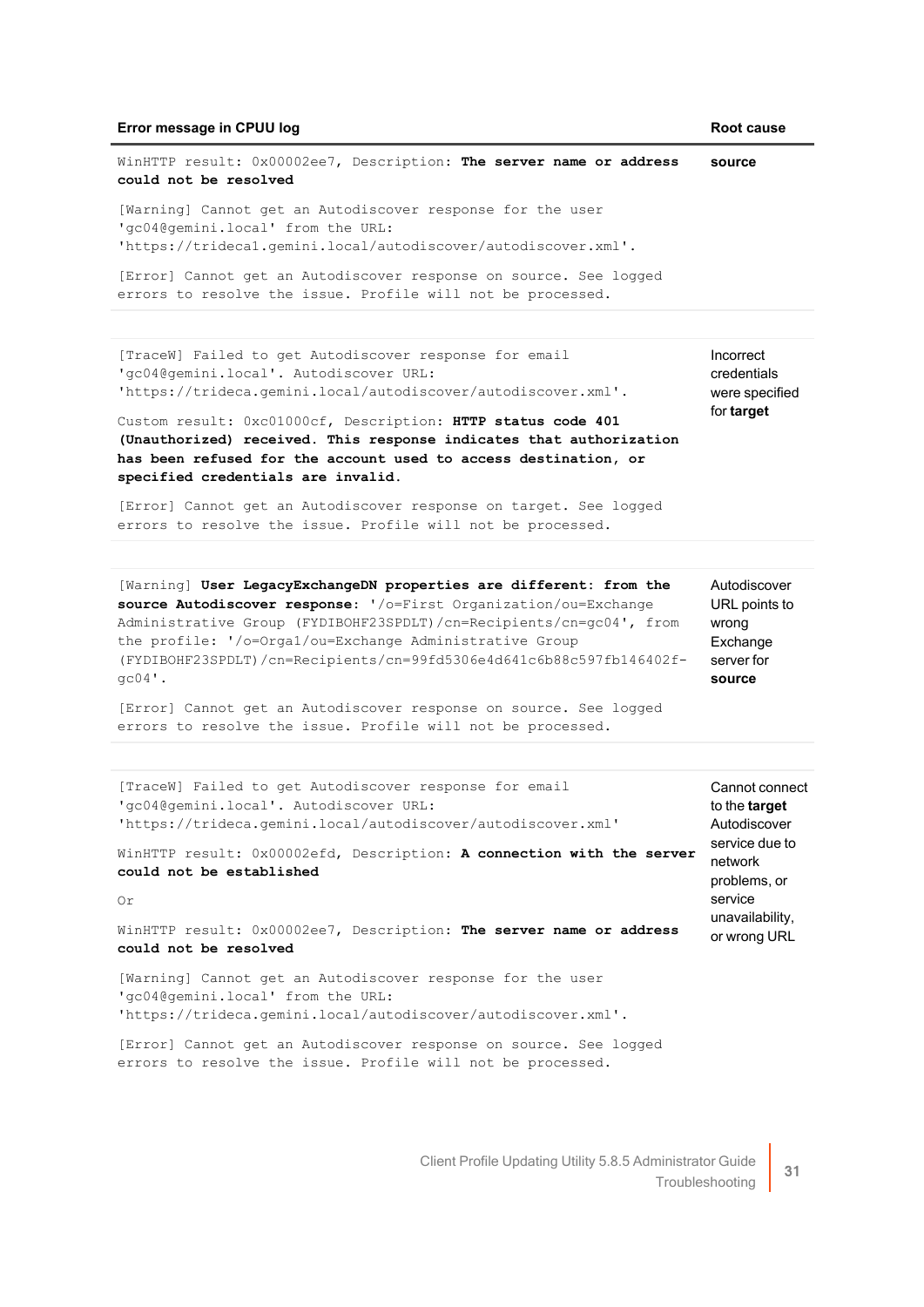# <span id="page-34-0"></span>**Rolling Back Changes**

The changes made by CPUU in the Microsoft Outlook profiles can be rolled back if any issues occurr during the update. You will likely need to undo changes made in one or several selected profiles. Unless you want to roll back changes made in all mailboxes' profiles, do not start the Client Profile Updating Utility from the logon script. Instead, copy the **ClientProfileUpdatingUtility.exe** file and a batch file to a user's workstation and start the utility manually from that workstation.

To undo the changes made by the Client Profile Updating Utility, run the **CPUU\_Rollback.bat** file that was created by the **Client Profile Updating Utility Configuration** wizard.

**CAUTION: No rollback is possible if the Cleanup operation has been performed. For more information about Cleanup mode, refer to the [Modes](../../../../../Content/Modes.htm) topic.**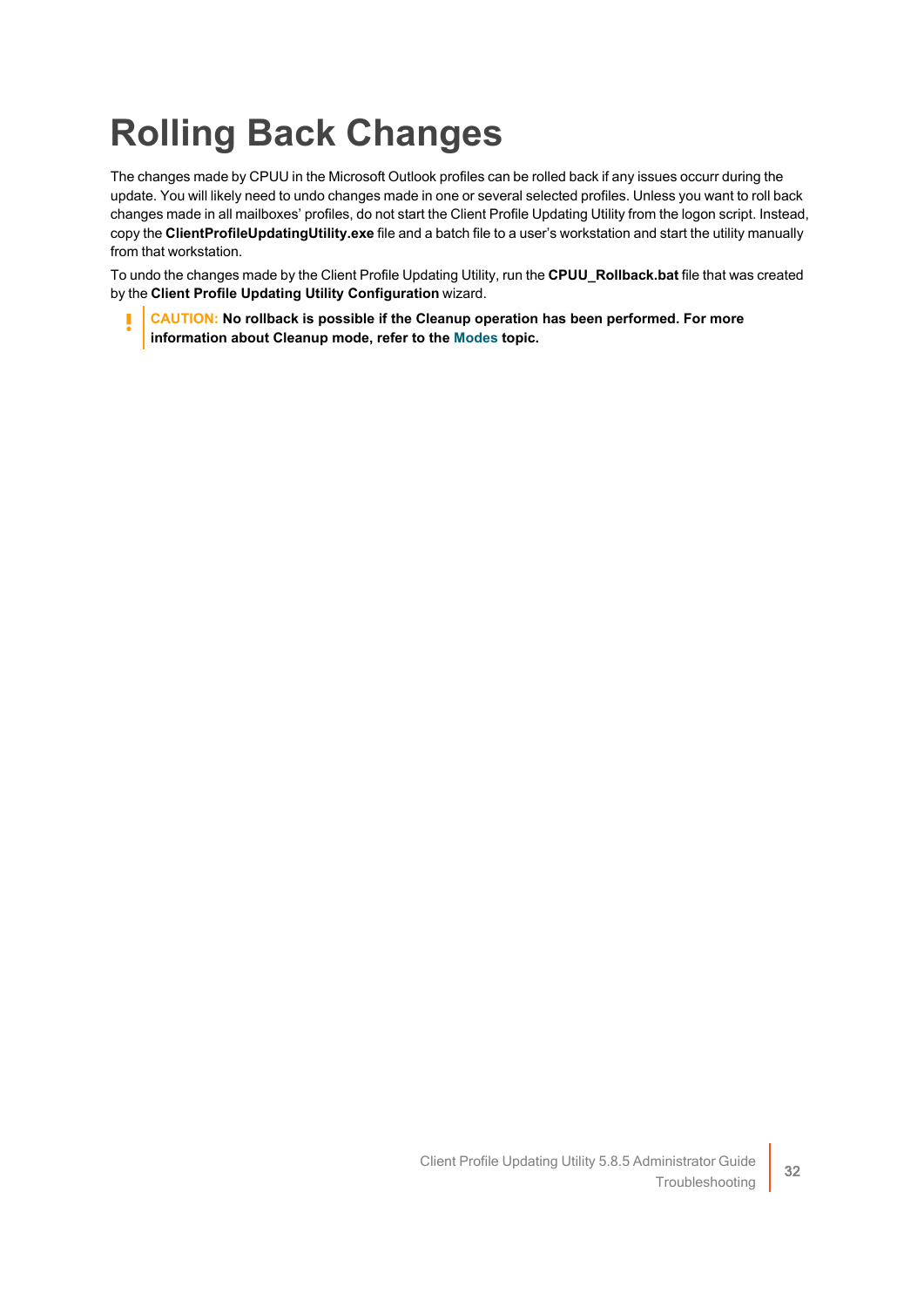# **Technical Reference**

<span id="page-35-0"></span>This section covers technical reference information about Client Profile Updating Utility, as follows:

CPUU [Parameters](#page-35-1) [Notification](#page-40-0) Format Critical [Functionalities](#page-42-0) CPUU [Return](#page-42-1) Codes

### <span id="page-35-1"></span>**CPUU Parameters**

Entering or reviewing command-line parameters is usually not necessary. The **Client Profile Updating Utility Configuration** wizard creates configuration files (**CPUU.in**i and **CPUU\_Update.bat**) with the appropriate parameters for you.

You need to reference this section only in the following cases:

- <sup>l</sup> You read about a parameter in the **Client Profile Updating Utility Configuration** wizard online help and want more information.
- You want to create the command line by yourself (though this is not recommended) and run the Client Profile Utility from the command line rather than using the configuration files generated by the **Client Profile Updating Utility Configuration** wizard.

### <span id="page-35-2"></span>**Management Parameters**

The following management parameters are used in **CPUU\_Update.bat:**

| <b>Parameter</b>                                                             | <b>Description</b>                                                                                                                                                                                                                                     |
|------------------------------------------------------------------------------|--------------------------------------------------------------------------------------------------------------------------------------------------------------------------------------------------------------------------------------------------------|
| -Profiles <profilename1> [ProfileName2]<br/>[ProfileName3] []</profilename1> | Makes the Client Profile Updating Utility process the<br>specified profiles only.                                                                                                                                                                      |
|                                                                              | <b>NOTE:</b> If two versions of Outlook are installed side-by-<br>side on the computer, CPUU processes profile from the<br>newer version of Outlook.                                                                                                   |
| -Undo <profilename1> [ProfileName2]<br/>[ProfileName3] []</profilename1>     | Rolls back changes made to the specified profiles.<br>Specify the names of the profiles you want to undo the<br>changes in. If the utility is run with this parameter from a<br>logon script, the changes will be rolled back on every<br>workstation. |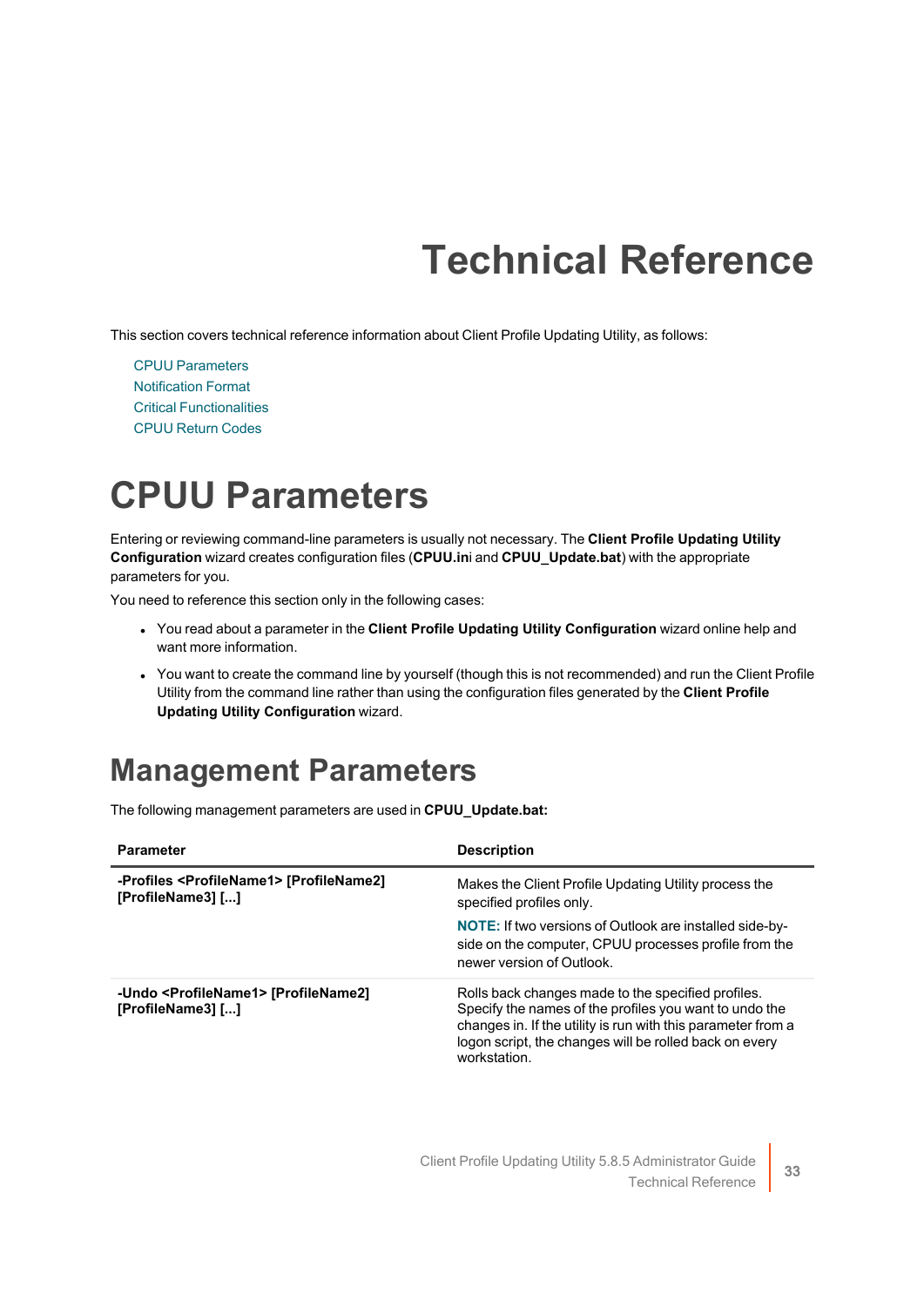| Parameter                | <b>Description</b>                                                                                                                                                                                                                                                                                                                                                                                                                                                                                                                                                                                                                                                                                                                                                                                                                                            |
|--------------------------|---------------------------------------------------------------------------------------------------------------------------------------------------------------------------------------------------------------------------------------------------------------------------------------------------------------------------------------------------------------------------------------------------------------------------------------------------------------------------------------------------------------------------------------------------------------------------------------------------------------------------------------------------------------------------------------------------------------------------------------------------------------------------------------------------------------------------------------------------------------|
| -UndoAll                 | Rolls back all changes made by the utility to all updated<br>profiles. If the utility is run with this parameter from a<br>logon script, the changes will be rolled back on every<br>workstation.                                                                                                                                                                                                                                                                                                                                                                                                                                                                                                                                                                                                                                                             |
| -DefaultProfile          | Default profiles can be updated with the -DefaultProfile<br>parameter, without the need to look up the profile name.                                                                                                                                                                                                                                                                                                                                                                                                                                                                                                                                                                                                                                                                                                                                          |
| -LeaveTemporaryProfile   | Before updating a profile, CPUU checks that the target<br>mailbox is available and accessible with current CPUU.ini<br>settings by creating the temporary target profile and trying<br>to logon to it. By default, the temporary profile will be<br>deleted after that. If -LeaveTemporaryProfile is<br>specified, temporary profile will remain. Temporary profile<br>name is like the following: CPUU_{ <random guid<br="">value&gt;}. -LeaveTemporaryProfile is useful if CPUU<br/>cannot access the target mailbox with current CPUU.ini<br/>settings. In this case, you can leave the temporary target<br/>profile, open it in the Mail Control Panel applet and check<br/>which of the profile settings are incorrect and determine<br/>what should be changed in CPUU.ini to force CPUU to<br/>set the correct settings for a target profile.</random> |
| -UndoDefaultProfile      | Default profiles can be rolled back with the -<br>UndoDefaultProfile parameter, without the need to look<br>up the profile name.                                                                                                                                                                                                                                                                                                                                                                                                                                                                                                                                                                                                                                                                                                                              |
| -Log <logfile></logfile> | Specifies the name and path to the log file. You can<br>specify either the full path to the log file or only the file<br>name, in which case the log will be written to the folder<br>from which the utility is started. If this parameter is not<br>specified, the log file will be created with the default<br>name, CPUU.log.                                                                                                                                                                                                                                                                                                                                                                                                                                                                                                                              |
|                          | You can use the following additional parameters to add<br>the client computer name and the current date and time:                                                                                                                                                                                                                                                                                                                                                                                                                                                                                                                                                                                                                                                                                                                                             |
|                          | $#H$ – inserts client computer name                                                                                                                                                                                                                                                                                                                                                                                                                                                                                                                                                                                                                                                                                                                                                                                                                           |
|                          | $#D$ – inserts the current date                                                                                                                                                                                                                                                                                                                                                                                                                                                                                                                                                                                                                                                                                                                                                                                                                               |
|                          | $\#T$ – inserts the current time                                                                                                                                                                                                                                                                                                                                                                                                                                                                                                                                                                                                                                                                                                                                                                                                                              |
|                          | You can also use the existing environment variable<br>values to form the CPUU log file name. For example, you<br>can add the user name of the account currently logged on<br>to the name of the log file by typing the following<br>expression:                                                                                                                                                                                                                                                                                                                                                                                                                                                                                                                                                                                                               |
|                          | %username%_CPUU.log                                                                                                                                                                                                                                                                                                                                                                                                                                                                                                                                                                                                                                                                                                                                                                                                                                           |
|                          | The %username% parameter will be replaced with the<br>real user name associated with the security context in<br>which CPUU was started.                                                                                                                                                                                                                                                                                                                                                                                                                                                                                                                                                                                                                                                                                                                       |
|                          | <b>NOTE:</b> If CPUU log files reside in a remote location,<br>CPUU first writes all .log, .csv and crash dump files into<br>the CPUULogs folder in the TEMP directory on the local                                                                                                                                                                                                                                                                                                                                                                                                                                                                                                                                                                                                                                                                           |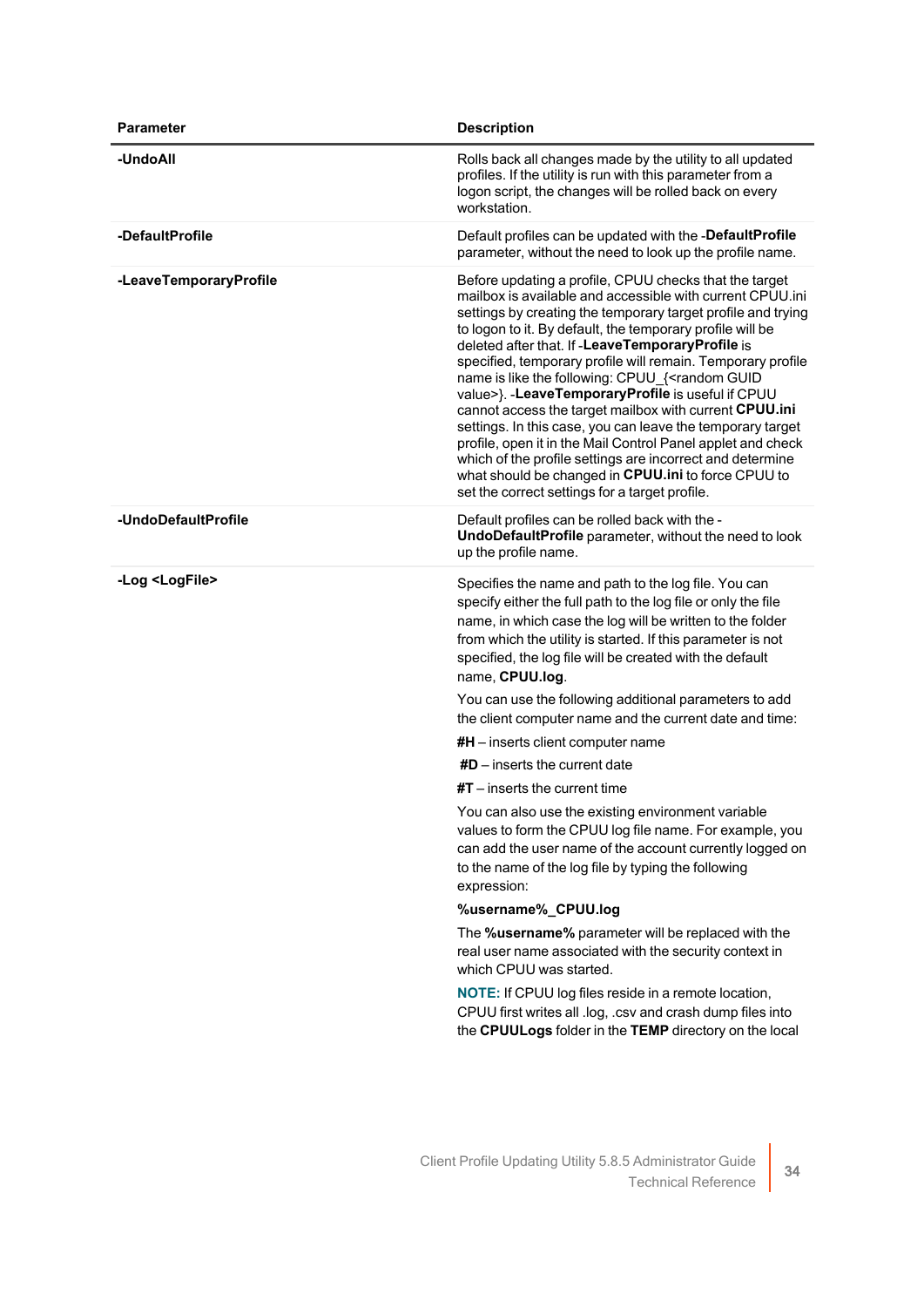| <b>Parameter</b>             | <b>Description</b>                                                                                                                                                                                                                                                                                                                                                                                                                                                                                                                                 |
|------------------------------|----------------------------------------------------------------------------------------------------------------------------------------------------------------------------------------------------------------------------------------------------------------------------------------------------------------------------------------------------------------------------------------------------------------------------------------------------------------------------------------------------------------------------------------------------|
|                              | computer and after CPUU completes its operations, the<br>log and .csv files are moved to the remote folder. Crash<br>dump files are not moved by default. The maximum<br>number of dump files in the CPUULogs folder is limited to<br>10.                                                                                                                                                                                                                                                                                                          |
| -MoveDumpsToRemote           | Enables moving of crash dump files to the CPUU log<br>folder if this folder is located on the remote computer.                                                                                                                                                                                                                                                                                                                                                                                                                                     |
| -MaxLocalDumps               | Specifies the maximum number of dump files to be stored<br>in the %TEMP%\CPUULogs folder on a local computer.<br>The default value is 10.                                                                                                                                                                                                                                                                                                                                                                                                          |
| -LogWriteDirectly            | CPUU writes all .log, .csv and crash dump files directly to<br>the CPUU log folder if this folder is remote.                                                                                                                                                                                                                                                                                                                                                                                                                                       |
| -Cleanup                     | Deletes all backup profiles and cleans up all auxiliary<br>backup information. Please make sure that all profiles<br>have been successfully updated and no rollback is<br>required before running the utility with this parameter.                                                                                                                                                                                                                                                                                                                 |
| -INI <filename></filename>   | Specifies the path to the INI file. By default, the file<br>resides in the same directory as CPUU_Update.bat.                                                                                                                                                                                                                                                                                                                                                                                                                                      |
| -DoNotModifyExcludeSCPLookup | By default, CPUU disables Autodiscover SCP lookup<br>when processing Outlook profiles. To turn off that<br>behavior specify this parameter. In particular, it should be<br>always specified when processing Outlook 2016 profile<br>for a mailbox migrated using On Demand Migration for<br>Email.<br><b>NOTE:</b> This parameter is effective only in case the URLs<br>of the Autodiscover service for source and for target are<br>not specified on the <b>Autodiscover</b> step of the Client<br>Profile Updating Utility Configuration wizard. |
| -NameTrgStoreAsSrc           | This parameter configures CPUU to preserve a source<br>store display name after switching profile to a target<br>mailbox. It is useful in migrations from one Office 365<br>tenant to another using ODME in which target store by<br>default has the .onmicrosoft.com domain suffix and you<br>plan to change it to the source name after all mailboxes<br>from the source tenant are migrated to the target tenant<br>and then switched.                                                                                                          |
| -SkipAutodiscoverChecking    | By default, CPUU checks that an Autodiscover URL is on<br>a source domain and a target autodiscover URL is on a<br>target domain. To turn off that behavior specify this<br>parameter for Microsoft Outlook 2016/2019 in case<br>RecreateSwitchMsg is set to 1 in SwitchResMB<br>configuration file.<br>CPUU cannot update the profile in case Outlook Profile<br>and Switch Message do not contain valid information<br>about source Autodiscover URL and target Autodiscover<br>URL.                                                             |
| -?                           | Displays help information.                                                                                                                                                                                                                                                                                                                                                                                                                                                                                                                         |

Client Profile Updating Utility 5.8.5 Administrator Guide Technical Reference  $\overline{\phantom{a}}$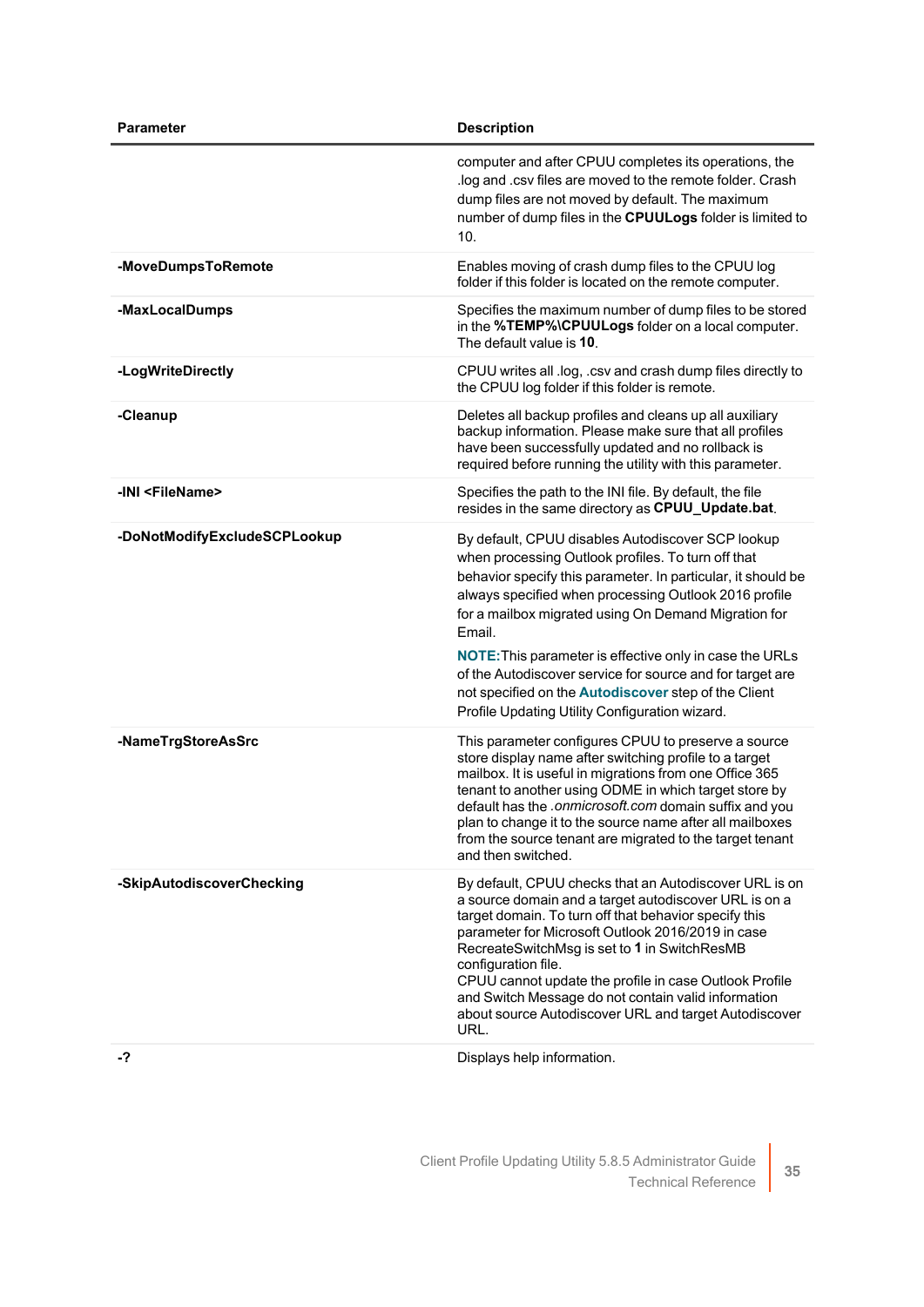### <span id="page-38-0"></span>**Configuration Parameters**

The following configuration parameters are used in **CPUU.ini:**

| <b>Parameter</b>                                                                                           | <b>Description</b>                                                                                                                                                                                                                                                                                                                                         |
|------------------------------------------------------------------------------------------------------------|------------------------------------------------------------------------------------------------------------------------------------------------------------------------------------------------------------------------------------------------------------------------------------------------------------------------------------------------------------|
| <b>Admin <domain\user></domain\user></b>                                                                   | Allows the user to specify the administrative account to be used to work<br>with Exchange mailboxes. This parameter can be used only together with<br>the - Password parameter.                                                                                                                                                                            |
| Password <encryptedpassword></encryptedpassword>                                                           | Specifies the password for the Admin account. The password must be<br>encrypted by the Client Profile Updating Utility Configuration wizard.                                                                                                                                                                                                               |
| AdminTrg <domain\user>;<br/>AdminTrg<user@email> - for<br/>Microsoft Office 365</user@email></domain\user> | Allows the user to specify the administrative account to log on to the target<br>mailboxes. This parameter can be used only together with the<br>PasswordTrg parameter. The parameter is helpful when no trust<br>relationships are established between the source and target domains.                                                                     |
| PasswordTrg<br><encryptedpassword></encryptedpassword>                                                     | Specifies password for the AdminTrg account. The password must be<br>encrypted by the Client Profile Updating Utility Configuration wizard.                                                                                                                                                                                                                |
| <b>AskCredentials</b>                                                                                      | Makes the utility prompt for credentials to log on to the source server. If the<br>specified credentials do not allow logon to the target server, the utility<br>prompts for target server credentials also. If the parameter was used in<br>update mode, CPUU will prompt for credentials automatically when the<br>profile is cleaned up or rolled back. |
| <b>AskSourceCredentialsOnly</b>                                                                            | Specifies that provided by user source credentials will be used for access<br>to target linked mailboxes in case Prompt for credentials mode is<br>selected (AskCredentials is set to 1). Possible values are 0 (default) and<br>1. For more details see Typical Scenario.                                                                                 |
| AllowAdditionalServices <svc1><br/>[Svc2] [Svc3] []</svc1>                                                 | Forces the utility to process the non-default service providers whose MAPI<br>names are specified as the parameter values. To process all the existing<br>services, specify the value <all> as the parameter.<br/>The services updated by default are:</all>                                                                                               |
|                                                                                                            | • Microsoft Exchange Server (MSEMS)                                                                                                                                                                                                                                                                                                                        |
|                                                                                                            | • Personal Address Book (MSPST AB) Personal Folders (.PST) File<br>(MSPST MS; MSUPST MS)                                                                                                                                                                                                                                                                   |
|                                                                                                            | • Outlook Address Book (CONTAB)                                                                                                                                                                                                                                                                                                                            |
|                                                                                                            | • Microsoft LDAP Directory (EMABLT)                                                                                                                                                                                                                                                                                                                        |
|                                                                                                            | • Internet Folders (INTERSTOR)                                                                                                                                                                                                                                                                                                                             |
|                                                                                                            | • Internet E-mail (IMAIL)                                                                                                                                                                                                                                                                                                                                  |
| Skip <value1> [Value2] [Value3]<br/><math>\left[\ldots\right]</math></value1>                              | Forces the utility to skip the specified functionalities. For more information,<br>see the Using a Dial-Up Connection while Updating Profiles topic.                                                                                                                                                                                                       |
| Features <value1> [Value2]<br/>[Value3] []</value1>                                                        | Forces the utility to process only the specified features. This functionality<br>cannot be used along with the Skip parameter.                                                                                                                                                                                                                             |
| Critical <value1> [<value2>]<br/>[<value3>] []</value3></value2></value1>                                  | Forces the utility to skip profiles for which the critical functionalities<br>specified as the values of this parameter cannot be updated. As values of<br>this parameter, you can specify such functionalities as Rules and<br>CONTAB. A complete list of functionalities can be found in the Critical<br>Functionalities topic.                          |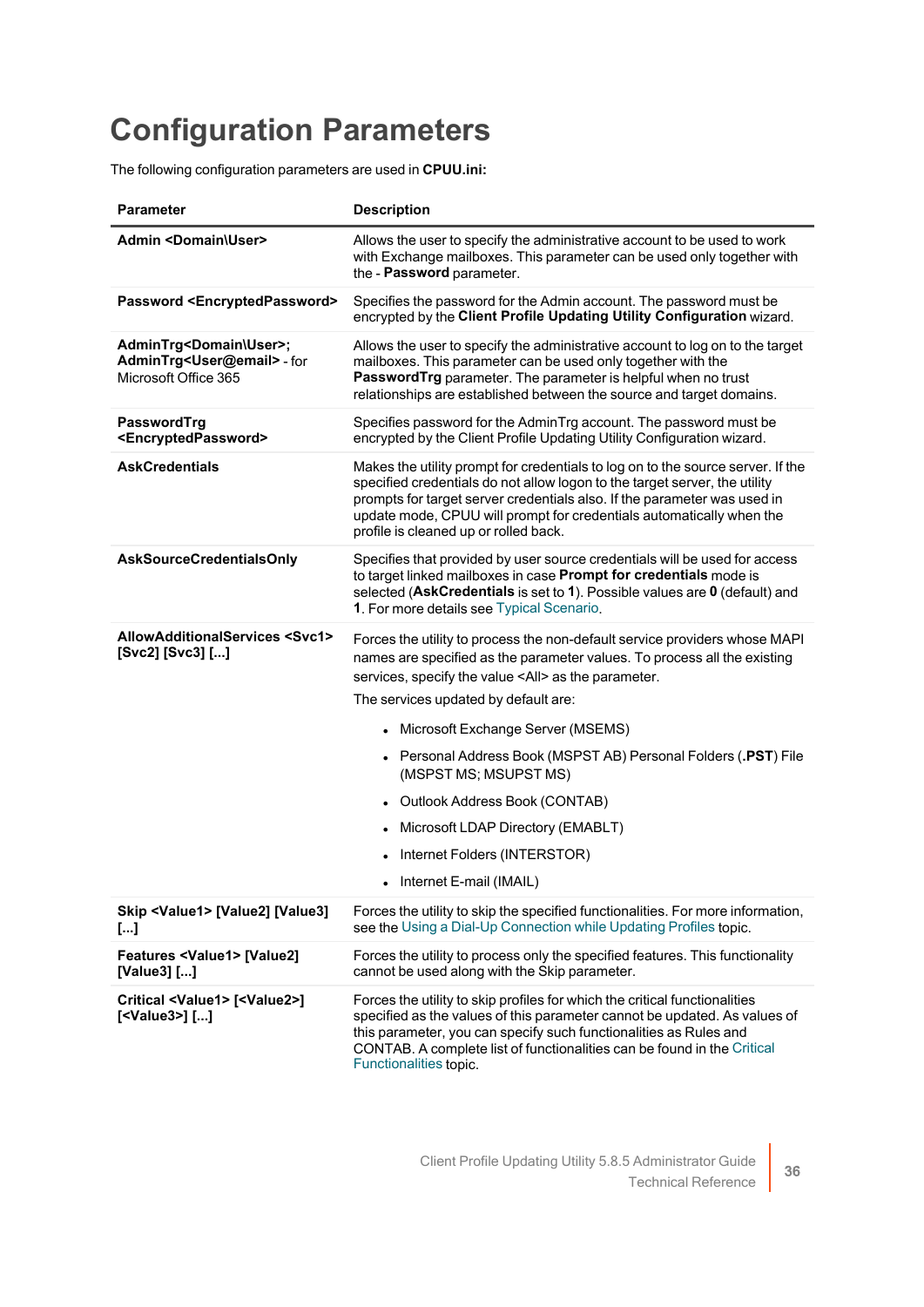| <b>Parameter</b>                   | <b>Description</b>                                                                                                                                                                                                                                                                                                                                                                                                                 |
|------------------------------------|------------------------------------------------------------------------------------------------------------------------------------------------------------------------------------------------------------------------------------------------------------------------------------------------------------------------------------------------------------------------------------------------------------------------------------|
| <b>Remove Nicks</b>                | Forces the utility to remove all nicknames from the profile. If the nickname<br>functionality is also specified in the Critical key and errors occur during<br>nickname removal, the update will automatically be rolled back.                                                                                                                                                                                                     |
| RemoveJunkEmailMessages            | Forces CPUU to remove all junk e-mail settings from the updated profile.                                                                                                                                                                                                                                                                                                                                                           |
| <b>ProcessOfflineProfiles</b>      | Forces the utility to process offline profiles.                                                                                                                                                                                                                                                                                                                                                                                    |
| <b>KeepOST</b>                     | Forces CPUU to associate the original source OST file with the target<br>mailbox profile if the corresponding source mailbox was processed within<br>a Remote Users Collection by the Mail Agent. Otherwise, this parameter is<br>ignored.                                                                                                                                                                                         |
| <b>BackupOST</b>                   | Forces CPUU to create a backup copy of the original source OST file if the<br>corresponding source mailbox was processed within a Remote Users<br>Collection by the Mail Agent. Otherwise, this parameter is ignored.                                                                                                                                                                                                              |
| <b>CreateRegFileForOSTRecovery</b> | Prevents the utility from creating the registry (REG) file used for restoring a<br>lost link between OST file and a profile.                                                                                                                                                                                                                                                                                                       |
| <b>UseTargetOST</b>                | <b>UseTargetOST</b> is used only during rollback. This option tells Client Profile<br>Updating Utility to keep the OST file for the target mailbox after rollback.                                                                                                                                                                                                                                                                 |
| Silent                             | Prevents the utility from displaying any dialog boxes while updating<br>profiles.                                                                                                                                                                                                                                                                                                                                                  |
| WatchDog                           | Launches [1] or stops [0] the watchdog process (by default, this process<br>starts together with CPUU). This process watches the CPUU hangs and<br>stops the utility using the OpenStoreWait, FeatureWait, GlobalWait<br>options. Then the watchdog process restarts CPUU.                                                                                                                                                         |
| <b>StopProcesses</b>               | Watchdog stops all processes that are specified as the value for the<br>StopProcesses parameter before it starts CPUU. The following<br>processes are stopped by default:<br>• Microsoft Communicator (Communicator.exe)<br>Microsoft Outlook (Outlook.exe)<br>Blackberry Desktop Software 6.x (Rim.Desktop.exe)<br>• Blackberry Desktop Software (Legacy) (Desktopmanager.exe)<br>• Google Calendar Sync (GoogleCalendarSync.exe) |
| <b>Attempt [N]</b>                 | Sets the maximum number of attempts to restart CPUU (by default, three<br>times).                                                                                                                                                                                                                                                                                                                                                  |
| <b>OpenStoreWait</b>               | Sets the maximum allowed wait period to open a store (in seconds).                                                                                                                                                                                                                                                                                                                                                                 |
| <b>FeatureWait</b>                 | Sets the maximum allowed wait period for a feature to finish its operations<br>(in seconds).                                                                                                                                                                                                                                                                                                                                       |
| <b>GlobalWait</b>                  | Sets the maximum run time period for CPUU (in seconds).                                                                                                                                                                                                                                                                                                                                                                            |
| [Notification]                     | In this section, you can forces the utility to send a notification message<br>about update results to the addresses specified in the file. The format of<br>the section can be found in the Notification Format topic.                                                                                                                                                                                                             |
| <b>ProcessedDomainsFQDNs</b>       | <b>IMPORTANT:</b> All user's and public folders SMTP domain names that are                                                                                                                                                                                                                                                                                                                                                         |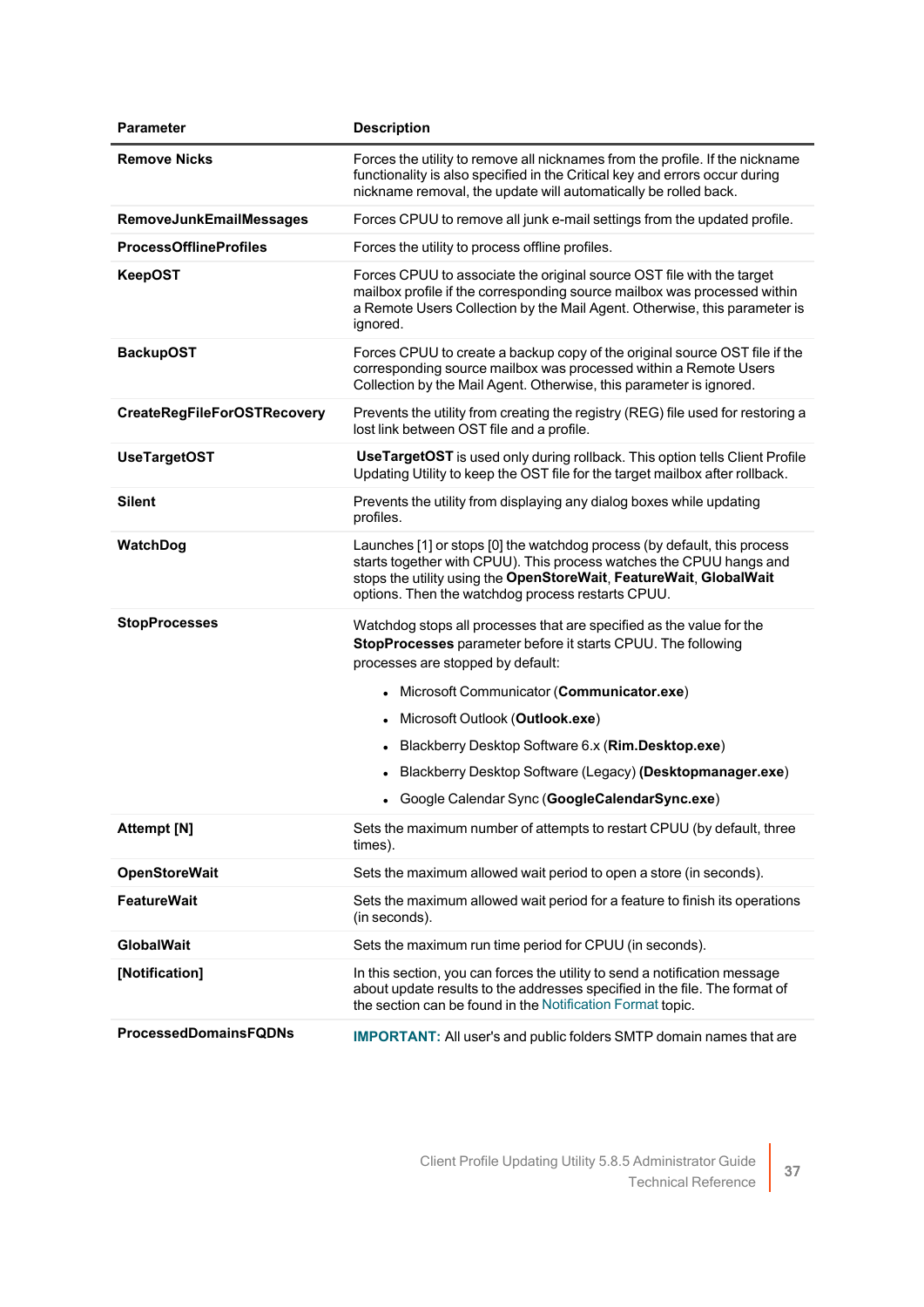| <b>Parameter</b>                | <b>Description</b>                                                                                                                                                                                                                                                                                                                                                                                                                                                               |
|---------------------------------|----------------------------------------------------------------------------------------------------------------------------------------------------------------------------------------------------------------------------------------------------------------------------------------------------------------------------------------------------------------------------------------------------------------------------------------------------------------------------------|
|                                 | the same at source and at target must be specified.<br>The following is an explanation of CPUU behavior depending on<br>ProcessedDomainsFQDNs:<br>Please do not use semicolon $\{\cdot\}$ , comma $\{\cdot\}$ or any other separators except<br>space character when you specify the values for the<br>ProcessedDomainsFQDNs parameter, for example:<br>ProcessedDomainsFQDNs= <domain 1="" name=""> <domain 2="" name=""><br/><domain 3="" name="">.</domain></domain></domain> |
|                                 | • If ProcessedDomainsFQDNs is empty, and there is only one<br>Exchange account in a profile, CPUU switches this Exchange<br>account in the profile.                                                                                                                                                                                                                                                                                                                              |
|                                 | If ProcessedDomainsFQDNs is not empty, and there is only one<br>Exchange account in a profile, CPUU checks that the Exchange<br>account is allowed by ProcessedDomainsFQDNs and, if so, then<br>switches this account. Otherwise, the account will be skipped.                                                                                                                                                                                                                   |
|                                 | • If ProcessedDomainsFQDNs is empty, and there are a few<br>Exchange accounts in a profile, CPUU logs the following error:<br>"Profile <profile name=""> contains multiple Exchange accounts".<br/>CPUU requires that you specify the ProcessedDomainsFQDNs<br/>parameter to determine if the primary account is allowed to switch.</profile>                                                                                                                                    |
|                                 | • If ProcessedDomainsFQDNs is not empty, and there are a few<br>Exchange accounts in a profile, CPUU checks that the primary<br>Exchange account is allowed by ProcessedDomainsFQDNs and,<br>if so, then switches the primary account and ignores the others.                                                                                                                                                                                                                    |
| <b>UseLocalAutodiscoverXMLs</b> | Specifies whether local Autodiscover XML files will be used. Possible<br>values are 0 (default) and 1.                                                                                                                                                                                                                                                                                                                                                                           |
|                                 | • 1: Use local Autodiscover XML files                                                                                                                                                                                                                                                                                                                                                                                                                                            |
|                                 | • 0: Do not use local Autodiscover XML files                                                                                                                                                                                                                                                                                                                                                                                                                                     |
|                                 | See Autodiscover step of the Typical Scenario topic for details.                                                                                                                                                                                                                                                                                                                                                                                                                 |
| <b>AutodiscoverSourceURL</b>    | Specifies URL of the Autodiscover service for source. See Advanced<br>Tuning step of the Typical Scenario topic for details.                                                                                                                                                                                                                                                                                                                                                     |
| AutodiscoverTargetURL           | Specifies URL of the Autodiscover service for target. See Advanced<br>Tuning step of the Typical Scenario topic for details.                                                                                                                                                                                                                                                                                                                                                     |

### <span id="page-40-0"></span>**Notification Format**

The **Client Profile Updating Utility Configuration** wizard creates a section in the **CPUU.ini** file that contains the notification settings. You need to reference this section only if you want to create the command-line by yourself and receive notifications about CPUU activities.

### **Section Format**

Here is an example of the **CPUU.ini** file section that stores notification settings: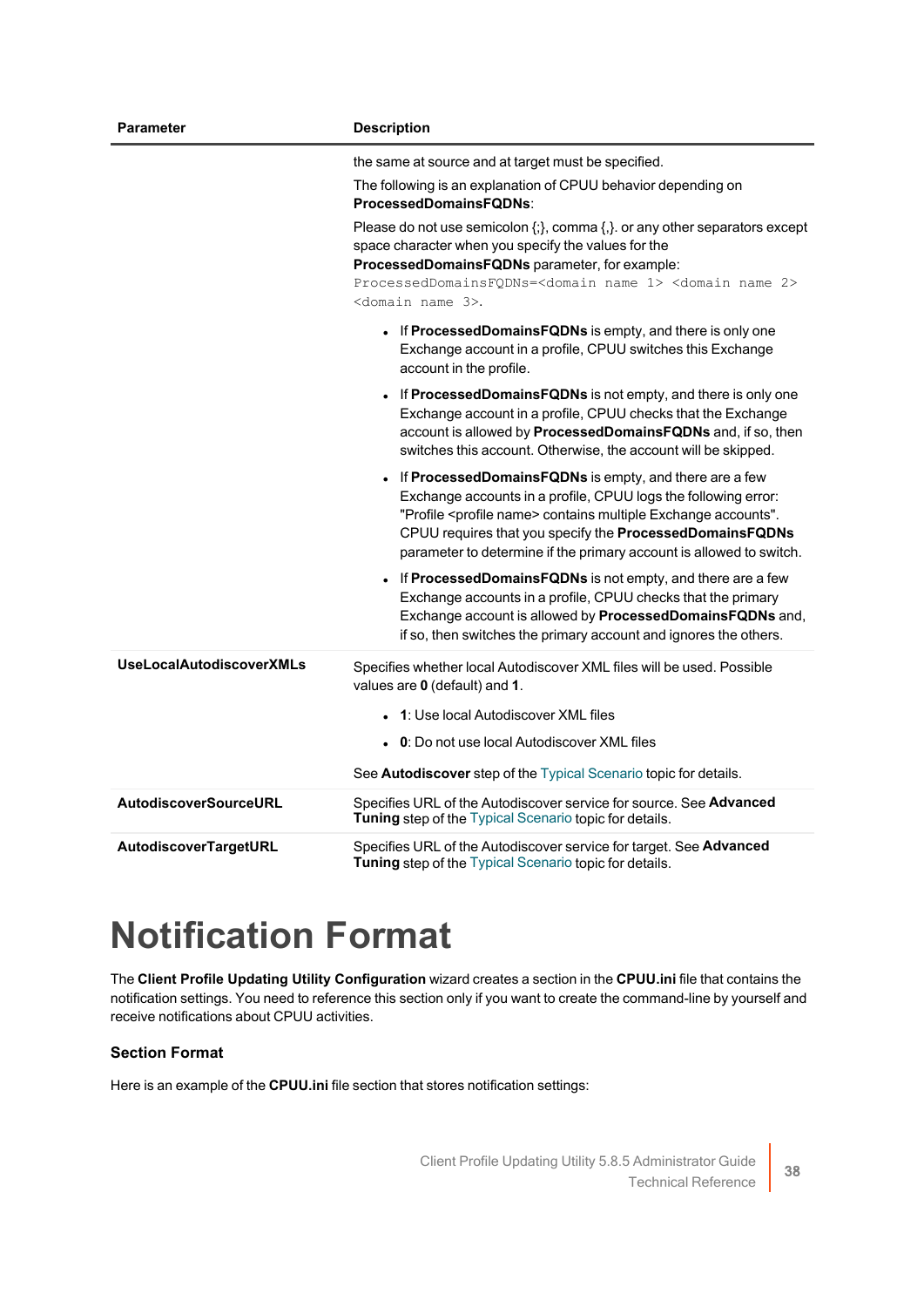[Admin notification] SMTPAddress=address1@domain.com address2@domain.com Priority=normal Attach log=statistics Notification=fail Profile=current Subject=%R: Profile %P on computer %H Body=The mail client profile %P for user %U on computer %H has been processed by Client Profile Updating Utility (CPUU), and was %R. The profile was processed at %T,

**Admin notification** – The name of the section. Cannot be changed.

**SMTPAddress** – Specifies one or several SMTP addresses to which the notification will be sent.

**Priority** – Defines the priority of the notification.

%D. See the CPUU log file for details.

Possible values: low, high, normal.

**Attach log** – Defines what should be attached to the notification message. Possible values:

- **none** No attachment will be send with the notification.
- **all** The full log will be attached to the notification.
- **statistics** The statistics gathered from the log file will be attached to the notification.

**Notification** – Defines in what cases notification should be sent. Possible values:

- **success** Notification will be sent if the profile has been successfully updated.
- **fail** Notification will be sent if the profile has not been updated.
- **all** Notification will be sent in any case.

**Profile** – Defines which profile should be used to send notifications.

- **default** This is the default value. Notification will be sent using the default profile, after all profiles have been processed. This setting is turned on by default. To use this mode, the default profile must be included in the list of profiles intended for switching.
- **current** Notification will be sent via the current profile as soon as this profile is updated.

**Subject** – Specifies the notification subject.

**Body** – Specifies the notification body.

#### **Variables**

The following variables can be used in the subject and body of the notification message:

```
%r, %R UPDATED or NOT UPDATED
```
%u, %U User name (for Windows 9x, the Profile name parameter value is used)

- %p, %P Profile name
- %h, %H Computer name
- %t, %T Time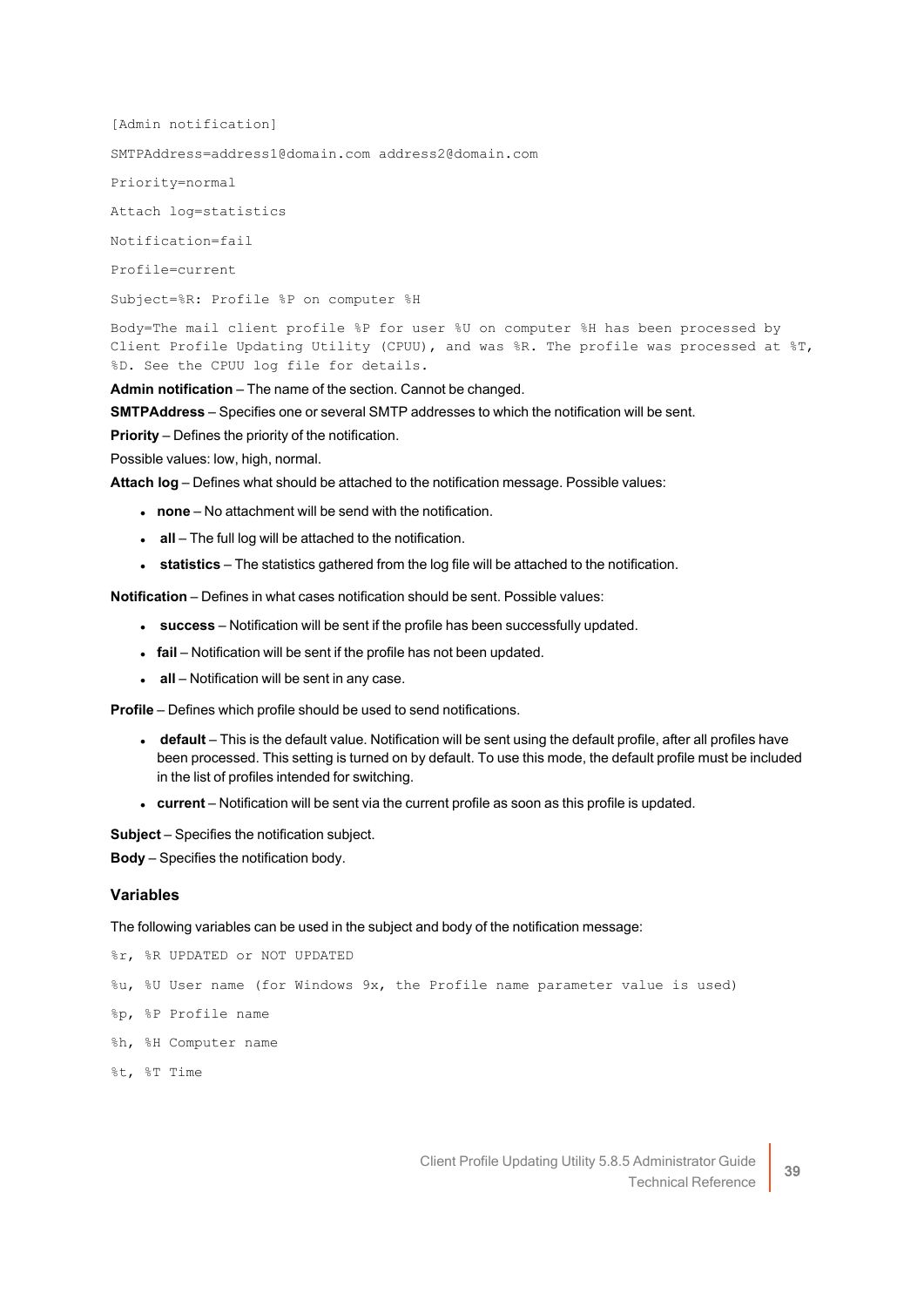# <span id="page-42-0"></span>**Critical Functionalities**

If you run CPUU from the command line rather than using the configuration files configured by **Client Profile Updating Utility Configuration** wizard, you can force CPUU to skip profiles in which it cannot update the functionalities that you define as critical. For example, if it is critical that rules be updated, you can specify **Rules** as the value of the –**Critical** parameter in the INI file.

Below you will find the list of critical functionalities that can be specified as values for the –**Critical** parameter and the names of the appropriate Microsoft Outlook settings:

| Value                | <b>Microsoft Outlook Setting</b>  |
|----------------------|-----------------------------------|
| <b>Activities</b>    | Activities                        |
| <b>AddBoxes</b>      | <b>Additional Mailboxes</b>       |
| <b>CONTAB</b>        | Outlook Address Book              |
| <b>Delegates</b>     | Delegates                         |
| <b>Rules</b>         | <b>Rules</b>                      |
| <b>SRS</b>           | Send/Receive Settings             |
| <b>SearchFolders</b> | <b>Search Folders</b>             |
| <b>Shortcuts</b>     | Shortcuts (for Microsoft Outlook) |

<span id="page-42-1"></span>Most of the functionalities listed here are described in the What the Utility [Updates](../../../../../Content/What_Utility_Updates.htm) topic.

# **CPUU Return Codes**

If errors occur during the profiles update, the corresponding return codes are recorded in the CSV file. The name of this file has the same format as the CPUU log file name (**CPUU\_#h\_#d\_#t.csv**). The file contains the following data separated by tab character.

<profile name> <current status of the profile> <previous status of the profile>

The following table contains the CPUU return codes and its descriptions:

| Error code | Error                                | <b>Description</b>                                   |
|------------|--------------------------------------|------------------------------------------------------|
| 0          | PROFILE_WAS_NOT_<br><b>PROCESSED</b> | Profile is not processed.                            |
|            | <b>PROFILE IS BACKUP</b>             | Profile is a backup copy of the original<br>profile. |
|            | PROFILE_ALREADY_<br><b>UPDATED</b>   | Profile is already updated.                          |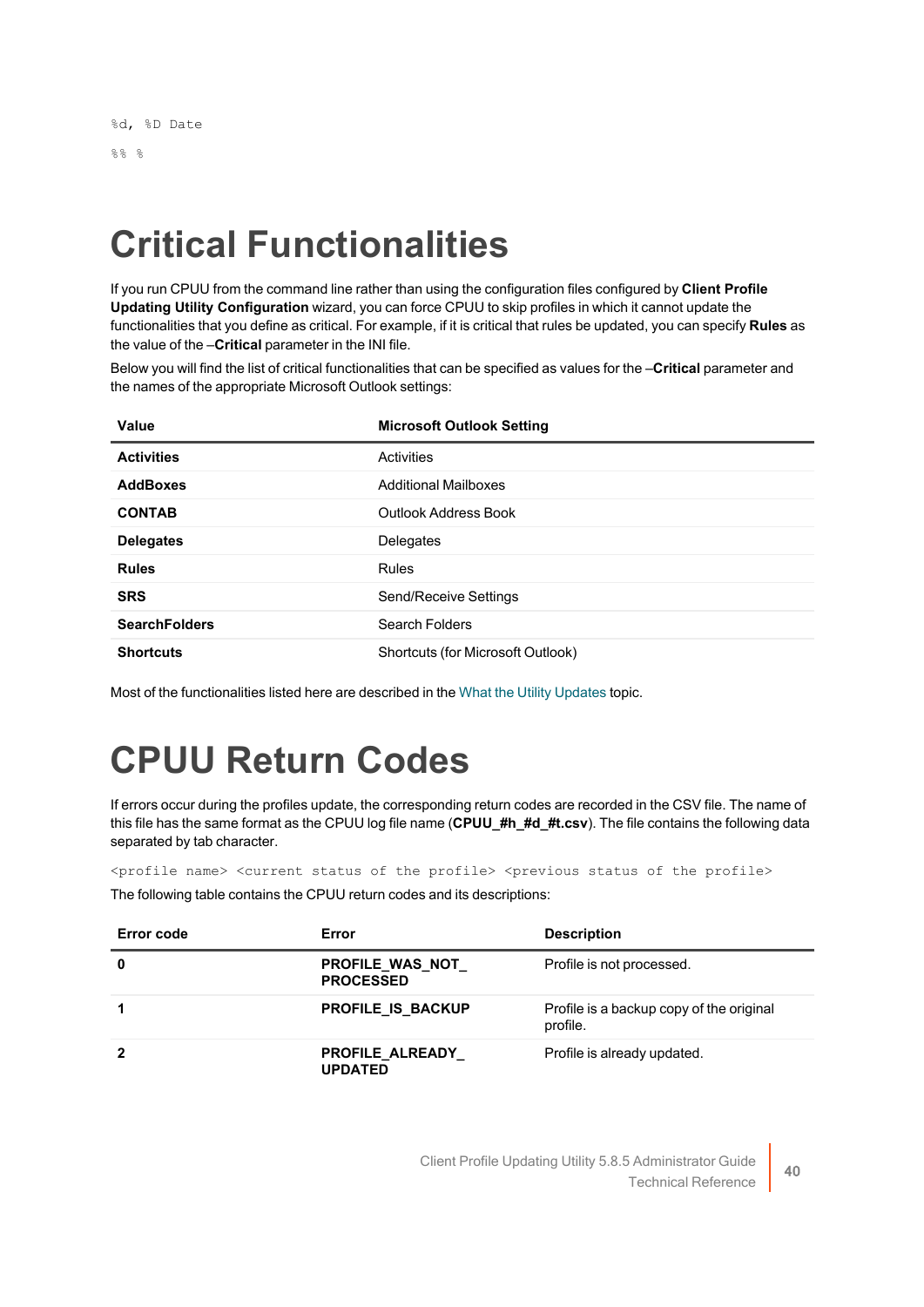| <b>Error code</b> | Error                                                              | <b>Description</b>                                                                                                                                                |
|-------------------|--------------------------------------------------------------------|-------------------------------------------------------------------------------------------------------------------------------------------------------------------|
| 3                 | PROFILE_BACKUP_NOT_<br><b>FOUND</b>                                | Backup profile was not found. Cannot<br>restore and update profile.                                                                                               |
| 4                 | PROFILE_NOT_RESOLVED                                               | Profile cannot be resolved and is being<br>skipped.                                                                                                               |
| 5                 | PROFILE_NOT_EXCHANGE_<br><b>SERVICE</b>                            | Server name and/or mailbox DN is not<br>specified for the Exchange service. Profile<br>is being skipped.                                                          |
| 6                 | PROFILE_IS_OFFLINE                                                 | Profile is being skipped, because offline<br>profiles cannot be processed unless the '-<br>ProcessOfflineProfiles' parameter is<br>specified with the 'On' value. |
| 7                 | PROFILE_HAS_NO_SEREVER                                             | No 'Microsoft Exchange Server' service is<br>specified in this profile.                                                                                           |
| 8                 | PROFILE_UNEXPECTED_<br><b>SERVICES</b>                             | Profile contains unexpected service(s) and<br>is being skipped.                                                                                                   |
| 9                 | PROFILE_FAILED_TO_<br><b>CREATE_BACKUP</b>                         | Cannot create a backup copy for this<br>profile.                                                                                                                  |
| 10                | PROFILE_MODIFYING_OK                                               | Profile was successfully updated.                                                                                                                                 |
| 11                | PROFILE_MODIFYING_FAILED                                           | Cannot update profile.                                                                                                                                            |
| 12                | PROFILE_RESTORE_OK                                                 | Profile was successfully rolled back.                                                                                                                             |
| 13                | PROFILE_RESTORE_FAILED                                             | Cannot roll back profile.                                                                                                                                         |
| 14                | PROFILE_CLEANUP_OK                                                 | Profile was successfully cleaned.                                                                                                                                 |
| 15                | PROFILE_CLEANUP_FAILED                                             | Cannot clean up profile.                                                                                                                                          |
| 16                | PROFILE_CLEANUP_<br><b>CANCELED</b>                                | Cleanup operation was canceled by the<br>user.                                                                                                                    |
| 17                | PROFILE_IS_UNABLE_OPEN_<br><b>DEFSTORE</b>                         | Cannot open default message store.                                                                                                                                |
| 18                | PROFILE_IS_UNABLE_OPEN_<br><b>MAILBOX_STORE</b>                    | Cannot open mailbox message store.                                                                                                                                |
| 19                | <b>PROFILE_HAS_</b><br><b>UNSUPPORTED</b><br><b>AUTHENTICATION</b> | Profile authentication type is not<br>supported.                                                                                                                  |
| 20                | PROFILE_HAS_CFG_UI_LOCK                                            | Profile is locked due to open properties<br>dialog box.                                                                                                           |
| 21                | PROFILE_IS_OFFLINE_AND_<br>RC                                      | Unexpected error occurred.                                                                                                                                        |
| 22                | PROFILE_NOT_FREESPACE_<br>FOR_BACKUPOST                            | Not enough disk space for the OST file<br>backup.                                                                                                                 |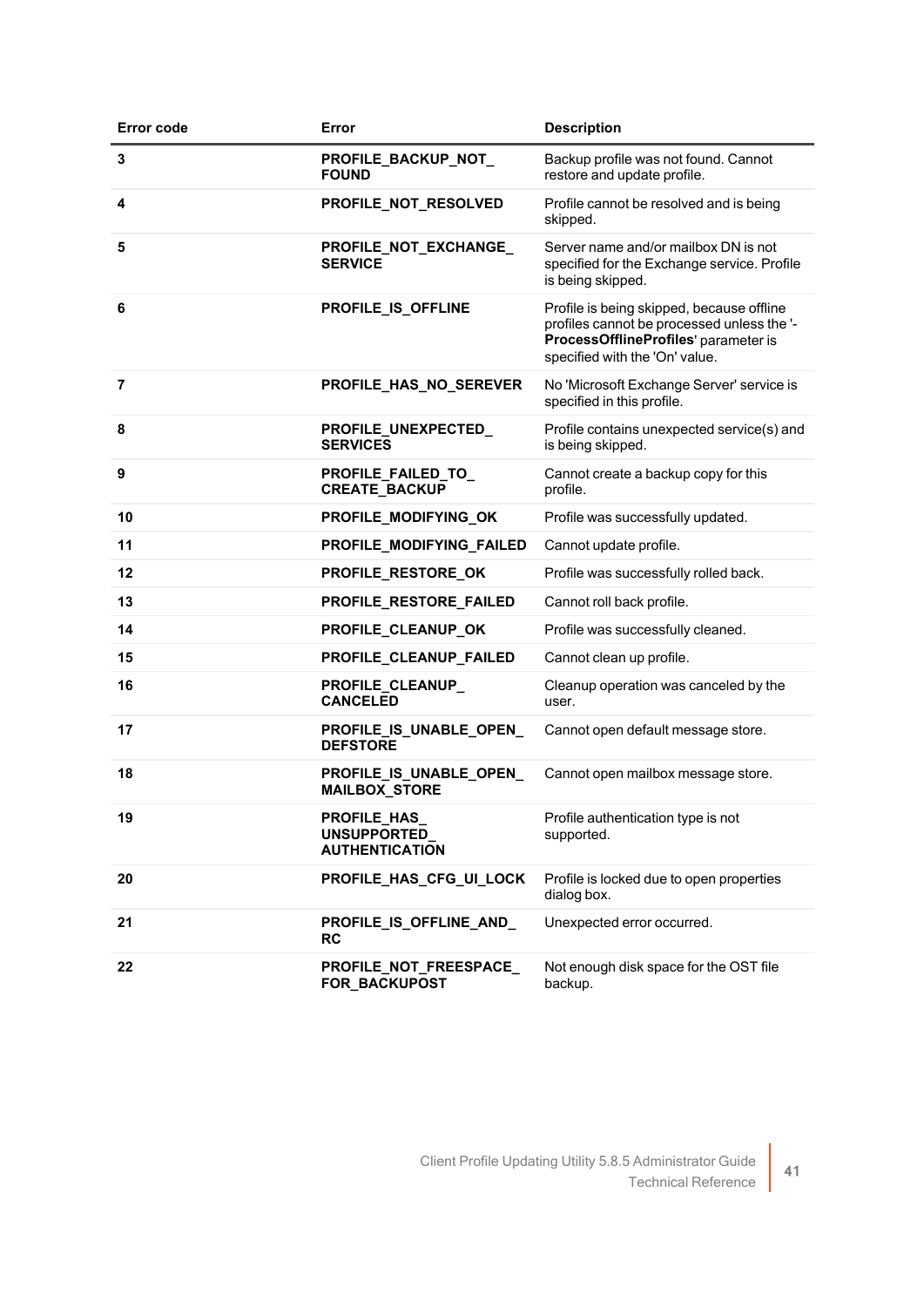### <span id="page-44-0"></span>**ClientProfileUpdatingUtility.exe Exit Codes**

When Client Profile Updating Utility finishes, it sets the value of the errorlevel variable based on its exit status. The following bit mask can be used to retrieve Client Profile Updating Utility completion status from the errorlevel code:

- 0 CPUU CANNOT START
- 1 CPUU\_SUCCESS
- 2 CPUU NO SWITCH MSG
- 4 CPUU SWITCH ERR
- 8 CPUU USER ABORT
- 16 CPUU\_GLOBAL\_ERR
- 32 CPUU\_CRASH
- 64 CPUU\_FAILED\_TO\_WRITE\_LOG
- 128 CPUU FAILED TO CREATE TMP DIR
- 256 CPUU\_FAILED\_TO\_COPY\_LOCALLOG\_TO\_REMOTE\_SHARE
- 512 CPUU INVALID SWITCH MSG
	- **NOTE:** CPUU returns CPUU\_CRASH if the application crashes. i

If you stop the CPUU process by using Task Manager, you receive the CPUU\_SUCCESS return code.

The following table lists the errorlevel flags that can be set for each mode Client Profile Updating Utility runs in:

| <b>Status</b>                          | <b>Return Code (errorlevel)</b>                                                                                                                                                                                                                                                                |
|----------------------------------------|------------------------------------------------------------------------------------------------------------------------------------------------------------------------------------------------------------------------------------------------------------------------------------------------|
| Exit after running in Update<br>mode.  | CPUU CANNOT START—Nothing to update.<br>CPUU SUCCESS—One or more profiles were updated.<br>CPUU NO SWITCH MSG-No Switch Message was found for one or more<br>profiles.<br>CPUU SWITCH ERR—Update failed for one or more profiles.<br>CPUU GLOBAL ERR—Update failed. CPUU USER ABORT—Update was |
| Exit after running in Undo<br>mode.    | aborted by the user.<br>CPUU_CANNOT_START-Nothing to undo.<br>CPUU SUCCESS-One or more profiles were un-done.<br>CPUU SWITCH ERR-Undo failed for one or more profiles.                                                                                                                         |
| Exit after running in Cleanup<br>mode. | CPUU CANNOT_START-Nothing to clean up.<br>CPUU SUCCESS—One or more profiles were cleaned up.<br>CPUU USER ABORT—Cleanup was aborted by the user.<br>CPUU GLOBAL ERR-Cleanup failed.                                                                                                            |